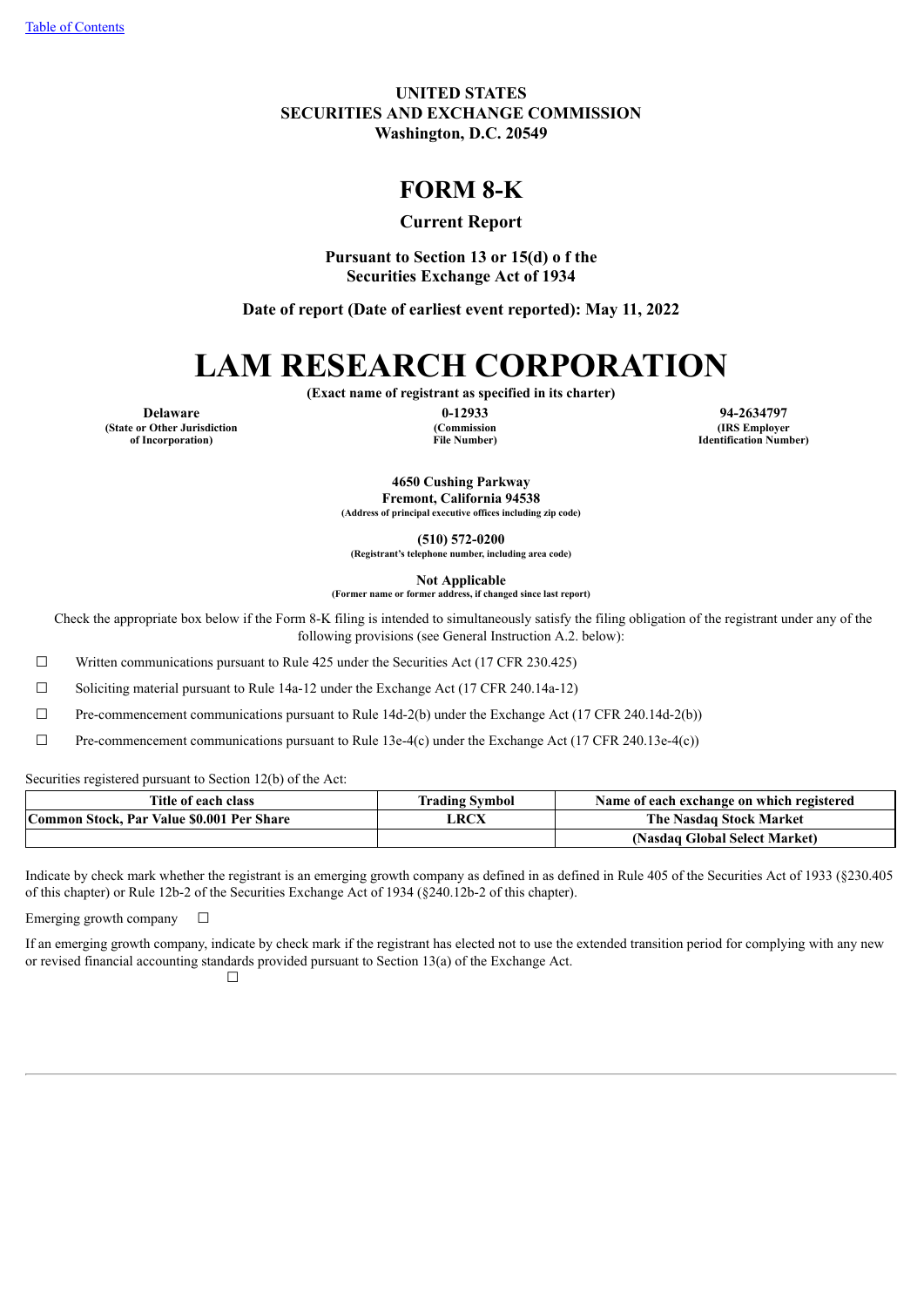#### **Table of Contents**

<span id="page-1-0"></span>Item 5.02<br>Item 5.03 Departure of Directors or Certain Officers; Election of Directors; Appointment of Certain Officers; Compensatory Arrangements of Certain Officers [3](#page-1-0) Item 5.02 Arrangements of Certain Officers<br>
Item 5.0[3](#page-2-0) Amendments to Articles of Incorporation or Bylaws; Change in Fiscal Year  $\frac{3}{4}$ <br>
Item 8.01 Other Events  $\frac{4}{4}$ <br>
SIGNATURES  $\frac{4}{5}$ Item 8.01 Other Events  $\frac{4}{3}$  $\frac{4}{3}$  $\frac{4}{3}$ Item 9.01 Financial Statements and Exhibits **SIGNATURES**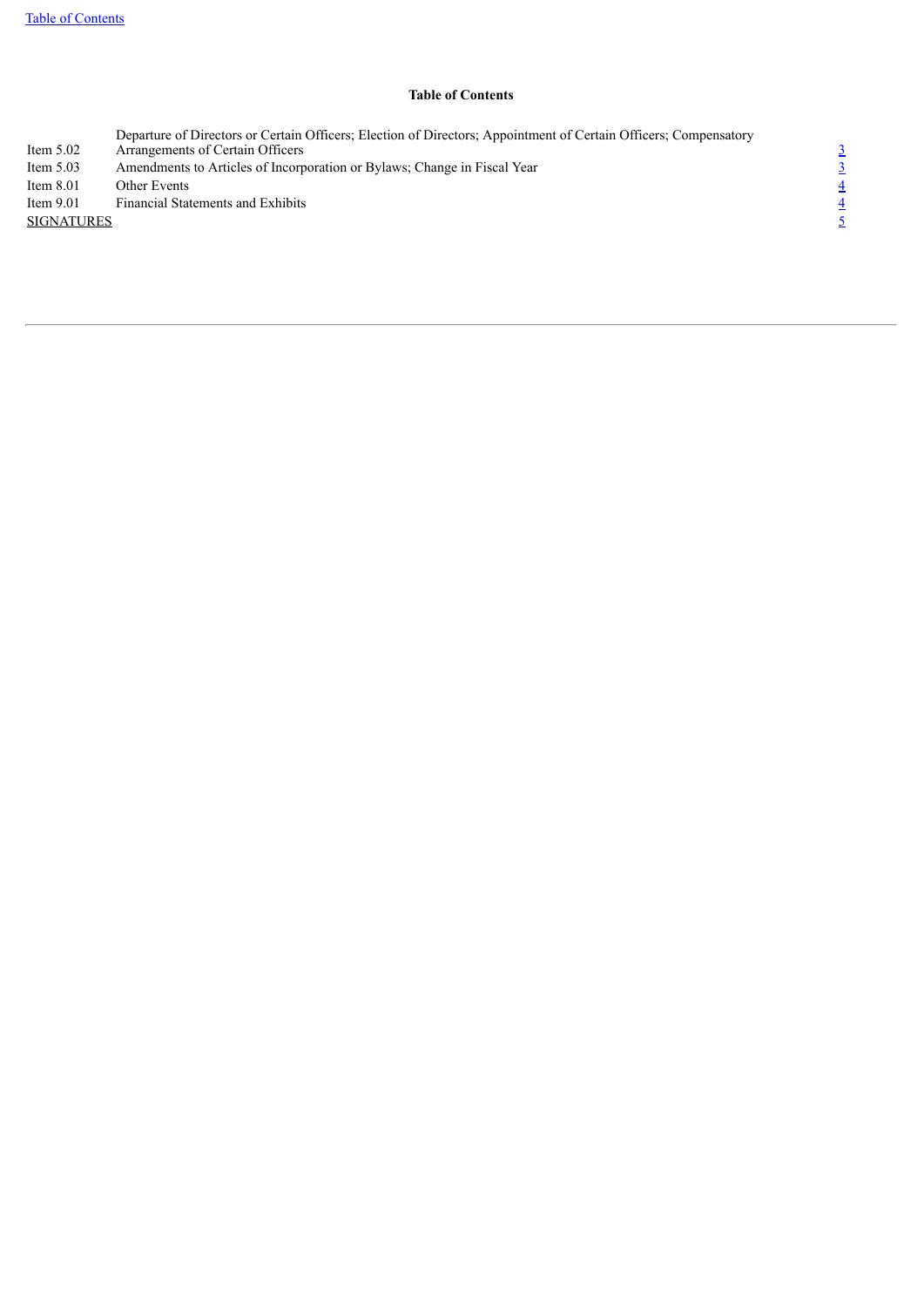#### Item 5.02. Departure of Directors or Certain Officers; Election of Directors; Appointment of Certain Officers; Compensatory Arrangements of **Certain Officers**

On May 11, 2022, the Board of Directors (the "Board") of Lam Research Corporation (the "Company") approved the Lam Research Corporation Senior Executive Transition Policy (the "Transition Policy"). The following summary of the terms of the Transition Policy is qualified in its entirety by the text of such Transition Policy, which is attached as Exhibit 10.1 to this Current Report on Form 8-K and is incorporated herein by reference.

The purpose of the Transition Policy is to promote an orderly transition of senior executives and provide certain eligible executives with an opportunity to work a mutually agreed reduced schedule in anticipation of subsequent retirement. Executives eligible to participate in the Transition Policy include those serving as the Company's Chief Executive Officer, President, Executive Vice President or Senior Vice President and who have attained a minimum age of 55, completed at least 5 years of service with the Company, and the sum of whose age and years of service is equal to or greater than 70.

Eligible executives who wish to commence a transition under the terms of the Transition Policy must provide at least 12 months' prior non-binding notice of their intent to consider a transition and, prior to the start of their transition, must have entered into a transition agreement with the Company setting forth the material terms of the transition. The executive will continue employment during the transition period on either a full or part time schedule (which is not to be less than 10 hours per week). During the transition period, the executive will receive a base salary commensurate with the transition role and will continue to be eligible to participate in the Company's annual incentive program and benefit programs (if permitted under their terms), and any equity awards the executive holds will continue to vest in accordance with their terms. During the transition, the executive must not compete with the Company or solicit any Company employees.

The Transition Policy will be administered by the Committee (or, as the Transition Policy pertains to the Chief Executive Officer, by the independent members of the Board of Directors) and may be modified or ended by the Company in its complete and absolute discretion prior to an executive's execution of a transition agreement.

The foregoing description is qualified in its entirety by the Transition Policy, which is attached hereto as Exhibit 10.1 and incorporated herein by reference.

#### <span id="page-2-0"></span>**Item 5.03. Amendments to Articles of Incorporation or Bylaws; Change in Fiscal Year**

On May 11, 2022, the Board amended and restated the Company's Amended and Restated Bylaws (the "Bylaws"), effective immediately, to, among other things:

- update the procedural and information requirements in the advance notice bylaw in Section 2.2 of the Bylaws for stockholders to submit director nominations and stockholder proposals, including without limitation, provisions requiring parties wishing to nominate directors to state their intention to solicit 67% of the voting power of shares entitled to vote on the election of directors and file a definitive proxy statement with the U.S. Securities and Exchange Commission, providing for additional information to be provided in connection with director nominations and associated deadlines for providing such information, providing for updating of such information and requiring that all such information be accurate and complete, and empowering the Company to require that any person nominated for election to the Board submit to interviews with the Board;
- clarify that the number of nominees a stockholder may nominate for election at a meeting of stockholders (other than under the Company's existing proxy access bylaw, for which the limits on number of nominees remains unchanged) shall not exceed the number of directors to be elected at such meeting; and
- add a new Section 2.2(h), which (1) clarifies that, for any nomination to be properly brought before a meeting by a record stockholder, the information provided by such stockholder, the beneficial owner, if any, on whose behalf any such nomination is made and the person so nominated shall not contain any false or misleading information or omit any material information that has been requested, and (2) specifies further powers of the corporation in the event of a failure to meet the procedural, information and other requirements of the advance notice bylaw in Section 2.2.

<span id="page-2-1"></span>The foregoing description is qualified in its entirety by the amended and restated Bylaws, which are attached hereto as Exhibit 3.1 and incorporated herein by reference.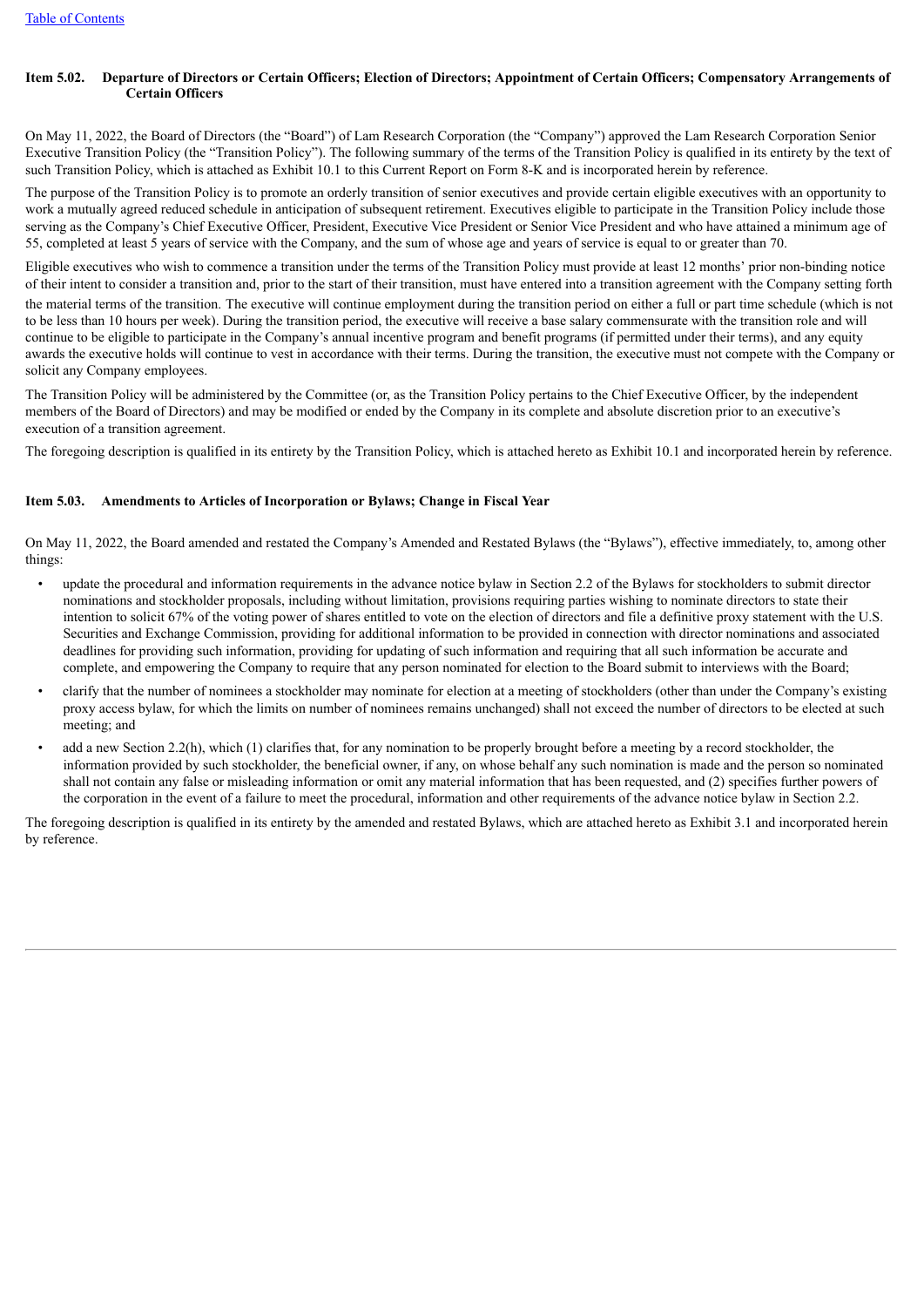#### **Item 8.01. Other Events**

On May 11, 2022 the Company issued a press release announcing a \$5 billion share repurchase authorization. A copy of the press release is attached as Exhibit 99.1 to this Form 8-K. The foregoing description of the share repurchase authorization is qualified in its entirety by reference to the full text of Exhibit 99.1 incorporated by reference in this Item 8.01.

#### <span id="page-3-0"></span>**Item 9.01. Financial Statements and Exhibits**

(d) Exhibits

- 3.1 Amended and Restated Bylaws of Lam Research [Corporation](#page-5-0) Dated May 11, 2022
- 10.1 Lam Research [Corporation](#page-35-0) Senior Executive Transition Policy\*
- 99.1 Press Release dated May 11, 2022 announcing a \$5 billion share repurchase [authorization](#page-45-0)
- 104 Cover Page Interactive Data File the cover page XBRL tags are embedded within the Inline XBRL document

<span id="page-3-1"></span>\*Indicates management contract or compensatory plan or arrangement in which executive officers of the Company are eligible to participate.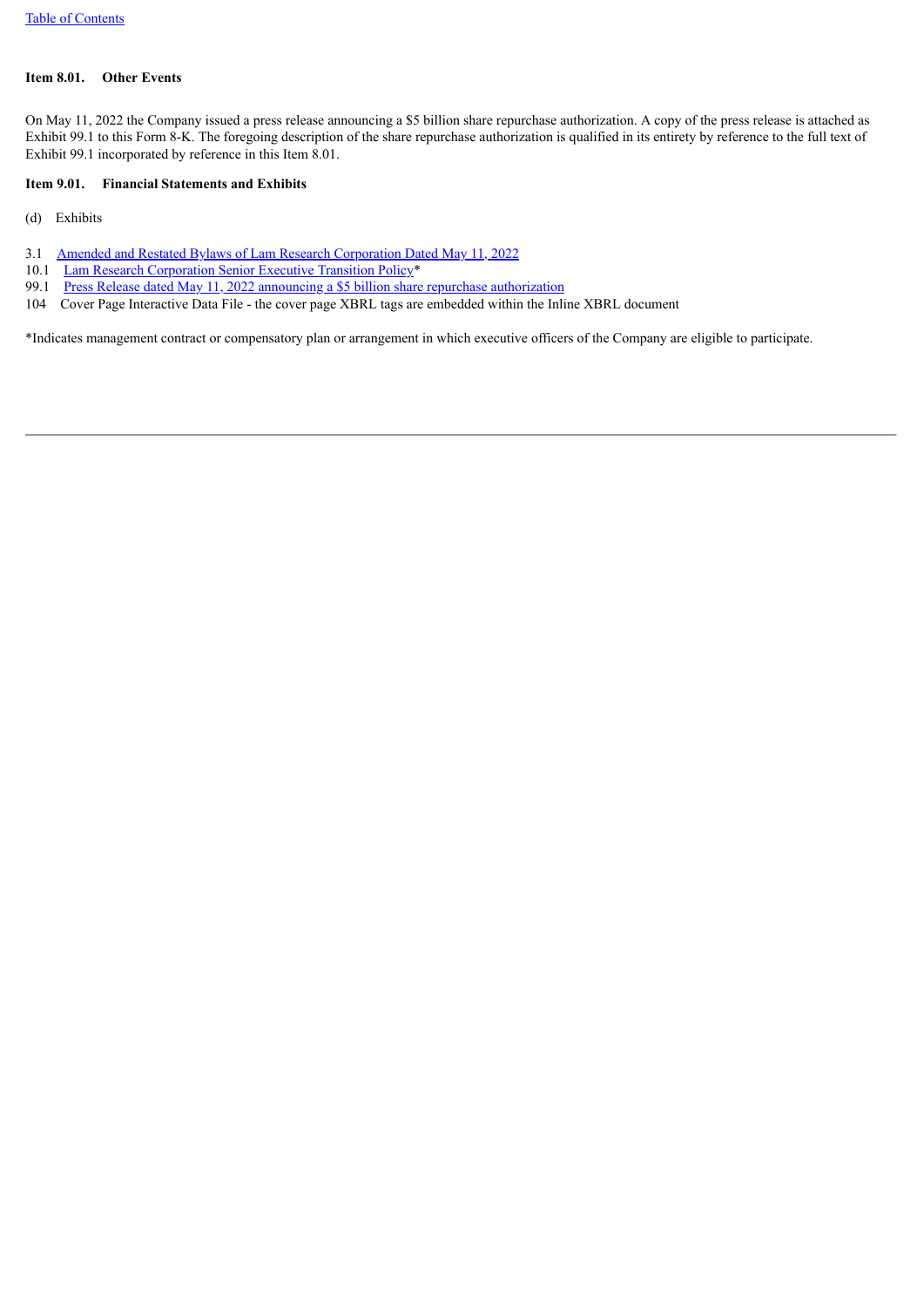## **SIGNATURES**

Pursuant to the requirements of the Securities Exchange Act of 1934, the Registrant has duly caused this report to be signed on its behalf by the undersigned hereunto duly authorized.<br>Date: May 11, 2022

**LAM RESEARCH CORPORATION** (Registrant)

By: /s/ Ava M. Hahn

**Ava M. Hahn Senior Vice President, Chief Legal Officer**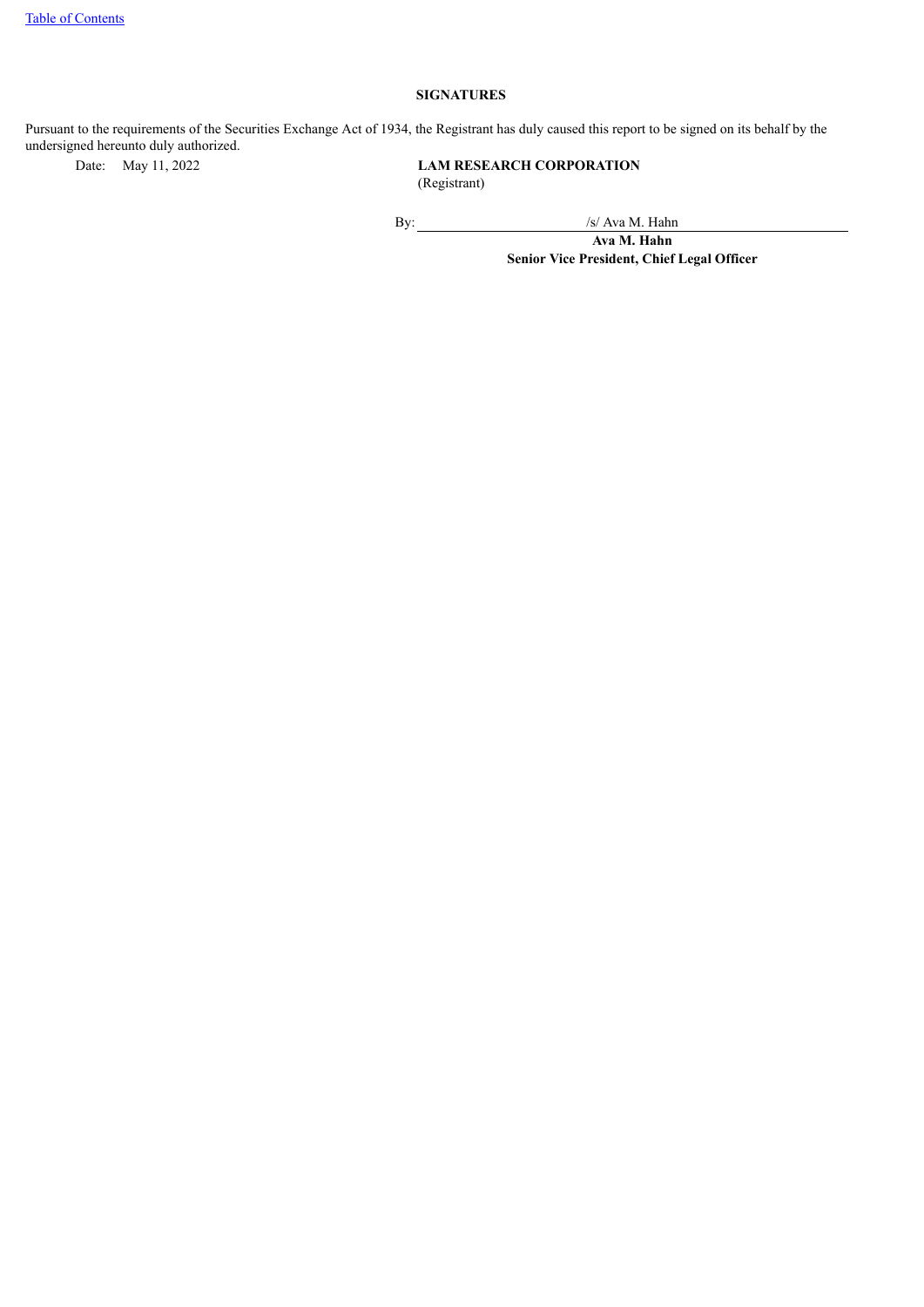**Exhibit 3.1**

#### <span id="page-5-0"></span>**AMENDED AND RESTATED**

#### **BYLAWS**

#### **OF**

## **LAM RESEARCH CORPORATION**

#### **Amended and restated as of May 11, 2022**

## **ARTICLE I**

#### **CORPORATE OFFICES**

#### 1.1 REGISTERED OFFICE

The registered office of the corporation shall be in the City of Wilmington, County of New Castle, State of Delaware. The name of the registered agent of the corporation at such location is The Corporation Trust Company.

#### 1.2 OTHER OFFICES

The board of directors may at any time establish other offices at any place or places where the corporation is qualified to do business.

## **ARTICLE II**

#### **MEETINGS OF STOCKHOLDERS**

#### 2.1 PLACE OF MEETINGS

Meetings of stockholders shall be held at any place, within or outside the State of Delaware, designated by the board of directors. The board of directors may, in their sole discretion, determine that a virtual meeting of stockholders by means of remote communication shall be held in addition to or instead of a physical meeting as permitted by Delaware law. In the absence of any such designation, stockholders' meetings shall be held at the registered office of the corporation.

#### 2.2 ANNUAL MEETING

(a) An annual meeting of the stockholders, for the election of directors to succeed those whose terms expire and for the transaction of such other business as may properly come before the meeting, shall be held at such place (if any), on such date, and at such time as the board of directors shall each year fix.

(b) The proposal of business to be transacted by the stockholders (other than nominations of persons for election to the board of directors, which must be made in accordance with the immediately succeeding sentence) may be made at an annual meeting of stockholders only (1) pursuant to the corporation's proxy materials with respect to such meeting, (2) by or at the direction of the board of directors, or (3) by any stockholder of record of the corporation (the "Record Stockholder") at the time of the giving of the notice required in the following paragraph,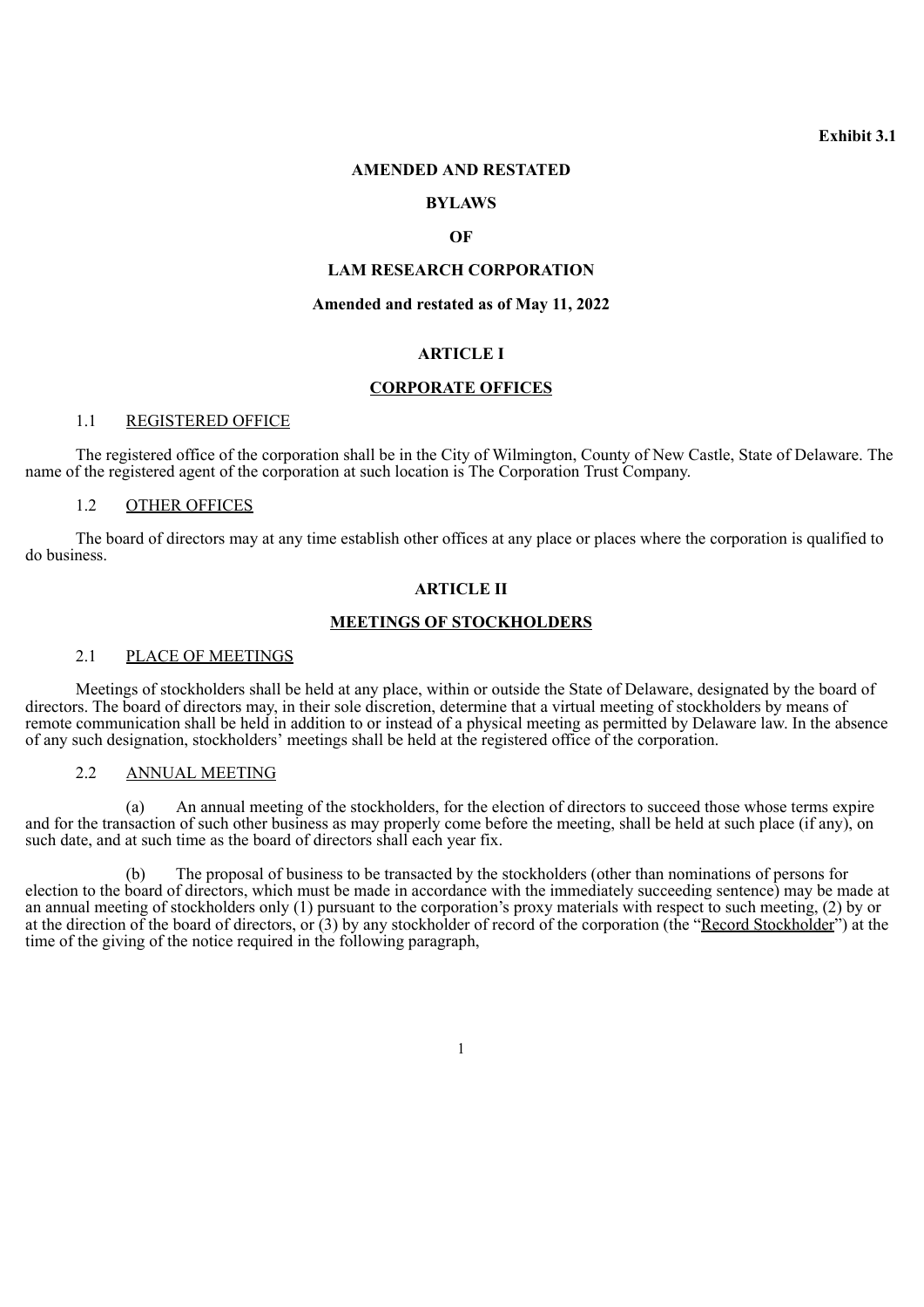who is entitled to vote at the meeting and who has complied with the notice procedures set forth in this section. Nominations of persons for election to the board of directors may be made at an annual meeting of stockholders only (1) by or at the direction of the board of directors, (2) by any Record Stockholder at the time of the giving of the notice required in the following paragraph, who is entitled to vote at the meeting and who has complied with the notice procedures and other requirements set forth in this section, or (3) by any Eligible Stockholder (as defined in Section 2.16(d) of these bylaws) who has complied with the procedures and other requirements set forth in Section 2.16 of these bylaws. For the avoidance of doubt, clause  $(3)$  of the first sentence of this Section  $\hat{2}(b)$  and clauses (2) and (3) of the second sentence of this Section  $2(b)$  shall be the exclusive means for a stockholder to make nominations or propose business (other than business included in the corporation's proxy materials pursuant to Rule 14a-8 under the Securities Exchange Act of 1934, as amended (such act, and the rules and regulations promulgated thereunder, the "Exchange Act")) at an annual meeting of stockholders.

(c) For nominations or business to be properly brought before an annual meeting by a Record Stockholder pursuant to clause (3) of the first sentence of the foregoing paragraph or clause (2) of the second sentence of the foregoing paragraph, (1) the Record Stockholder must have given timely notice thereof in writing to the secretary of the corporation, (2) any such business must be a proper matter for stockholder action under Delaware law, (3) the Record Stockholder and the beneficial owner, if any, on whose behalf any such proposal or nomination is made (each, a "Party"), must have acted in accordance with the representations set forth in the Solicitation Statement required by these bylaws and (4) each Party and any person nominated for election by a Record Stockholder must have complied with the other applicable requirements set forth in this Section 2.2. To be timely, a Record Stockholder's notice shall be received by the secretary at the principal executive offices of the corporation not less than forty-five (45) or more than seventy-five (75) days prior to the one (1)-year anniversary of the date on which the corporation first mailed its proxy materials for the preceding year's annual meeting of stockholders; provided, however, that, subject to the last sentence of this Section 2.2(c), if the meeting is convened more than twenty-five (25) days prior to or delayed by more than twenty-five (25) days after the anniversary of the preceding year's annual meeting, or if no annual meeting was held in the preceding year, notice by the Record Stockholder to be timely must be so received not later than the close of business on the tenth  $(10<sup>th</sup>)$  day following the day on which public announcement of the date of such meeting is first made. Notwithstanding anything in the preceding sentence to the contrary, in the event that the number of directors to be elected to the board of directors is increased and there has been no public announcement naming all of the nominees for director or indicating the increase in the size of the board of directors made by the corporation at least ten (10) days before the last day a Record Stockholder may deliver a notice of nomination in accordance with the preceding sentence, a Record Stockholder's notice required by this bylaw shall also be considered timely, but only with respect to nominees for any new positions created by such increase, if it shall be received by the secretary at the principal executive offices of the corporation not later than the close of business on the tenth  $(10^{th})$  day following the day on which such public announcement is first made by the corporation. The number of nominees a Record Stockholder may nominate for election at a meeting of stockholders pursuant to clause (2) of the second sentence of the foregoing paragraph shall not exceed the number of directors to be elected at such meeting. In no event shall an adjournment or postponement of an annual meeting commence a new time period for the giving of a Record Stockholder's notice. th

(d) Such Record Stockholder's notice shall set forth:

(1) if such notice pertains to the nomination of directors, (i) as to each person whom the Record Stockholder proposes to nominate for election or reelection as a director, (A) all information relating to such person as would be required to be disclosed in solicitations of proxies for the election of such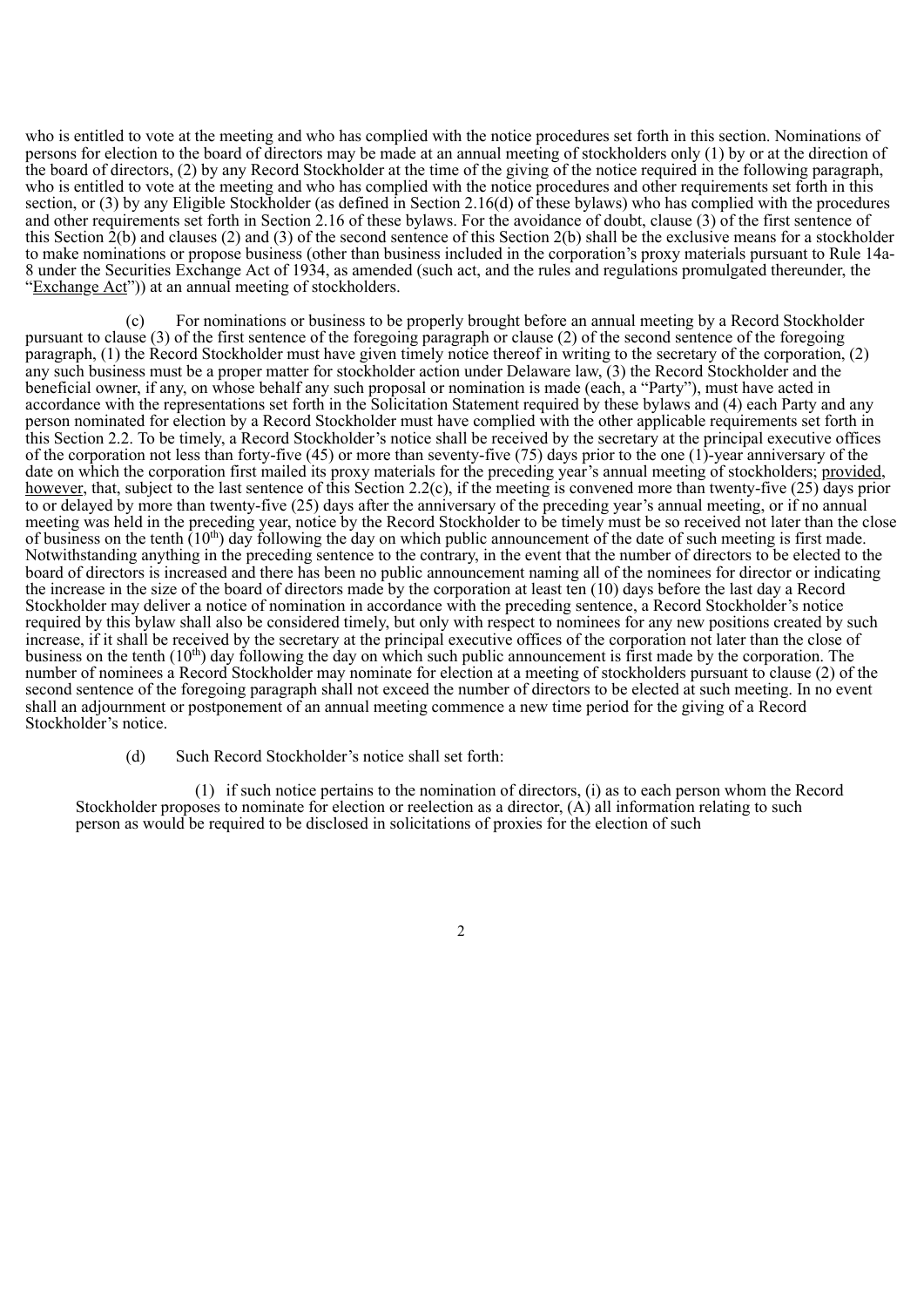nominees as directors pursuant to Regulation 14A under the Exchange Act; (B) the class, series, and number of shares of the corporation that are owned, directly or indirectly, beneficially and of record by each such person or any affiliates of such person; (C) the name of each nominee holder of shares of all stock of the corporation owned beneficially but not of record by such person or any affiliates of such person; (D) any option, warrant, convertible security, stock appreciation right, or similar right with an exercise or conversion privilege or a settlement payment or mechanism at a price related to any class or series of shares of the corporation or with a value derived in whole or in part from the value of any class or series of shares of the corporation, whether or not such instrument or right shall be subject to settlement in the underlying class or series of capital stock of the corporation or otherwise (a "Derivative Instrument") directly or indirectly owned beneficially by each such person or any affiliates of such person, and any other direct or indirect opportunity to profit or share in any profit derived from any increase or decrease in the value of shares of the corporation; (E) whether and the extent to which any other transaction, agreement, arrangement or understanding, including any short position or any borrowing or lending of shares of stock of the corporation, has been made by or on behalf of such person or any affiliates of such person, the effect or intent of any of the foregoing being to mitigate loss to, or to manage risk or benefit of stock price changes for, such person or any affiliates of such person, or to increase or decrease the voting power or pecuniary or economic interest of such person or any affiliates of such person, with respect to stock of the corporation; (F) such person's written representation and agreement that such person (i) is not and will not become a party to any agreement. arrangement or understanding with, and has not given any commitment or assurance to, any person or entity as to how such person, if elected as a director of the corporation, will act or vote on any issue or question, (ii) has disclosed, and will disclose, to the corporation any agreement, arrangement or understanding that such person has with any person or entity other than the corporation with respect to any direct or indirect compensation, reimbursement or indemnification in connection with such person's nomination, candidacy, service or action as a director of the corporation, (iii) in such person's individual capacity, would be in compliance with, if elected as a director of the corporation, and will comply with and, upon election, execute any requisite documentation pertaining to all applicable publicly disclosed confidentiality, corporate governance, conflict of interest, Regulation FD, code of ethics, and stock ownership and trading policies and guidelines of the corporation, such documentation to include a Confidentiality Agreement between the corporation and such person, (iv) will provide such information as the board of directors requires from time to time for directors and nominees for director, including by promptly submitting all completed and signed questionnaires required of the corporation's directors and nominees for director, and (v) consents to being named in any proxy statement of the corporation, or other filings required to be made by the corporation in connection with the solicitation of proxies for election of directors pursuant to Section 14 of the Exchange Act and the rules and regulations promulgated thereunder, and to serve as a director if elected; and (G) a statement whether such person, if elected, intends to tender, promptly following such person's election or re-election, an irrevocable resignation effective upon such person's failure to receive the required vote for re-election at the next meeting at which such person would face re-election and upon acceptance of such resignation by the board of directors, in accordance with the corporation's Corporate Governance Guidelines; and (ii) as to each Party, (A) each item set forth in Section 2.2(d)(3)(i), Section 2.2(d)(3)  $(ii)(A)-(G)$  and Section 2.2(d)(3)(iii); (B) a description of (x) all agreements, arrangements, or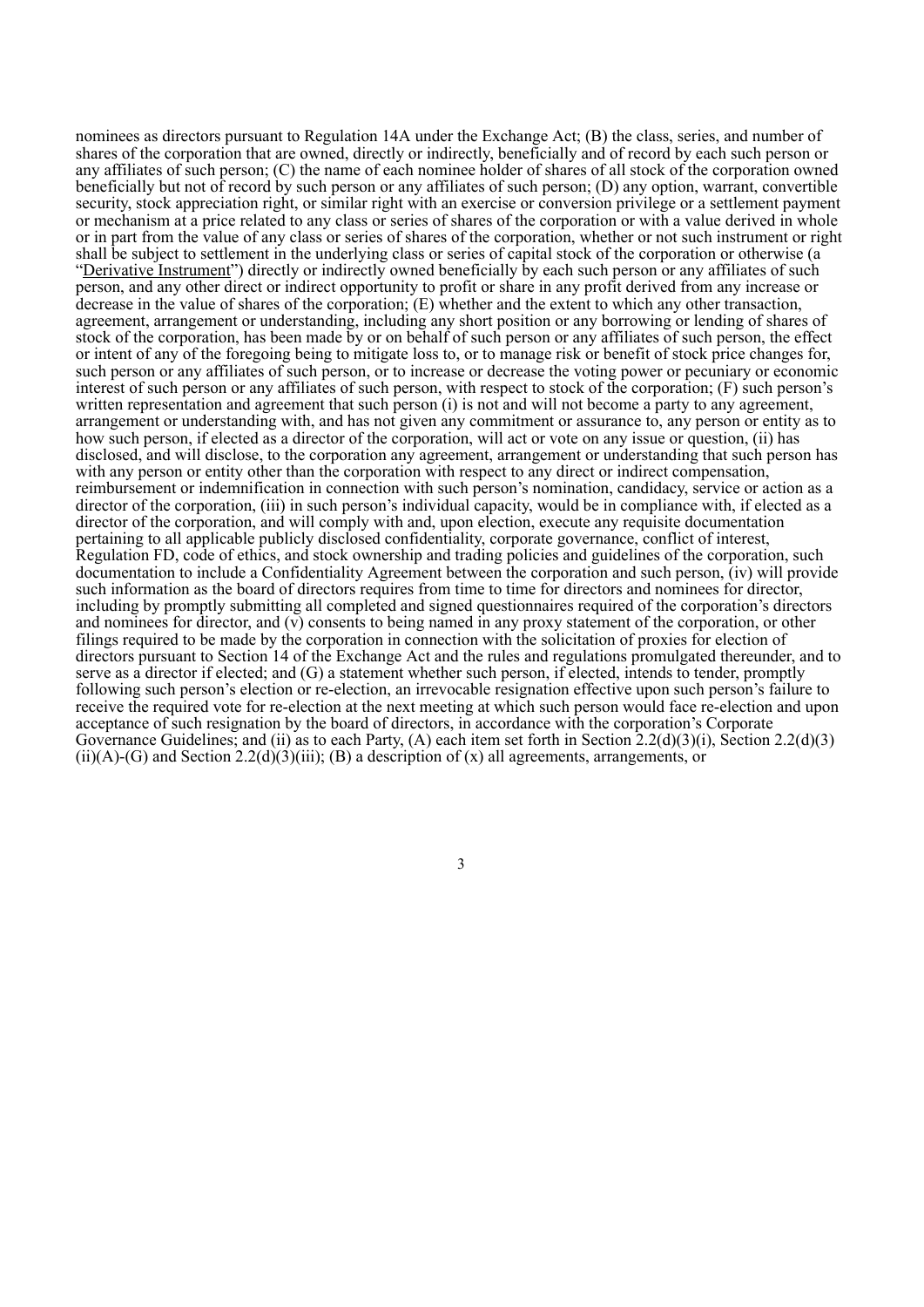understandings (whether written or oral) between such Party or any affiliates of such Party, and any proposed nominee or any affiliates of such proposed nominee and  $(y)$  all agreements, arrangements, or understandings (whether written or oral) between such Party or any affiliates of such Party, and any other party or parties (including their names) pursuant to which the nomination(s) are being made by such Party, or otherwise relating to the corporation or their ownership of capital stock of the corporation; and (C) a representation that the Record Stockholder giving such notice intends to appear in person or by proxy at the annual meeting or special meeting to nominate the persons named in its notice;

(2) as to any business that the Record Stockholder proposes to bring before the meeting, a brief description of such business (including the text of any resolutions proposed for consideration and, if such business includes a proposal to amend these bylaws, the text of the proposed amendment), the reasons for conducting such business at the meeting and any material interest in such business, or, in the case of a notice pertaining to the nomination of directors, such nomination, of such Record Stockholder and the beneficial owner, if any, on whose behalf the proposal or nomination is made, including any anticipated benefit therefrom to such person or any affiliates of such person;

Party:

- (3) if such notice pertains to business proposed to be brought before the meeting, as to each
	- (i) the name and address of each such Party;

(ii) (A) the class, series, and number of shares of the corporation that are owned, directly or indirectly, beneficially and of record by each such Party or any affiliates of such Party; (B) the name of each nominee holder of shares of all stock of the corporation owned beneficially but not of record by such Party or any affiliates of such Party; (C) any Derivative Instrument directly or indirectly owned beneficially by each such Party or any affiliates of such Party, and any other direct or indirect opportunity to profit or share in any profit derived from any increase or decrease in the value of shares of the corporation; (D) whether and the extent to which any other transaction, agreement, arrangement or understanding, including any short position or any borrowing or lending of shares of stock of the corporation, has been made by or on behalf of such Party or any affiliates of such Party, the effect or intent of any of the foregoing being to mitigate loss to, or to manage risk or benefit of stock price changes for, such Party or any affiliates of such Party, or to increase or decrease the voting power or pecuniary or economic interest of such Party or any affiliates of such Party, with respect to stock of the corporation; (E) any proxy, contract, arrangement, understanding, or relationship pursuant to which each such Party has a right to vote, directly or indirectly, any shares of any security of the corporation; (F) any rights to dividends on the shares of the corporation owned beneficially directly or indirectly by each such Party that are separated or separable from the underlying shares of the corporation; (G) any performance-related fees (other than an asset-based fee) that each such Party is directly or indirectly entitled to based on any increase or decrease in the value of shares of the corporation or Derivative Instruments, if any, as of the date of such notice, including without limitation any such interests held by members of each such Party's immediate family sharing the same household; and (H) a representation that the Record Stockholder giving notice intends to appear in person or by proxy at the annual meeting to bring such business before the meeting; and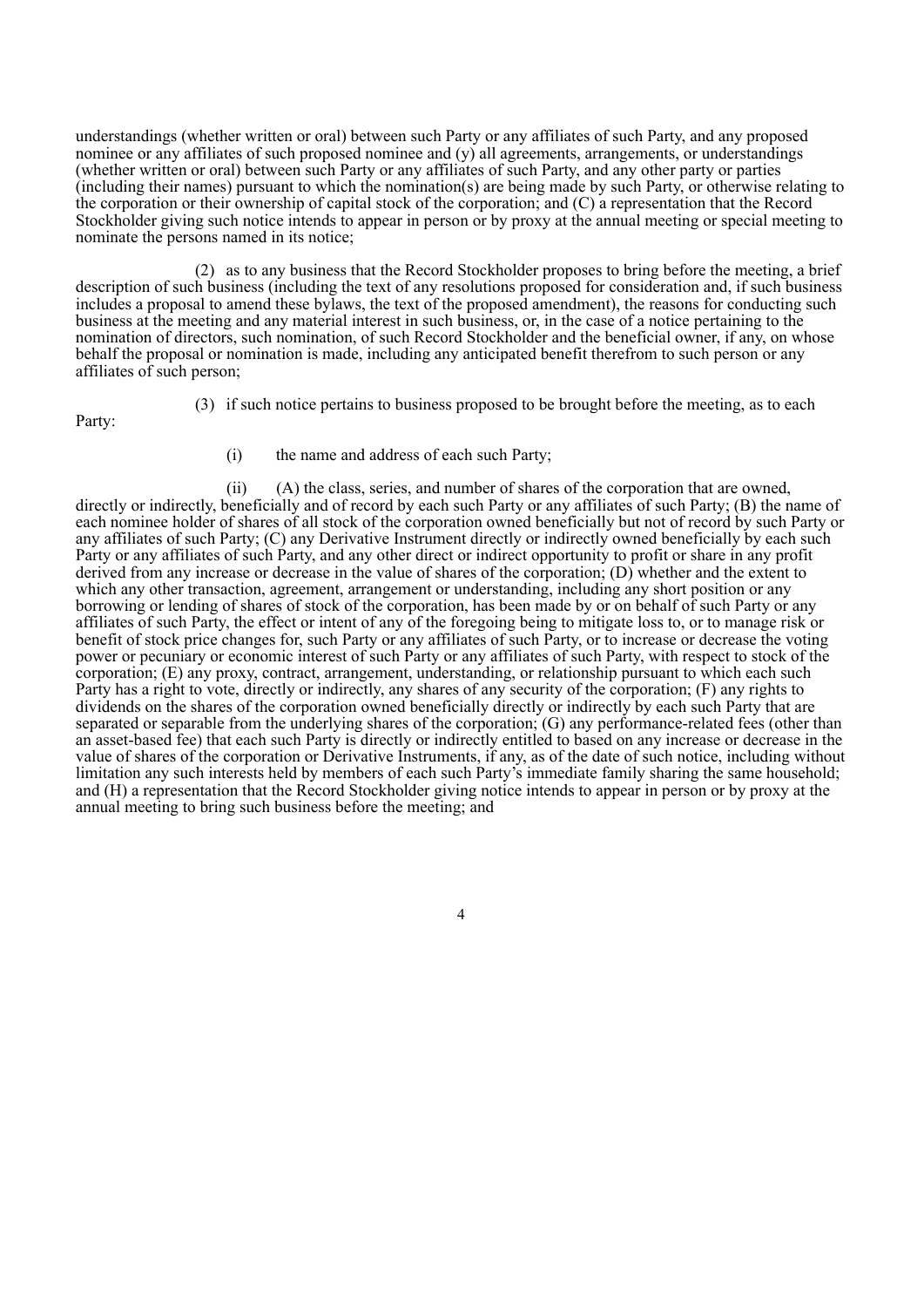(iii) any other information relating to each such Party that would be required to be disclosed in a proxy statement or other filings required to be made in connection with solicitations of proxies for, as applicable, the proposal and/or for the election of directors in a contested election pursuant to Section 14 of the Exchange Act; and

(4) as to each Party, (1) in the case of a proposal, a statement whether or not each such Party will deliver a proxy statement and form of proxy to holders of at least the percentage of voting power of all of the shares of capital stock of the corporation required under applicable law to carry the proposal and (2) in the case of a nomination, a statement whether or not each such Party will solicit the holders of shares representing at least 67% of the voting power of shares entitled to vote on the election of directors and file a definitive proxy statement with the U.S. Securities Exchange Commission in accordance with the requirements of the Exchange Act (such statement, a "Solicitation Statement").

(e) A Record Stockholder providing notice of any nomination to be made at an annual meeting or special meeting or business proposed to be made at an annual meeting shall further update and supplement such notice, if necessary, so that the information provided or required to be provided in such notice pursuant to this Section 2.2 shall be true and correct as of (i) the record date for determining the stockholders entitled to receive notice of the annual meeting or special meeting and (ii) ten (10) business days prior to the meeting or any adjournment, postponement or rescheduling thereof, and such update and supplement shall be in writing and delivered to or be mailed and received by the secretary at the principal executive offices of the corporation not later than, in the case of clause (i), five (5) business days following the later of the record date for determining the stockholders entitled to receive notice of such annual meeting or special meeting and the date the record date is first publicly disclosed, and in the case of clause (ii), eight (8) business days prior to the meeting or any adjournment, postponement or rescheduling thereof (or, if not practicable, on the first practicable date prior to the date to which the meeting has been adjourned, postponed or rescheduled). If any Record Stockholder has provided an affirmative Solicitation Statement pursuant to Section  $2.2(\text{d})(4)(2)$ , such Record Stockholder shall deliver to the corporation, no later than eight (8) business days prior to the applicable meeting, reasonable evidence that each Party has acted in accordance with the representations set forth in such Solicitation Statement. If a Party no longer plans to solicit holders of shares of the corporation in accordance with an affirmative Solicitation Statement provided pursuant to Section 2.2(d)(4)(2), the applicable Record Stockholder shall inform the corporation of this change by delivering or mailing a writing to the secretary at the principal executive offices of the corporation no later than two (2) business days after the occurrence of such change. For the avoidance of doubt, any information provided pursuant to this Section 2.2(e) shall not be deemed to cure any deficiencies in any Record Stockholder's notice, extend any applicable deadlines under these bylaws or enable or be deemed to permit a Record Stockholder to amend or update any proposal or nomination or to submit any new proposal, including by changing or adding nominees, matters, business and/or resolutions proposed to be brought before a meeting of stockholders.

(f) A person shall not be eligible for election or re-election as a director at an annual meeting unless (i) the person is nominated by a Record Stockholder in accordance with the procedures set forth in this Section 2.2, (ii) the person is nominated by an Eligible Stockholder in accordance with the procedures set forth in Section 2.16 of these bylaws or (iii) the person is nominated by or at the direction of the board of directors. Only such business shall be conducted at an annual meeting of stockholders as shall have been brought before the meeting in accordance with the procedures set forth in this Section 2.2. In addition to the information required pursuant to Section 2.2( $\check{d}$ ) or any other provision of these bylaws, the corporation may require any Party and any person nominated by a Record Stockholder (whether at an annual or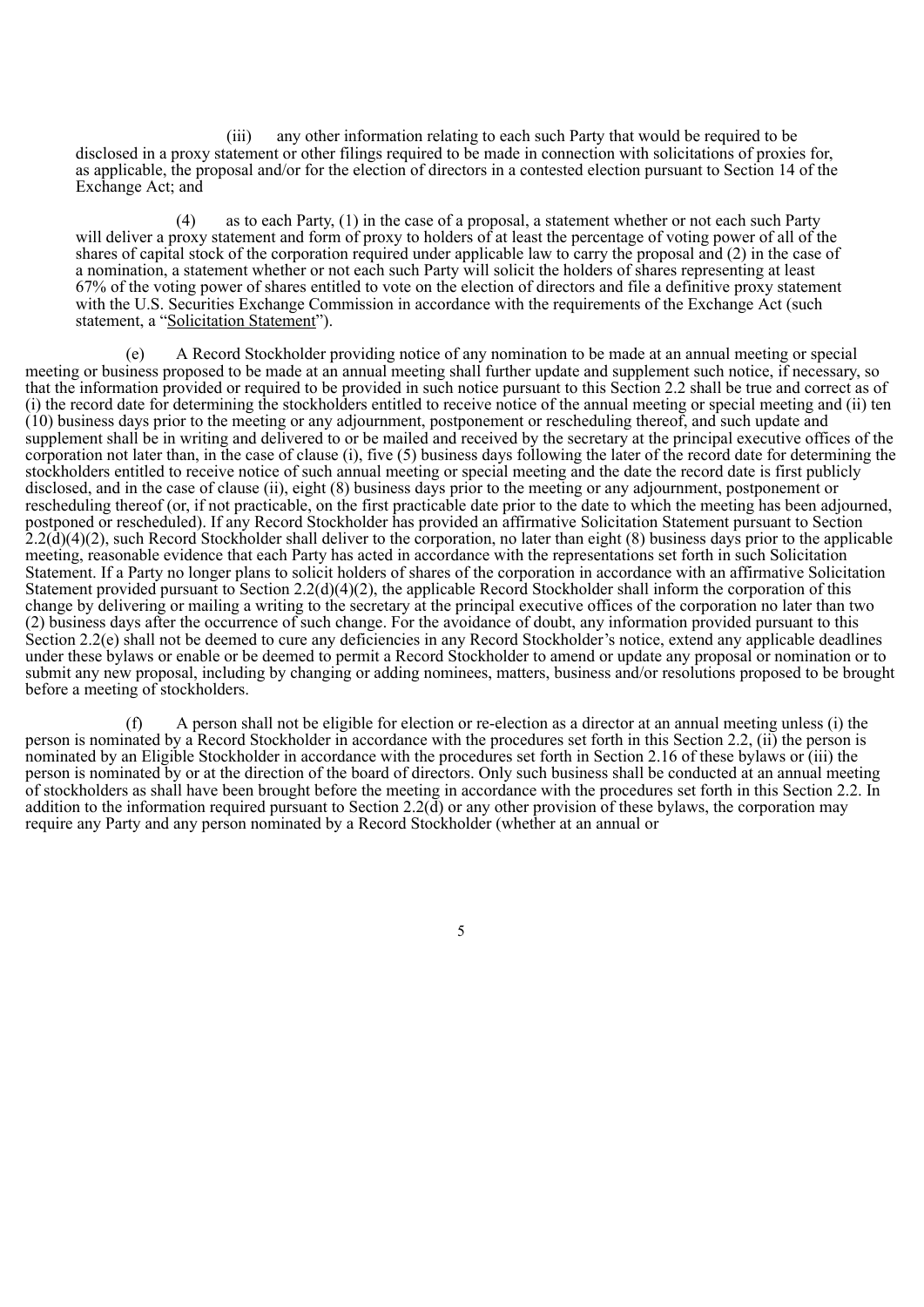special meeting) to furnish any other information (A) that may reasonably be requested by the corporation to determine whether the proposed nominee would be independent under the rules and listing standards of the securities exchanges upon which the common stock of the corporation is listed or traded, any applicable rules of the U.S. Securities and Exchange Commission or any publicly disclosed standards used by the board of directors in determining and disclosing the independence of the corporation's directors (collectively, the "Independence Standards"), (B) that could be material to a reasonable stockholder's understanding of the independence, or lack thereof, of such proposed nominee, (C) that may reasonably be requested by the corporation to determine the eligibility of such proposed nominee to serve as a director of the corporation or (D) that is otherwise reasonably requested by the corporation to assess compliance with these bylaws or the accuracy and completeness of any notice or solicitation given or made by or on behalf of a Party. Such Party and/or nominee shall provide such additional information within ten (10) days after it has been requested by the corporation. The corporation may require any person nominated by a Party (whether at an annual or special meeting) to submit to interviews (which may be via virtual meeting), with the board of directors or any committee thereof, and such nominee shall make himself or herself available for any such interviews within no less than ten (10) business days following the date of such request. Notwithstanding the foregoing provisions of this Section 2.2, unless otherwise required by law, if the stockholder (or a qualified representative of the stockholder) does not appear at the meeting of stockholders of the corporation to present a nomination or a proposal, such nomination or proposal shall be disregarded, notwithstanding that proxies in respect of such vote may have been received by the corporation. For purposes of this Section 2.2(f), to be considered a qualified representative of the stockholder, a person must be a duly authorized officer, manager or partner of such stockholder or must be authorized by a writing executed by such stockholder or an electronic transmission delivered by such stockholder to act for such stockholder as proxy at the meeting of stockholders and such person must produce such writing or electronic transmission, or a reliable reproduction of the writing or electronic transmission, at the meeting of stockholders.

(g) The chairman of the meeting shall have the power and the duty to determine whether a nomination or any business proposed to be brought before the meeting has been made in accordance with the procedures and other requirements set forth in these bylaws and, if any proposed nomination or business is not in compliance with these bylaws, to declare that such defectively proposed business or nomination shall not be presented for stockholder action at the meeting and shall be disregarded.

(h) Notwithstanding anything to the contrary set forth in these bylaws, for any nomination to be properly brought before a meeting by a Record Stockholder, the information provided by any Party or person nominated by a Party, including the information contained in any questionnaire, shall not contain any false or misleading information or omit any material information that has been requested. Without limiting the provisions of Section 2.2(g), in the event of a failure to meet the requirements of this Section 2.2, (i) the corporation may omit or, to the extent feasible, remove the information concerning the nomination from its proxy materials and/or otherwise communicate to its stockholders that the nominee is not eligible for election at the annual meeting, (ii) the corporation shall not be required to include in its proxy materials any successor or replacement nominee proposed by the Party and (iii) the corporation may declare such nomination to be invalid and such nomination shall be disregarded notwithstanding that proxies in respect of such vote may have been received by the corporation or votes may have been cast in respect of such person nominated by a Party.

(i) For purposes of these bylaws, "public announcement" shall mean disclosure in a press release reported by the Dow Jones News Service, Associated Press or a comparable national news service or in a document publicly filed by the corporation with the Securities and Exchange Commission pursuant to Section 13, 14 or 15(d) of the Exchange Act.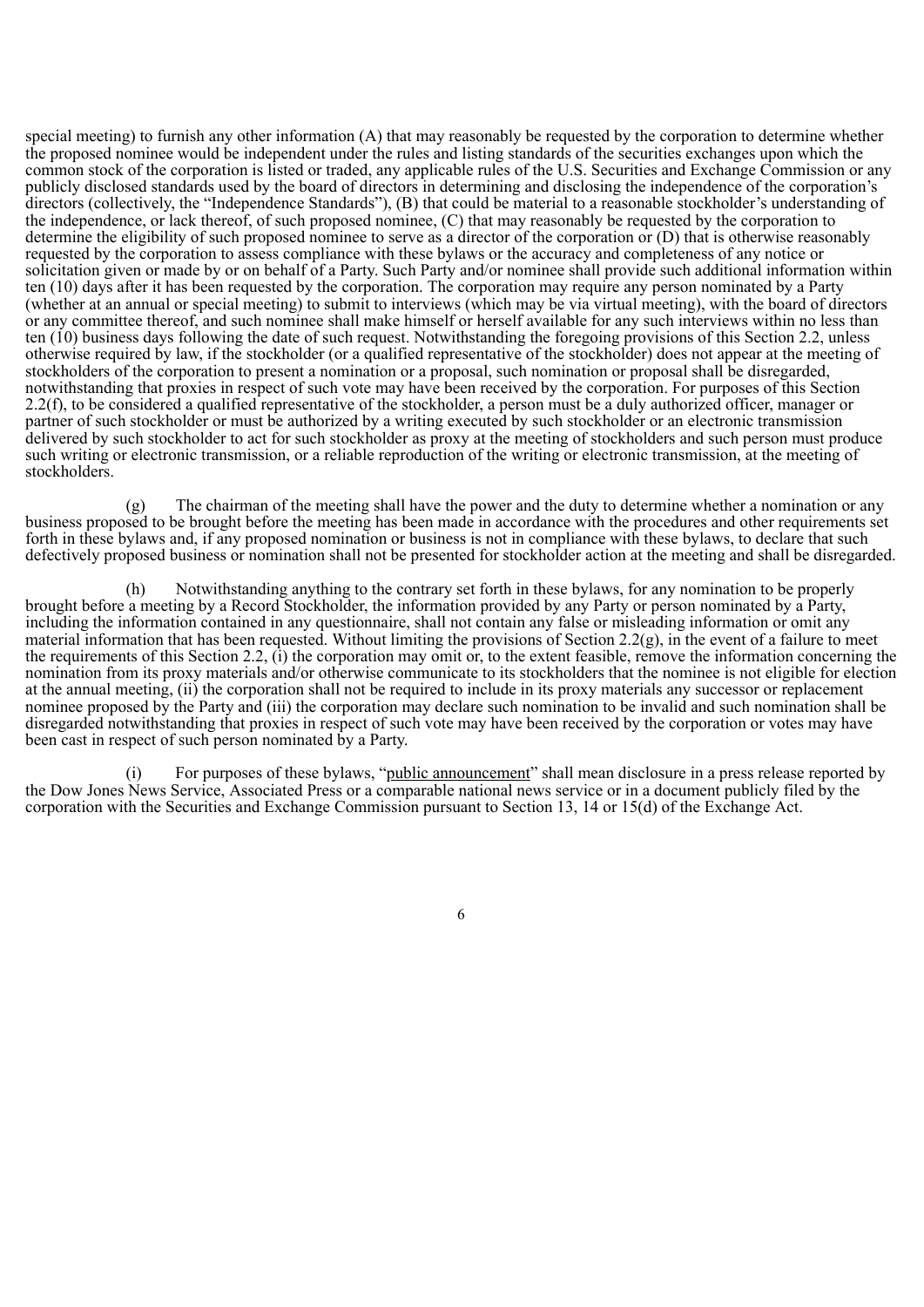(j) Notwithstanding the foregoing provisions of this Section 2.2, a stockholder shall also comply with all applicable requirements of the Exchange Act and the rules and regulations thereunder with respect to matters set forth in this Section 2.2. Nothing in this Section 2.2 shall be deemed to affect any rights of stockholders to request inclusion of proposals in the corporation's proxy statement pursuant to Rule 14a-8 under the Exchange Act.

#### 2.3 SPECIAL MEETING

(a) Special meetings of the stockholders, other than those required by statute, may be called only by the board of directors, the chairman of the board or the president. The board of directors may postpone or reschedule any previously scheduled special meeting.

(b) Only such business shall be conducted at a special meeting of stockholders as shall have been specified in the notice of meeting (or any supplement thereto). Nominations of persons for election to the board of directors may be made at a special meeting of stockholders at which directors are to be elected only (1) by or at the direction of the board of directors or (2) by any stockholder of record at the time of giving of notice provided for in this paragraph, who shall be entitled to vote at the meeting and who delivers a written notice to the secretary setting forth the information set forth in Section 2.2(d) of these bylaws and complies with the other applicable procedures and requirements set forth in Section 2.2(e), Section 2.2(f) and Section 2.2(h) of these bylaws. Nominations by stockholders of persons for election to the board of directors may be made at such a special meeting of stockholders only if such stockholder of record's notice required by the preceding sentence shall be received by the secretary at the principal executive offices of the corporation not later than the tenth  $(10<sup>th</sup>)$  day following the day on which public announcement is first made of the date of the special meeting and of the nominees proposed by the board of directors to be elected at such meeting. In no event shall an adjournment or postponement of a special meeting commence a new time period for the giving of a stockholder of record's notice. A person shall not be eligible for election or reelection as a director at a special meeting unless the person is nominated (i) by or at the direction of the board of directors or (ii) by a stockholder of record in accordance with the notice procedures set forth in this Article II.

(c) Notwithstanding the foregoing provisions of this Section 2.3, a stockholder shall also comply with all applicable requirements of the Exchange Act and the rules and regulations thereunder with respect to matters set forth in this Section 2.3. Nothing in this Section 2.3 shall be deemed to affect any rights of stockholders to request inclusion of proposals in the corporation's proxy statement pursuant to Rule 14a-8 under the Exchange Act.

## 2.4 NOTICE OF STOCKHOLDERS' MEETINGS

All notices of meetings of stockholders shall be in writing and shall be sent or otherwise given in accordance with Section 2.5 of these bylaws (including without limitation by a form of electronic transmission in the manner provided in the General Corporation Law of Delaware) not less than ten  $(10)$  nor more than sixty  $(60)$  days before the date of the meeting to each stockholder entitled to vote at such meeting, except as otherwise required by these bylaws, the certificate of incorporation or the General Corporation Law of Delaware. The notice shall specify the place (if any), date, and hour of the meeting, and, in the case of a special meeting, the purpose or purposes for which the meeting is called.

## 2.5 MANNER OF GIVING NOTICE; AFFIDAVIT OF NOTICE

Written notice of any meeting of stockholders, if mailed, is given when deposited in the United States mail, postage prepaid, directed to the stockholder at his address as it appears on the records of the corporation. Without limiting the manner by which notice otherwise may be given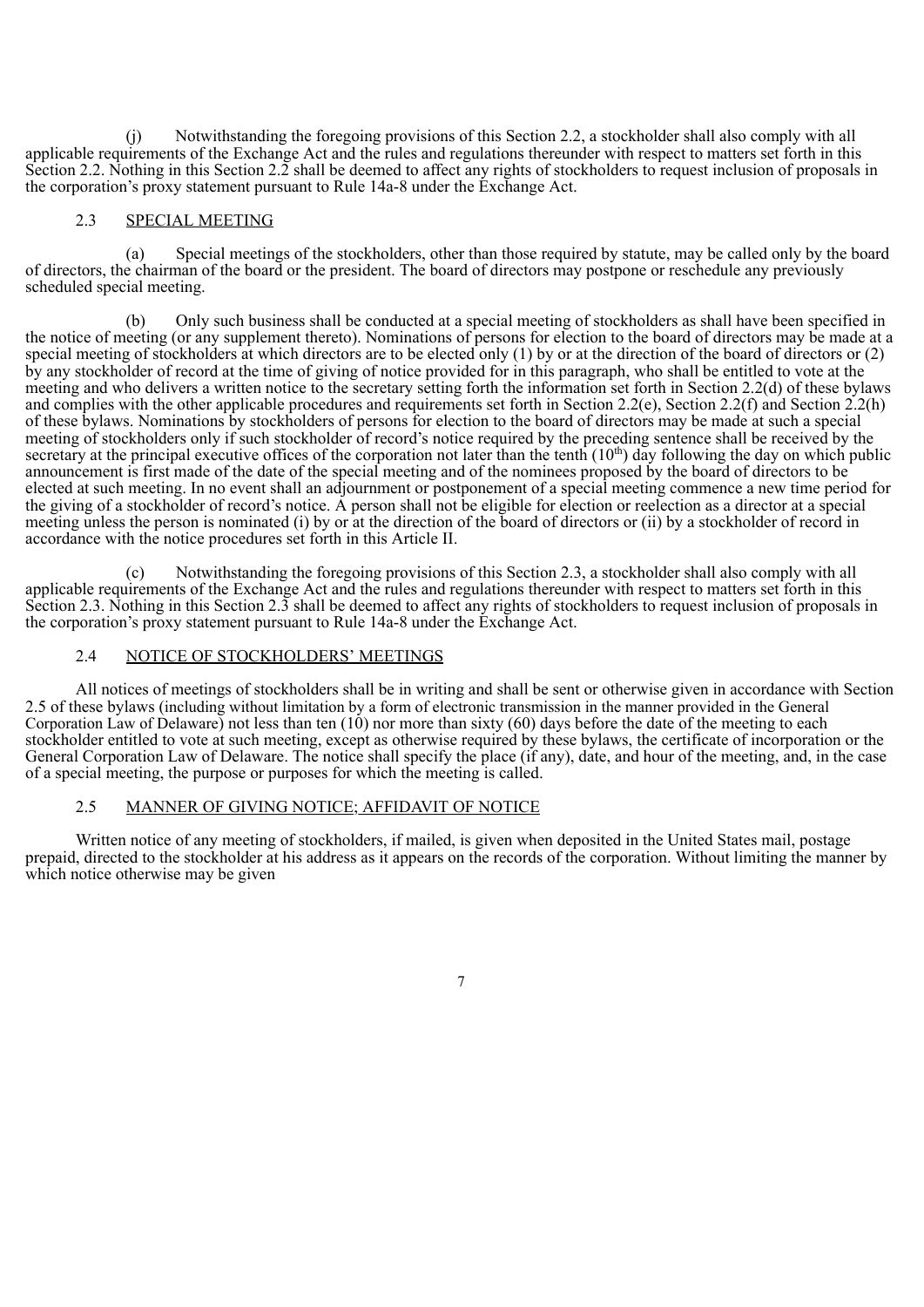effectively to stockholders, any notice to stockholders may be given by electronic mail or other electronic transmission to the full extent permitted by applicable law. An affidavit of the secretary or an assistant secretary or of the transfer agent of the corporation that the notice has been given shall, in the absence of fraud, be *prima facie* evidence of the facts stated therein.

For purposes of these bylaws, "electronic transmission" shall mean any form of communication, not directly involving the physical transmission of paper, that creates a record that may be retained, retrieved and reviewed by a recipient thereof, and that may be directly reproduced in paper form by such a recipient through an automated process.

### 2.6 QUORUM

The holders of a majority of the stock issued and outstanding and entitled to vote thereat, present in person or represented by proxy, shall constitute a quorum at all meetings of the stockholders for the transaction of business except as otherwise provided by statute or by the certificate of incorporation. If, however, such quorum is not present or represented at any meeting of the stockholders, then either (i) the chairman of the meeting or (ii) the stockholders entitled to vote thereat, present in person or represented by proxy, shall have power to adjourn the meeting from time to time, without notice other than announcement at the meeting, until a quorum is present or represented. At such adjourned meeting at which a quorum is present or represented, any business may be transacted that might have been transacted at the meeting as originally noticed.

#### 2.7 ADJOURNED MEETING; NOTICE

When a meeting is adjourned to another time or place, unless these bylaws otherwise require, notice need not be given of the adjourned meeting if the time and place thereof are announced at the meeting at which the adjournment is taken. At the adjourned meeting the corporation may transact any business that might have been transacted at the original meeting. If the adjournment is for more than thirty (30) days, or if after the adjournment a new record date is fixed for the adjourned meeting, a notice of the adjourned meeting shall be given to each stockholder of record entitled to vote at the meeting.

#### 2.8 VOTING

The stockholders entitled to vote at any meeting of stockholders shall be determined in accordance with the provisions of Section 2.11 of these bylaws, subject to the provisions of Sections 217 and 218 of the General Corporation Law of Delaware (relating to voting rights of fiduciaries, pledgors and joint owners of stock and to voting trusts and other voting agreements). Each stockholder represented at a meeting of stockholders shall be entitled to cast one vote for each share of the capital stock entitled to vote thereat held by such stockholder. The board of directors, in its discretion, or the officer of the corporation presiding at a meeting of stockholders, in his discretion, may require that any votes cast at such meeting shall be cast by written ballot.

A nominee for director shall be elected to the board of directors if the votes cast for such nominee's election exceed the votes cast against such nominee's election (with abstentions and "broker non-votes" not counted as votes cast either for or against such nominee's election); provided, however, that if the election is contested, directors shall be elected by a plurality of the votes cast at any meeting of stockholders. An election shall be deemed to be contested if (i) the number of nominees (or purported nominees) for the board exceeds the number of open board seats (at the time specified in clause (iii) below), (ii) the secretary of the corporation has received one or more notices that a stockholder or stockholders intend to nominate a person or persons for election to the board of directors, which notice(s) purport to be in compliance with Section 2.2,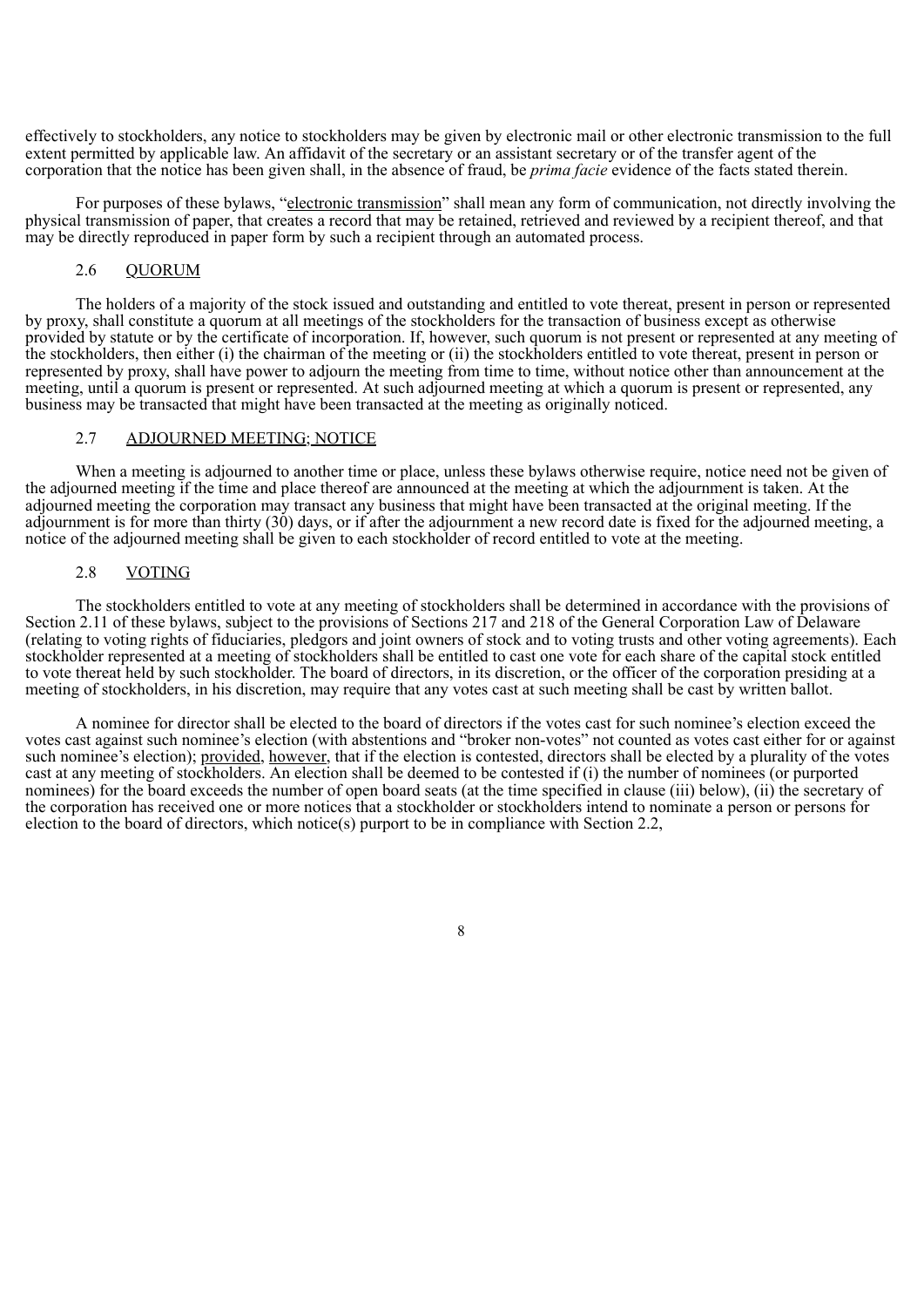Section 2.3 or Section 2.16 of these bylaws, as applicable, and (iii) all such nominations have not been withdrawn by the proposing stockholder(s) on or prior to the tenth  $(10<sup>th</sup>)$  day preceding the date the corporation first mails its notice of meeting for such meeting to its stockholders (regardless of whether all such nominations are subsequently withdrawn and regardless of whether the board of directors determines that any such notice is not in compliance with Section 2.2, Section 2.3 or Section 2.16 of these bylaws, as applicable). If directors are to be elected by a plurality of the votes cast, stockholders shall not be permitted to vote against a nominee.

When a quorum is present at any meeting, the affirmative vote of the holders of a majority of the stock having voting power present in person or represented by proxy shall decide any question brought before such meeting (other than director elections), unless the question is one upon which, by express provision of the statutes or of the Certificate of Incorporation, a different vote is required, in which case such express provision shall govern and control the decision of the question.

#### 2.9 WAIVER OF NOTICE

Whenever notice is required to be given under any provision of the General Corporation Law of Delaware or of the certificate of incorporation or these bylaws, a written waiver thereof, signed by the person entitled to notice or a waiver by electronic transmission by the person or persons entitled to notice, whether before or after the time stated therein, shall be deemed equivalent to notice. Attendance of a person at a meeting shall constitute a waiver of notice of such meeting, except when the person attends a meeting for the express purpose of objecting, at the beginning of the meeting, to the transaction of any business because the meeting is not lawfully called or convened. Neither the business to be transacted at, nor the purpose of, any regular or special meeting of the stockholders need be specified in any written waiver of notice unless so required by the certificate of incorporation or these bylaws.

## 2.10 STOCKHOLDER ACTION BY WRITTEN CONSENT WITHOUT A MEETING

Unless otherwise provided in the certificate of incorporation, any action required by this chapter to be taken at any annual or special meeting of stockholders of a corporation, or any action that may be taken at any annual or special meeting of such stockholders, may be taken without a meeting, without prior notice, and without a vote if a consent in writing, setting forth the action so taken, is signed by the holders of outstanding stock having not less than the minimum number of votes that would be necessary to authorize or take such action at a meeting at which all shares entitled to vote thereon were present and voted.

Prompt notice of the taking of the corporate action without a meeting by less than unanimous written consent shall be given to those stockholders who have not consented in writing. If the action which is consented to is such as would have required the filing of a certificate under any section of the General Corporation Law of Delaware if such action had been voted on by stockholders at a meeting thereof, then the certificate filed under such section shall state, in lieu of any statement required by such section concerning any vote of stockholders, that written notice and written consent have been given as provided in Section 228 of the General Corporation Law of Delaware.

In order that the corporation may determine the stockholders entitled to consent to corporate action in writing without a meeting, the board of directors may fix a record date, which record date shall not precede the date upon which the resolution fixing the record date is adopted by the board of directors, and which date shall not be more than ten (10) days after the date upon which the resolution fixing the record date is adopted by the board of directors. Any stockholder of record seeking to have the stockholders authorize or take corporate action by written consent shall, by written notice to the secretary, request the board of directors to fix a record date. The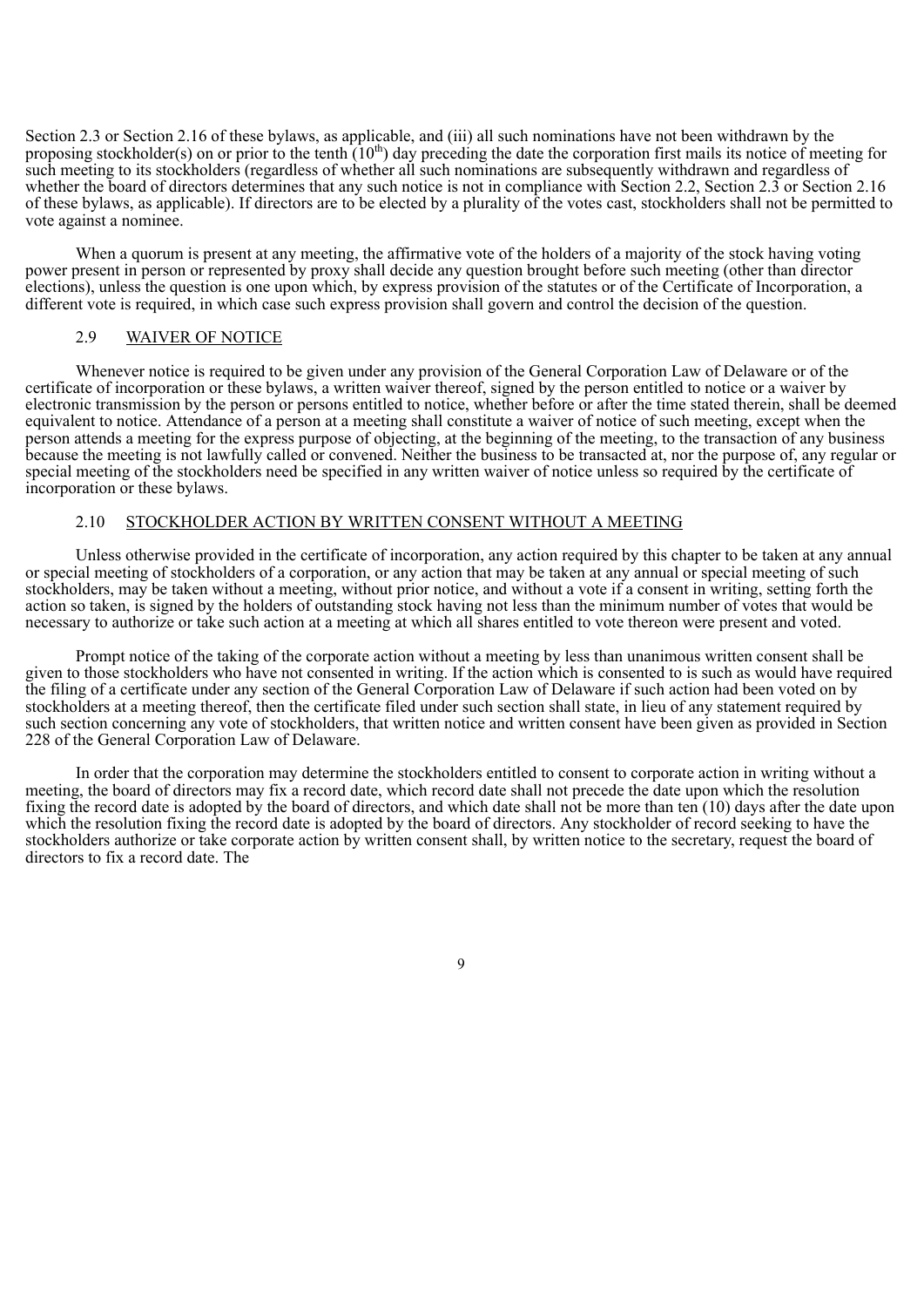board of directors shall promptly, but in all events within ten (10) days after the date on which such a request is received, adopt a resolution fixing the record date. If no record date has been fixed by the board of directors within ten (10) days of the date on which such a request is received, the record date for determining stockholders entitled to consent to corporate action in writing without a meeting, when no prior action by the board of directors is required by applicable law, shall be the first date on which a signed written consent setting forth the action taken or proposed to be taken is delivered to the corporation by delivery to its registered office in the State of Delaware, its principal place of business or an officer or agent of the corporation having custody of the book in which proceedings of meetings of stockholders are recorded, to the attention of the secretary of the corporation. Delivery shall be by hand or by certified or registered mail, return receipt requested. If no record date has been fixed by the board of directors and prior action by the board of directors is required by applicable law, the record date for determining stockholders entitled to consent to corporate action in writing without a meeting shall be at the close of business on the date on which the board of directors adopts the resolution taking such prior action.

In the event of the delivery to the corporation of a written consent or consents purporting to authorize or take corporate action and/or related revocations (each such written consent and any revocation thereof is referred to in this Section 2.10 as a "Consent"), the secretary of the corporation shall provide for the safekeeping of such Consents and shall as soon as practicable thereafter conduct such reasonable investigation as he deems necessary or appropriate for the purpose of ascertaining the validity of such Consents and all matters incident thereto, including, without limitation, whether the holders of shares having the requisite voting power to authorize or take the action specified in the Consents have given consents. No consent to corporate action in writing without a meeting shall be effective unless delivered to the corporation within sixty (60) days of the earliest dated consent delivered to the corporation.

#### 2.11 RECORD DATE FOR STOCKHOLDER NOTICE; VOTING

Except as otherwise permitted by law, in order that the corporation may determine the stockholders entitled to notice of or to vote at any meeting of stockholders or any adjournment thereof, or entitled to receive payment of any dividend or other distribution or allotment of any rights, or entitled to exercise any rights in respect of any change, conversion or exchange of stock or for the purpose of any other lawful action, the board of directors may fix, in advance, a record date, which shall be not more than sixty  $(60)$  nor less than ten (10) days before the date of such meeting, nor more than sixty (60) days prior to any other action.

If the board of directors does not so fix a record date:

(a) The record date for determining stockholders entitled to notice of or to vote at a meeting of stockholders shall be at the close of business on the day next preceding the day on which notice is given, or, if notice is waived, at the close of business on the day next preceding the day on which the meeting is held.

(b) The record date for determining stockholders for any other purpose shall be at the close of business on the day on which the board of directors adopts the resolution relating thereto.

A determination of stockholders of record entitled to notice of or to vote at a meeting of stockholders shall apply to any adjournment of the meeting; provided, however, that the board of directors may fix a new record date for the adjourned meeting.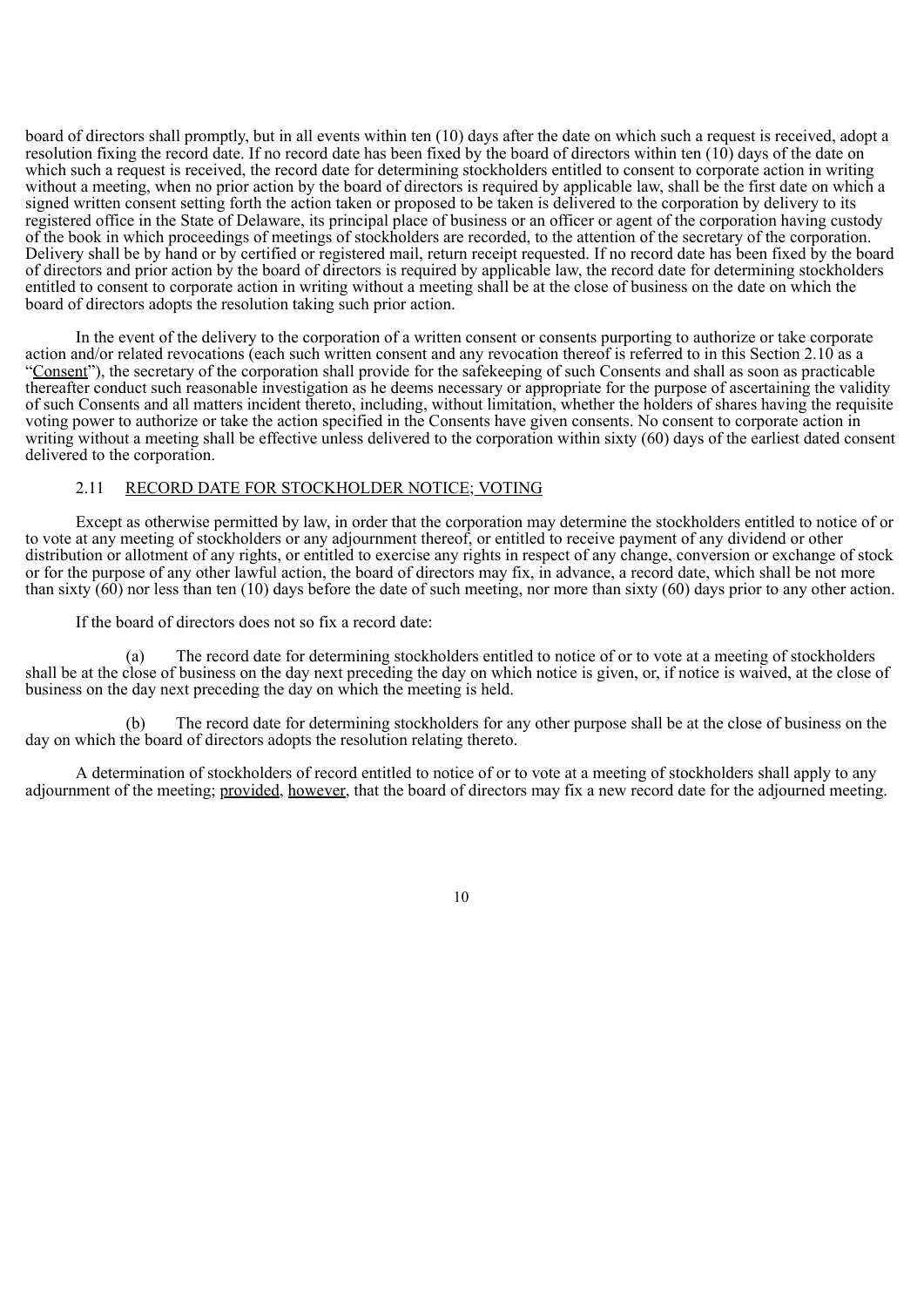## 2.12 PROXIES

Each stockholder entitled to vote at a meeting of stockholders or to express consent or dissent to corporate action in writing without a meeting may authorize another person or persons to act for him by a written proxy, signed by the stockholder and filed with the secretary of the corporation, but no such proxy shall be voted or acted upon after three (3) years from its date, unless the proxy provides for a longer period. A proxy shall be deemed signed if the stockholder's name is placed on the proxy (whether by manual signature, typewriting, telegraphic transmission or other means of electronic transmission) by the stockholder or the stockholder's attorney-in-fact. The revocability of a proxy that states on its face that it is irrevocable shall be governed by the provisions of Section 212(e) of the General Corporation Law of Delaware.

## 2.13 LIST OF STOCKHOLDERS ENTITLED TO VOTE

The corporation shall prepare, at least ten (10) days before every meeting of stockholders, a complete list of the stockholders entitled to vote at the meeting, arranged in alphabetical order, and showing the address of each stockholder and the number of shares registered in the name of each stockholder; provided, however, if the record date for determining the stockholders entitled to vote is less than ten (10) days before the meeting date, the list shall reflect the stockholders entitled to vote as of the tenth  $(10<sup>th</sup>)$  day before the meeting date. Such list shall be open to the examination of any stockholder, for any purpose germane to the meeting, during ordinary business hours, for a period of at least ten (10) days prior to the meeting, either (a) at the principal executive offices of the corporation, or (b) on a reasonably accessible electronic network, provided that the information required to gain access to such list is provided with the notice of the meeting. In the event that the corporation determines to make the list available on an electronic network, the corporation may take reasonable steps to ensure that such information is available only to stockholders of the corporation. The list shall also be produced and kept at the time and place of the meeting during the whole time thereof, and may be inspected by any stockholder who is present. Such list shall presumptively determine the identity of the stockholders entitled to vote at the meeting and the number of shares held by each of them.

#### 2.14 CONDUCT OF BUSINESS AT MEETINGS OF STOCKHOLDERS

The board of directors of the corporation may adopt by resolution such rules and regulations for the conduct of any meeting of the stockholders as it shall deem appropriate. Except to the extent inconsistent with such rules and regulations as adopted by the board of directors, the chairperson and secretary of any meeting of the stockholders shall have the right and authority to prescribe such rules, regulations and procedures and to do all such acts as, in the judgment of such chairperson or secretary, are appropriate for the proper conduct of the meeting. Such rules, regulations or procedures, whether adopted by the board of directors or prescribed by the chairperson of the meeting, may include, without limitation, the following: (i) the establishment of an agenda or order of business for the meeting; (ii) the determination of when the polls shall open and close for any given matter or matters to be voted on at the meeting; (iii) rules and procedures for maintaining order at the meeting and the safety of those present; (iv) limitations on attendance at or participation in the meeting to stockholders of record of the corporation, their duly authorized and constituted proxies or such other persons as the chairperson of the meeting shall determine; (v) restrictions on entry to the meeting after the time fixed for the commencement thereof; and (vi) limitations on the time allotted to questions or comments by participants.

#### 2.15 ORGANIZATION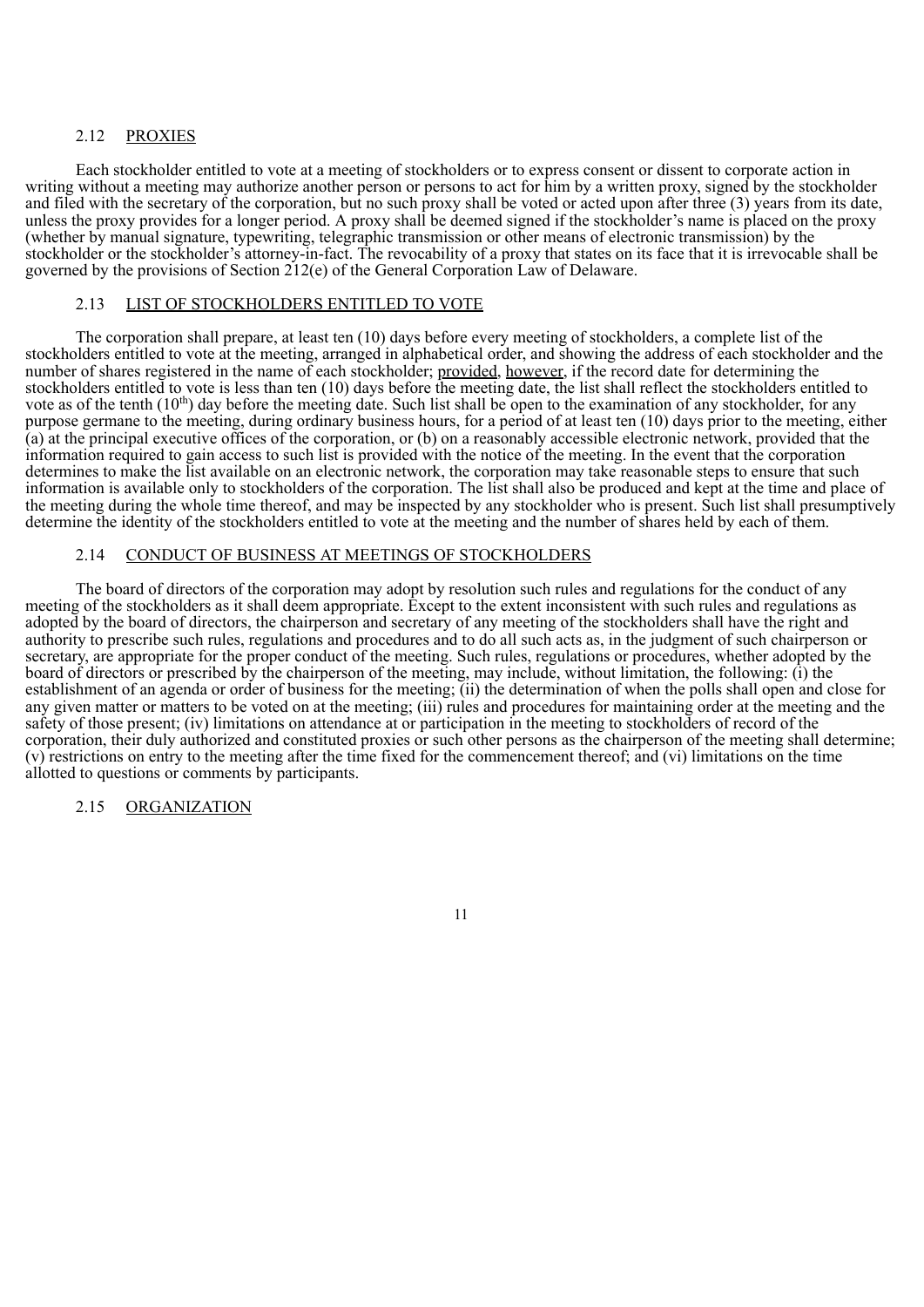Such person as the board of directors may have designated or, in the absence of such a person, the chairman of the board or, in his or her absence, the president of the corporation or, in his or her absence, such person as may be chosen by the holders of a majority of the voting power of the shares entitled to vote who are present, in person or by proxy, shall call to order any meeting of the stockholders and act as chairman of the meeting. In the absence of the secretary of the corporation, the secretary of the meeting shall be such person as the chairman of the meeting appoints. Whether or not a quorum is present or represented at any meeting of stockholders, the chairman of the meeting shall have the power to adjourn such meeting to another place, date and time.

## 2.16 PROXY ACCESS

(a) *Information to be Included in the corporation's Proxy Materials*. Whenever the board of directors solicits proxies with respect to the election of directors at an annual meeting of stockholders, subject to the provisions of this Section 2.16, the corporation shall include in its proxy statement for such annual meeting, in addition to any persons nominated for election by or at the direction of the board of directors (or any duly authorized committee thereof), the name, together with the Required Information (as defined below), of any person nominated for election to the board of directors pursuant to this Section 2.16 (a "Stockholder Nominee") by an Eligible Stockholder (as defined in Section 2.16(d)) who expressly elects at the time of providing the notice required by this Section 2.16 to have such nominee included in the corporation's proxy materials pursuant to this Section 2.16. For purposes of this Section 2.16, the "Required Information" that the corporation will include in its proxy statement is (i) the information provided to the Secretary of the corporation concerning the Stockholder Nominee and the Eligible Stockholder that is required to be disclosed in the corporation's proxy statement pursuant to Section 14 of the Exchange Act, and the rules and regulations promulgated thereunder, and (ii) if the Eligible Stockholder so elects, a Supporting Statement (as defined in Section 2.16(h)). For the avoidance of doubt, nothing in this Section 2.16 shall limit the corporation's ability to solicit against any Stockholder Nominee or include in its proxy materials the corporation's own statements or other information relating to any Eligible Stockholder or Stockholder Nominee, including any information provided to the corporation pursuant to this Section 2.16. Subject to the provisions of this Section 2.16, the name of any Stockholder Nominee included in the corporation's proxy statement for an annual meeting of stockholders shall also be set forth on the form of proxy distributed by the corporation in connection with such annual meeting.

(b) *Notice Period*. In addition to any other applicable requirements, for a nomination to be made by an Eligible Stockholder pursuant to this Section 2.16, the Eligible Stockholder must have given timely notice of such nomination (the "Notice of Proxy Access Nomination") in proper form to the Secretary of the corporation. To be timely, the Notice of Proxy Access Nomination must be delivered to or be mailed and received by the Secretary at the principal executive offices of the corporation not less 120 days nor more than 150 days prior to the first anniversary of the date that the corporation first distributed its proxy statement to stockholders for the preceding year's annual meeting of stockholders. No adjournment or postponement of an annual meeting of stockholders shall commence a new period for the giving of a Notice of Proxy Access Nomination pursuant to this Section 2.16.

(c) *Permitted Number of Stockholder Nominees*. The maximum number of Stockholder Nominees nominated by all Eligible Stockholders that will be included in the corporation's proxy materials with respect to an annual meeting of stockholders shall not exceed the greater of: (a) two (2), or (b) twenty percent (20%) of the number of directors in office as of the last day on which a Notice of Proxy Access Nomination may be delivered pursuant to and in accordance with this Section 2.16 (the "Final Proxy Access Nomination Date") or, if such amount is not a whole number, the closest whole number below twenty percent (20%) (such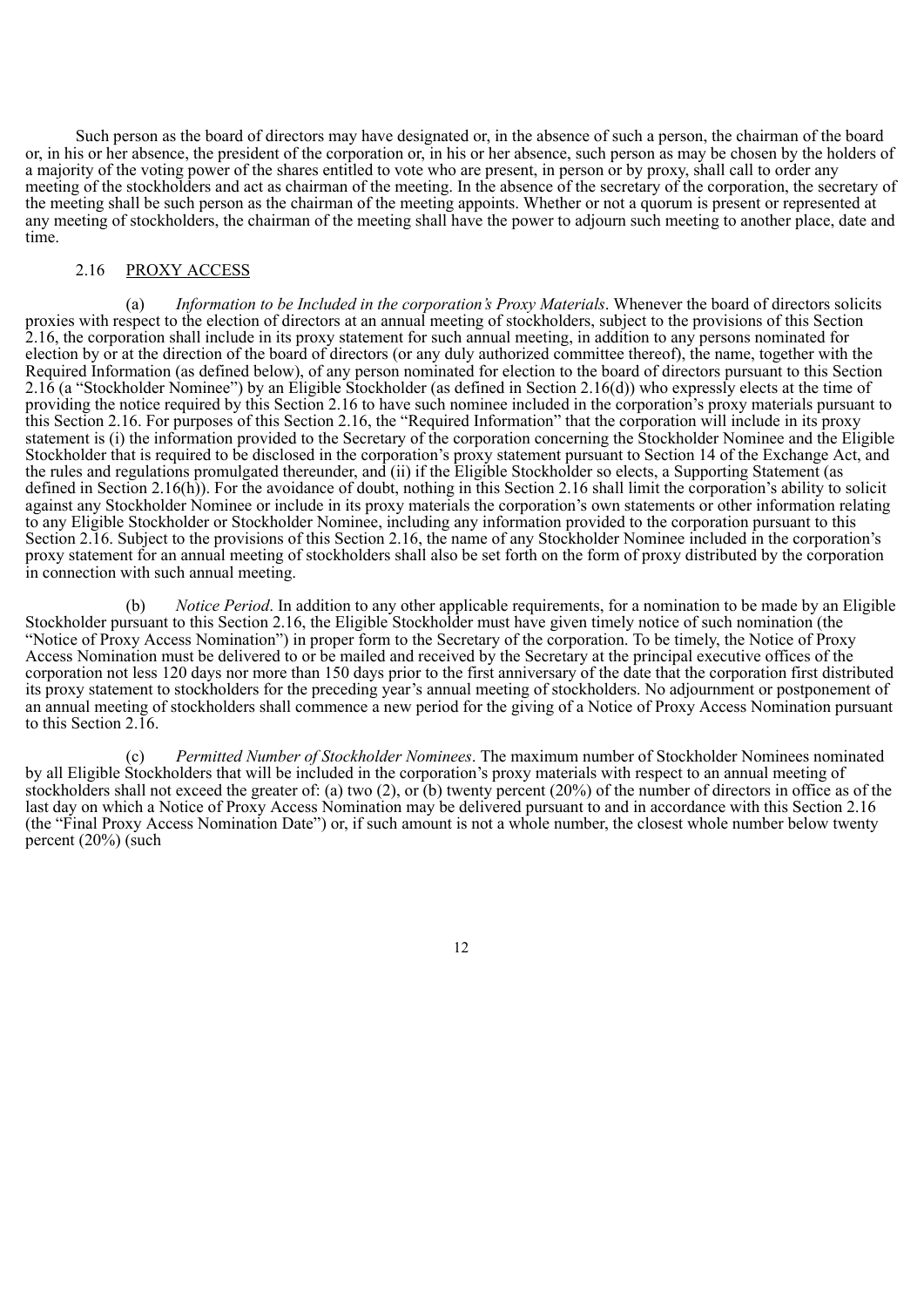greater number, as it may be adjusted pursuant to this Section 2.16(c), the "Permitted Number"). In the event that one or more vacancies for any reason occurs on the board of directors after the Final Proxy Access Nomination Date but before the date of the annual meeting and the board of directors resolves to reduce the size of the board of directors in connection therewith, the Permitted Number shall be calculated based on the number of directors in office as so reduced. In addition, the Permitted Number shall be reduced by (i) the number of individuals who will be included in the corporation's proxy materials as nominees recommended by the board of directors pursuant to an agreement, arrangement or other understanding with a stockholder or group of stockholders (other than any such agreement, arrangement or understanding entered into in connection with an acquisition of stock from the corporation by such stockholder or group of stockholders) and (ii) the number of directors in office as of the Final Proxy Access Nomination Date who were included in the corporation's proxy materials as Stockholder Nominees for any of the three (3) preceding annual meetings of stockholders (including any persons counted as Stockholder Nominees pursuant to clause (y) of the immediately succeeding sentence) and whom the board of directors decides to nominate for reelection to the board of directors. For purposes of determining when the Permitted Number has been reached, each of the following persons shall be counted as one of the Stockholder Nominees: (x) any individual nominated by an Eligible Stockholder for inclusion in the corporation's proxy materials pursuant to this Section 2.16 whose nomination is subsequently withdrawn and (y) any individual nominated by an Eligible Stockholder for inclusion in the corporation's proxy materials pursuant to this Section 2.16 whom the board of directors decides to nominate for election to the board of directors. Any Eligible Stockholder submitting more than one Stockholder Nominee for inclusion in the corporation's proxy materials pursuant to this Section 2.16 shall rank such Stockholder Nominees based on the order in which the Eligible Stockholder desires such Stockholder Nominees to be selected for inclusion in the corporation's proxy materials in the event that the total number of Stockholder Nominees submitted by Eligible Stockholders pursuant to this Section 2.16 exceeds the Permitted Number. In the event that the number of Stockholder Nominees submitted by Eligible Stockholders pursuant to this Section 2.16 exceeds the Permitted Number, the highest ranking Stockholder Nominee who meets the requirements of this Section 2.16 from each Eligible Stockholder will be selected for inclusion in the corporation's proxy materials until the Permitted Number is reached, going in order of the amount (largest to smallest) of shares of common stock of the corporation each Eligible Stockholder disclosed as owned in its Notice of Proxy Access Nomination. If the Permitted Number is not reached after the highest ranking Stockholder Nominee who meets the requirements of this Section 2.16 from each Eligible Stockholder has been selected, then the next highest ranking Stockholder Nominee who meets the requirements of this Section 2.16 from each Eligible Stockholder will be selected for inclusion in the corporation's proxy materials, and this process will continue as many times as necessary, following the same order each time, until the Permitted Number is reached. Notwithstanding anything to the contrary contained in this Section 2.16, the corporation shall not be required to include any Stockholder Nominees in its proxy materials pursuant to this Section 2.16 for any meeting of stockholders for which the Secretary of the corporation receives notice (whether or not subsequently withdrawn) that the Eligible Stockholder or any other stockholder intends to nominate one or more persons for election to the board of directors pursuant to the advance notice requirements for stockholder nominees set forth in Section 2.2.

(d) *Eligible Stockholder*. An "Eligible Stockholder" is a stockholder or a group of no more than 20 stockholders (counting as one stockholder, for this purpose, any two or more funds that are part of the same Qualifying Fund Group (as defined below)) that (i) has owned (as defined in Section 2.16(e)) continuously for at least three (3) years (the "Minimum Holding Period") a number of shares of common stock of the corporation that represents at least three percent (3%) of the corporation's outstanding common stock as of the date the Notice of Proxy Access Nomination is delivered to or mailed and received by the Secretary of the corporation in accordance with this Section 2.16 (the "Required Shares"), (ii) continues to own the Required Shares through the date of the annual meeting and (iii) satisfies all of the other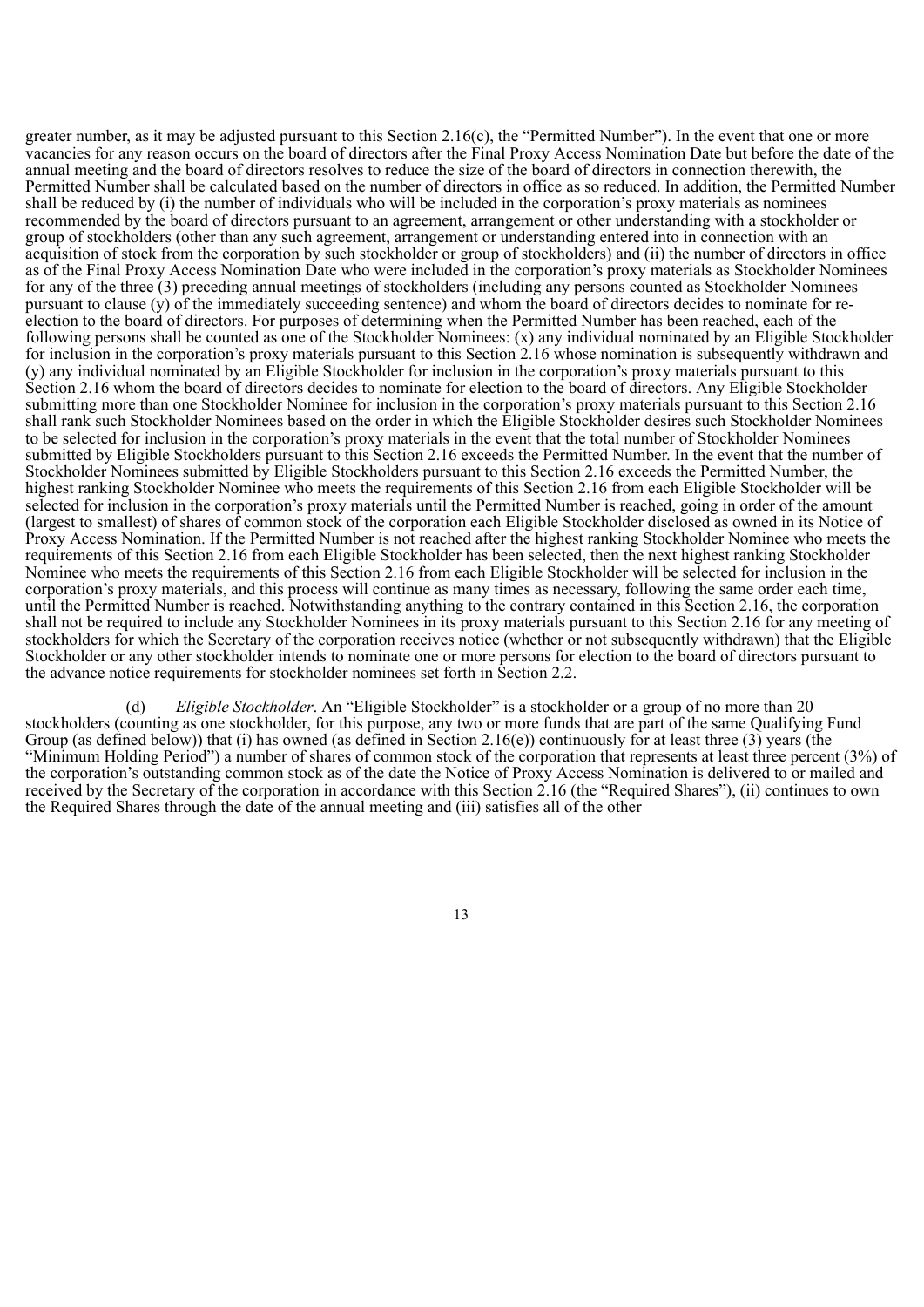requirements of, and complies with all applicable procedures set forth in, this Section 2.16. A "Qualifying Fund Group" is any two (2) or more funds that are (A) under common management and investment control, (B) under common management and funded primarily by the same employer or  $(C)$  a "group of investment companies" as such term is defined in Section 12(d)(1)(G) (ii) of the Investment Company Act of 1940, as amended. Whenever the Eligible Stockholder consists of a group of stockholders (including a group of funds that are part of the same Qualifying Fund Group), (1) each provision in this Section 2.16 that requires the Eligible Stockholder to provide any written statements, representations, undertakings, agreements or other instruments or to meet any other conditions shall be deemed to require each stockholder (including each individual fund within a Qualifying Fund Group) that is a member of such group to provide such statements, representations, undertakings, agreements or other instruments and to meet such other conditions (except that the members of such group may aggregate the shares that each member has owned continuously for the Minimum Holding Period in order to meet the three percent (3%) ownership requirement of the "Required Shares" definition) and (2) a breach of any obligation, agreement or representation under this Section 2.16 by any member of such group shall be deemed a breach by the Eligible Stockholder. No stockholder may be a member of more than one group of stockholders constituting an Eligible Stockholder with respect to any annual meeting.

(e) *Definition of Ownership*. For purposes of this Section 2.16, a stockholder shall be deemed to "own" only those outstanding shares of common stock of the corporation as to which the stockholder possesses both (i) the full voting and investment rights pertaining to the shares and (ii) the full economic interest in (including the opportunity for profit from and risk of loss on) such shares; provided that the number of shares calculated in accordance with clauses (i) and (ii) shall not include any shares (A) sold by such stockholder or any of its affiliates in any transaction that has not been settled or closed, (B) borrowed by such stockholder or any of its affiliates for any purposes or purchased by such stockholder or any of its affiliates pursuant to an agreement to resell or (C) subject to any option, warrant, forward contract, swap, contract of sale, other derivative or similar instrument or agreement entered into by such stockholder or any of its affiliates, whether any such instrument or agreement is to be settled with shares or with cash based on the notional amount or value of shares of outstanding common stock of the corporation, in any such case which instrument or agreement has, or is intended to have, the purpose or effect of (1) reducing in any manner, to any extent or at any time in the future, such stockholder's or its affiliates' full right to vote or direct the voting of any such shares and/or (2) hedging, offsetting or altering to any degree any gain or loss realized or realizable from maintaining the full economic ownership of such shares by such stockholder or affiliate. For purposes of this Section 2.16, a stockholder shall "own" shares held in the name of a nominee or other intermediary so long as the stockholder retains the right to instruct how the shares are voted with respect to the election of directors and possesses the full economic interest in the shares. A stockholder's ownership of shares shall be deemed to continue during any period in which (i) the stockholder has loaned such shares, provided that the stockholder has the power to recall such loaned shares on five business days' notice and includes with its Notice of Proxy Access Nomination an agreement that it (A) will promptly recall such loaned shares upon being notified that any of its Stockholder Nominees will be included in the corporation's proxy materials and (B) will continue to hold such shares through the date of the annual meeting, or (ii) the stockholder has delegated any voting power by means of a proxy, power of attorney or other instrument or arrangement which is revocable at any time by the stockholder. The terms "owned," "owning" and other variations of the word "own" shall have correlative meanings. Whether outstanding shares of the common stock of the corporation are "owned" for these purposes shall be determined by the board of directors or any committee thereof. For purposes of this Section 2.16, the term "affiliate" or "affiliates" shall have the meaning ascribed thereto under the General Rules and Regulations under the Exchange Act.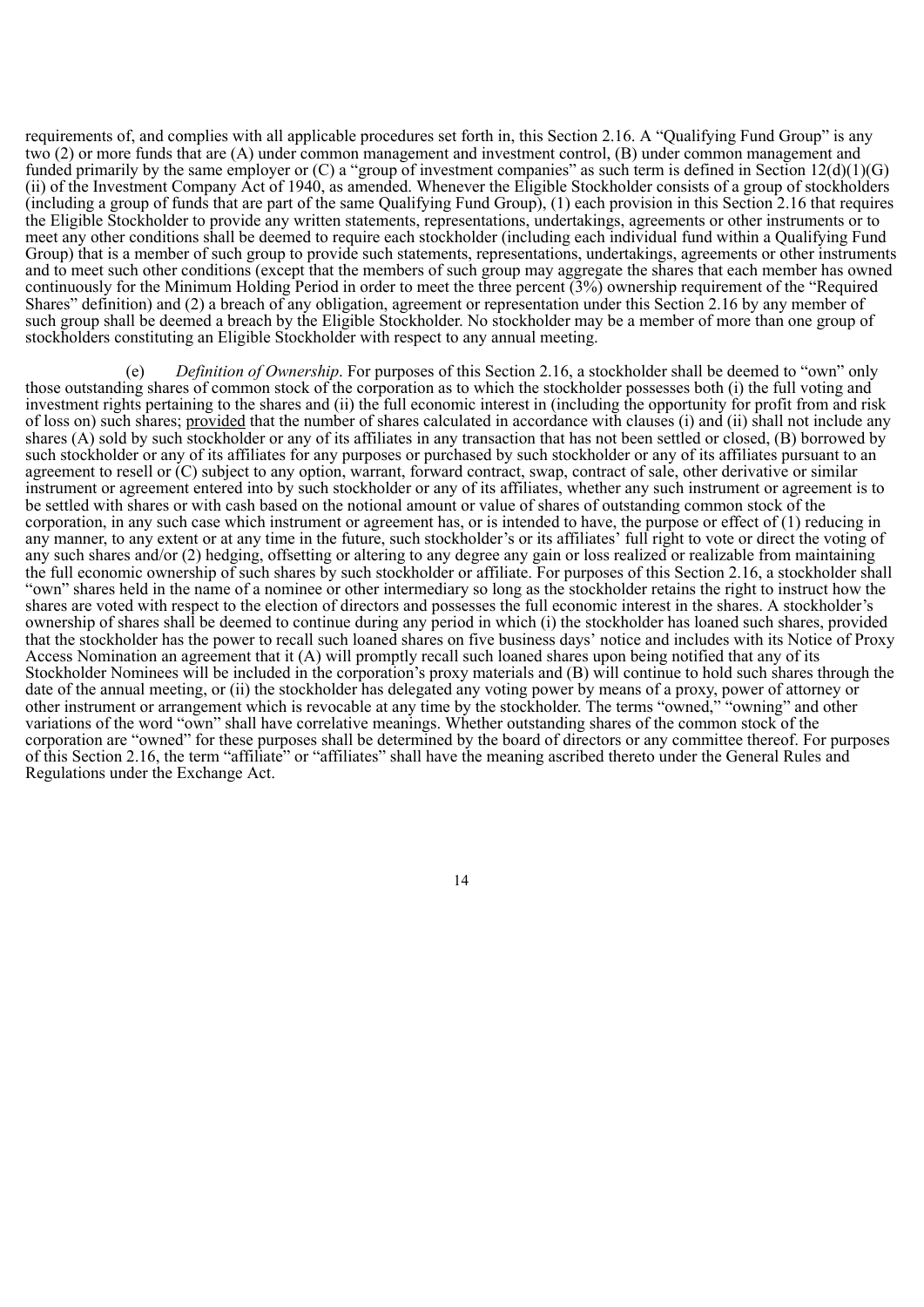(f) *Form of Notice*. To be in proper form for purposes of this Section 2.16, the Notice of Proxy Access Nomination must be in writing and include or be accompanied by the following:

(i) a written statement by the Eligible Stockholder certifying as to the number of shares it owns and has owned continuously for the Minimum Holding Period, and the Eligible Stockholder's agreement to provide, (A) within five business days following the later of the record date for determining the stockholders entitled to receive notice of the annual meeting and the date the record date is first publicly disclosed, a written statement by the Eligible Stockholder certifying as to the number of shares it owns and has owned continuously through the record date and (B) immediate notice if the Eligible Stockholder ceases to own any of the Required Shares prior to the date of the annual meeting;

(ii) one or more written statements from the record holder of the Required Shares (and from each intermediary through which the Required Shares are or have been held during the Minimum Holding Period) verifying that, as of a date within seven calendar days prior to the date the Notice of Proxy Access Nomination is delivered to or mailed and received by the Secretary of the corporation, the Eligible Stockholder owns, and has owned continuously for the Minimum Holding Period, the Required Shares, and the Eligible Stockholder's agreement to provide, within five business days following the later of the record date for determining the stockholders entitled to receive notice of the annual meeting and the date the record date is first publicly disclosed, one or more written statements from the record holder and such intermediaries verifying the Eligible Stockholder's continuous ownership of the Required Shares through the record date;

(iii) a copy of the Schedule 14N that has been or is concurrently being filed with the United States Securities and Exchange Commission as required by Rule 14a-18 under the Exchange Act;

(iv) the information, statements, representations and agreements that would be required to be set forth in a stockholder's notice of a nomination pursuant to Section 2.2( $d$ )(1), (provided that for these purposes, any reference to "Record Stockholder giving such notice" will deemed to be a reference to the Eligible Stockholder, including each member of any group of stockholders constituting an Eligible Stockholder);

(v) a representation that the Eligible Stockholder (A) will continue to hold the Required Shares through the date of the annual meeting, (B) acquired the Required Shares in the ordinary course of business and not with the intent to change or influence control of the corporation, and does not presently have such intent, (C) has not nominated and will not nominate for election to the board of directors at the annual meeting any person other than the Stockholder Nominee(s) it is nominating pursuant to this Section 2.16, (D) has not engaged and will not engage in, and has not and will not be a "participant" in another person's, "solicitation" within the meaning of Rule 14a-1(l) under the Exchange Act in support of the election of any individual as a director at the annual meeting other than its Stockholder Nominee(s) or a nominee of the board of directors, (E) has not distributed and will not distribute to any stockholder of the corporation any form of proxy for the annual meeting other than the form distributed by the corporation, (F) has complied and will comply with all laws and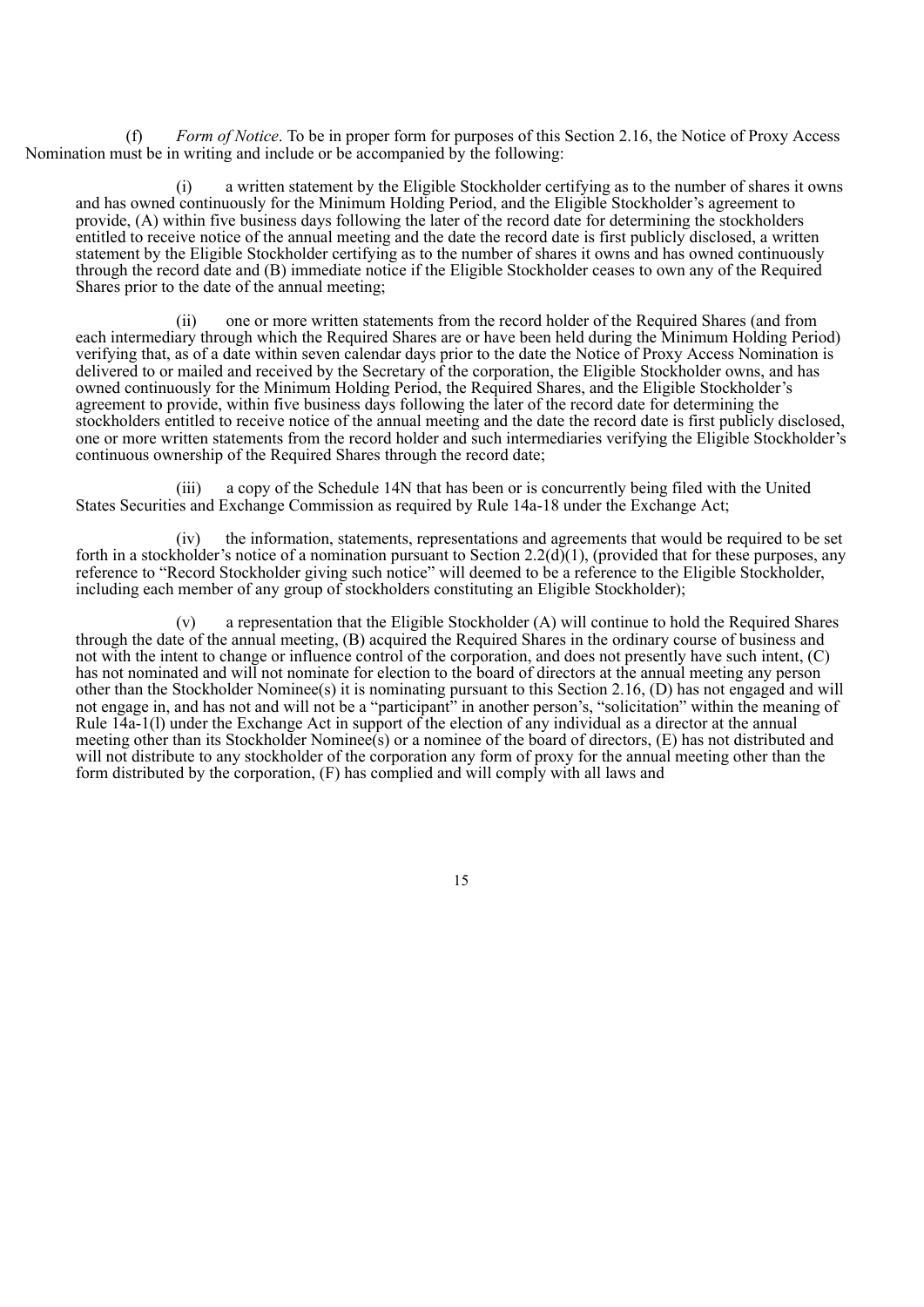regulations applicable to solicitations and the use, if any, of soliciting material in connection with the annual meeting and (G) has provided and will provide facts, statements and other information in all communications with the corporation and its stockholders that are or will be true and correct in all material respects and do not and will not omit to state a material fact necessary in order to make the statements made, in light of the circumstances under which they were made, not misleading;

(vi) a written statement by the Eligible Stockholder indicating whether it intends to continue to own the Required Shares for at least one year following the annual meeting;

(vii) an undertaking that the Eligible Stockholder agrees to (A) assume all liability stemming from any legal or regulatory violation arising out of the Eligible Stockholder's communications with the stockholders of the corporation or out of the information that the Eligible Stockholder provided to the corporation, (B) indemnify and hold harmless the corporation and each of its directors, officers and employees individually against any liability, loss or damages in connection with any threatened or pending action, suit or proceeding, whether legal, administrative or investigative, against the corporation or any of its directors, officers or employees arising out of any nomination submitted by the Eligible Stockholder pursuant to this Section 2.16 or any solicitation or other activity in connection therewith and (C) file with the Securities and Exchange Commission any solicitation or other communication with the stockholders of the corporation relating to the meeting at which its Stockholder Nominee(s) will be nominated, regardless of whether any such filing is required under Regulation 14A of the Exchange Act or whether any exemption from filing is available for such solicitation or other communication under Regulation 14A of the Exchange Act;

(viii) in the case of a nomination by an Eligible Stockholder consisting of a group of stockholders, the designation by all group members of one member of the group that is authorized to receive communications, notices and inquiries from the corporation and to act on behalf of all members of the group with respect to all matters relating to the nomination under this Section 2.16 (including withdrawal of the nomination); and

(ix) in the case of a nomination by an Eligible Stockholder in which two (2) or more funds that are part of the same Qualifying Fund Group are counted as one stockholder for purposes of qualifying as an Eligible Stockholder, documentation reasonably satisfactory to the corporation that demonstrates that the funds are part of the same Qualifying Fund Group.

(g) *Additional Required Information*. In addition to the information required pursuant to Section 2.16(f) or any other provision of these bylaws, the corporation may require (i) any proposed Stockholder Nominee to furnish any other information (A) that may reasonably be requested by the corporation to determine whether the Stockholder Nominee would be independent under the "Independence Standards"), (B) that could be material to a reasonable stockholder's understanding of the independence, or lack thereof, of such Stockholder Nominee or (C) that may reasonably be requested by the corporation to determine the eligibility of such Stockholder Nominee to be included in the corporation's proxy materials pursuant to this Section 2.16 or to serve as a director of the corporation, and (ii) any Eligible Stockholder to furnish any other information that may reasonably be requested by the corporation to verify the Eligible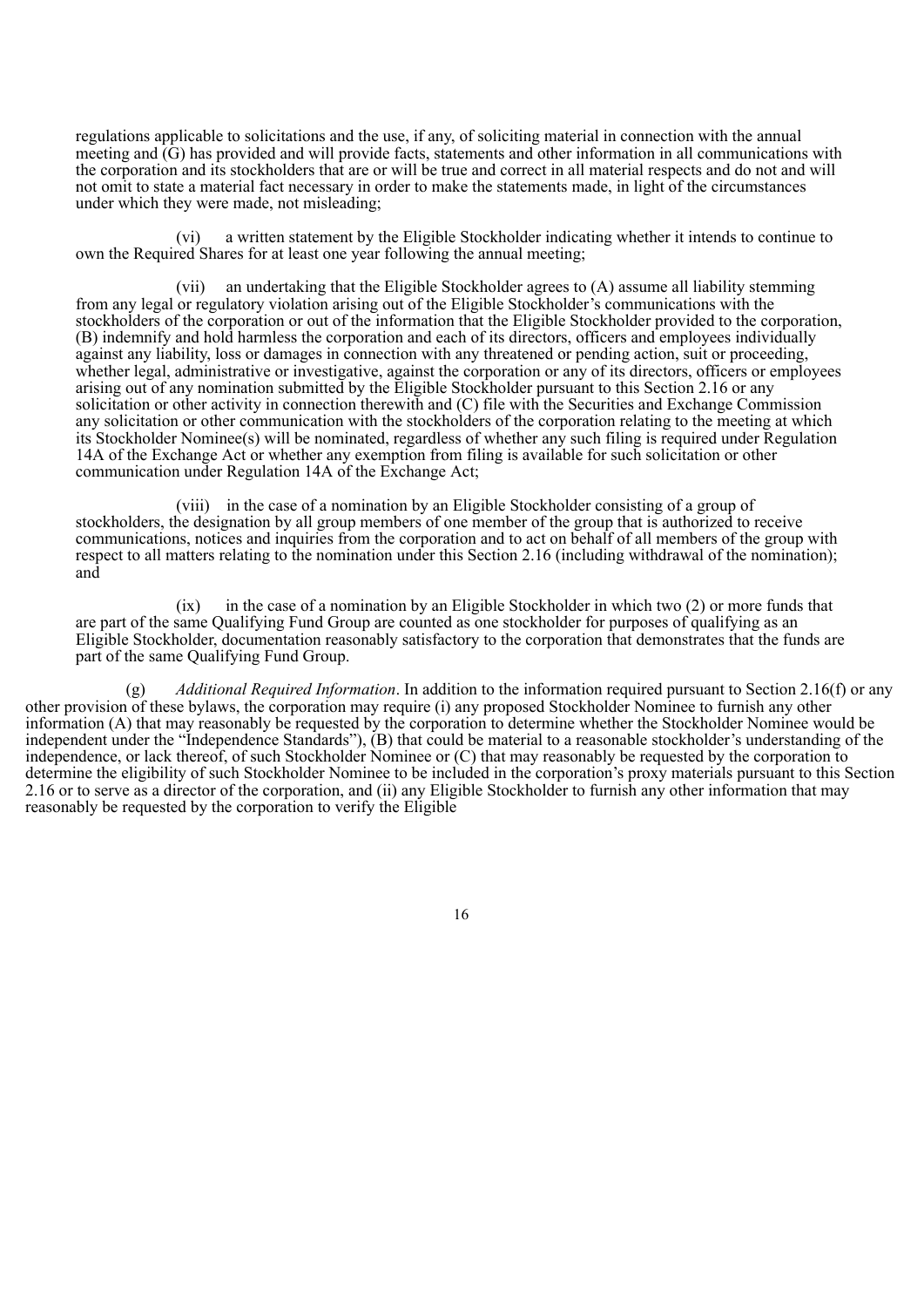Stockholder's continuous ownership of the Required Shares for the Minimum Holding Period and through the date of the annual meeting.

(h) *Supporting Statement*. The Eligible Stockholder may, at its option, provide to the Secretary of the corporation, at the time the Notice of Proxy Access Nomination is provided, a written statement, not to exceed 500 words, in support of the Stockholder Nominee(s)' candidacy (a "Supporting Statement"). Only one Supporting Statement may be submitted by an Eligible Stockholder (including any group of stockholders together constituting an Eligible Stockholder) in support of its Stockholder Nominee(s). Notwithstanding anything to the contrary contained in this Section 2.16, the corporation may omit from its proxy materials any information or Supporting Statement (or portion thereof) that it, in good faith, believes would violate any applicable law, rule or regulation.

(i) *Required Updates and Supplements*. In the event that any information or communications provided by an Eligible Stockholder or a Stockholder Nominee to the corporation or its stockholders ceases to be true and correct in all material respects or omits to state a material fact necessary to make the statements made, in light of the circumstances under which they were made, not misleading, such Eligible Stockholder or Stockholder Nominee, as the case may be, shall promptly notify the Secretary of the corporation of any such defect in such previously provided information and of the information that is required to correct any such defect; it being understood that providing such notification shall not be deemed to cure any such defect or limit the remedies available to the corporation relating to any such defect (including the right to omit a Stockholder Nominee from its proxy materials pursuant to this Section 2.16). In addition, any person providing any information to the corporation pursuant to this Section 2.16 shall further update and supplement such information, if necessary, so that all such information shall be true and correct as of the record date for determining the stockholders entitled to receive notice of the annual meeting, and such update and supplement shall be delivered to or be mailed and received by the Secretary at the principal executive offices of the corporation not later than five business days following the later of the record date for determining the stockholders entitled to receive notice of the annual meeting and the date the record date is first publicly disclosed.

*Stockholder Nominee Eligibility*. Notwithstanding anything to the contrary contained in this Section 2.16, the corporation shall not be required to include in its proxy materials, pursuant to this Section 2.16, a Stockholder Nominee (i) who would not be an independent director under the Independence Standards, (ii) whose election as a member of the board of directors would cause the corporation to be in violation of these bylaws, the certificate of incorporation, the rules and listing standards of the securities exchanges upon which the common stock of the corporation is listed or traded, or any applicable law, rule or regulation, (iii) who is or has been, within the past three (3) years, an officer or director of a competitor, as defined in Section 8 of the Clayton Antitrust Act of 1914, (iv) who is a named subject of a pending criminal proceeding (excluding traffic violations and other minor offenses) or has been convicted in such a criminal proceeding within the past ten years, (v) who is subject to any order of the type specified in Rule 506(d) of Regulation D promulgated under the Securities Act of 1933, as amended, or (vi) who shall have provided any information to the corporation or its stockholders that was untrue in any material respect or that omitted to state a material fact necessary to make the statements made, in light of the circumstances in which they were made, not misleading.

(k) *Invalid Nominations*. Notwithstanding anything to the contrary set forth herein, if (i) a Stockholder Nominee and/or the applicable Eligible Stockholder breaches any of its representations, agreements or undertakings or fails to comply with any of its obligations under this Section 2.16 or (ii) a Stockholder Nominee otherwise becomes ineligible for inclusion in the corporation's proxy materials pursuant to this Section 2.16 or dies, becomes disabled or otherwise becomes ineligible or unavailable for election at the annual meeting, in each case as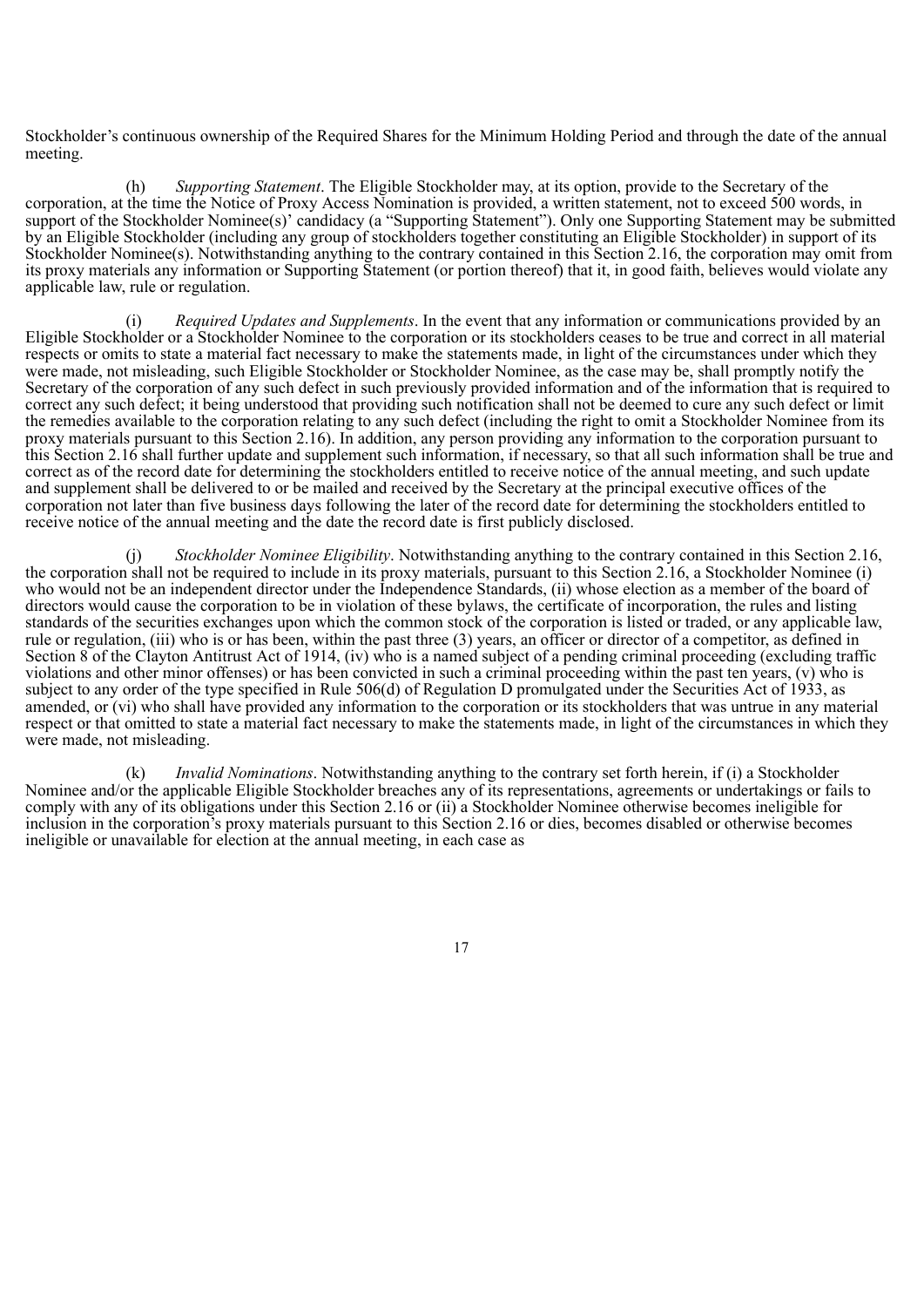determined by the board of directors, any committee thereof or the chairman of the annual meeting, (A) the corporation may omit or, to the extent feasible, remove the information concerning such Stockholder Nominee and the related Supporting Statement from its proxy materials and/or otherwise communicate to its stockholders that such Stockholder Nominee will not be eligible for election at the annual meeting, (B) the corporation shall not be required to include in its proxy materials any successor or replacement nominee proposed by the applicable Eligible Stockholder or any other Eligible Stockholder and (C) the board of directors or the chairman of the annual meeting shall declare such nomination to be invalid and such nomination shall be disregarded notwithstanding that proxies in respect of such vote may have been received by the corporation. In addition, if the Eligible Stockholder (or a representative thereof) does not appear at the annual meeting to present any nomination pursuant to this Section 2.16, such nomination shall be declared invalid and disregarded as provided in clause (C) above.

(l) *Restrictions on Re-Nominations*. Any Stockholder Nominee who is included in the corporation's proxy materials for a particular annual meeting of stockholders but either (i) withdraws from or becomes ineligible or unavailable for election at the annual meeting, or (ii) does not receive at least twenty-five percent (25%) of the votes cast in favor of such Stockholder Nominee's election, will be ineligible to be a Stockholder Nominee pursuant to this Section 2.16 for the next two (2) annual meetings of stockholders. For the avoidance of doubt, the immediately preceding sentence shall not prevent any stockholder from nominating any person to the board of directors pursuant to and in accordance with the advance notice requirements for stockholder nominees set forth in Section 2.2.

(m) *Exclusive Method*. This Section 2.16 provides the exclusive method for a stockholder to include nominees for election to the board of directors in the corporation's proxy materials.

#### **ARTICLE III**

## **DIRECTORS**

## 3.1 POWERS

Subject to the provisions of the General Corporation Law of Delaware and any limitations in the certificate of incorporation or these bylaws relating to action required to be approved by the stockholders or by the outstanding shares, the business and affairs of the corporation shall be managed and all corporate powers shall be exercised by or under the direction of the board of directors.

## 3.2 NUMBER OF DIRECTORS

The number of directors constituting the whole board of directors shall be eleven, provided that the board of directors may change such number by resolution from time to time within a range of seven to fifteen directors.

No reduction of the authorized number of directors shall have the effect of removing any director before that director's term of office expires.

## 3.3 ELECTION, QUALIFICATION AND TERM OF OFFICE OF DIRECTORS

Except as provided in Section 3.4 of these bylaws, directors shall be elected at each annual meeting of stockholders to hold office until the next annual meeting of stockholders or until a successor shall be elected and qualified. Directors need not be stockholders unless so required by the certificate of incorporation or these bylaws, wherein other qualifications for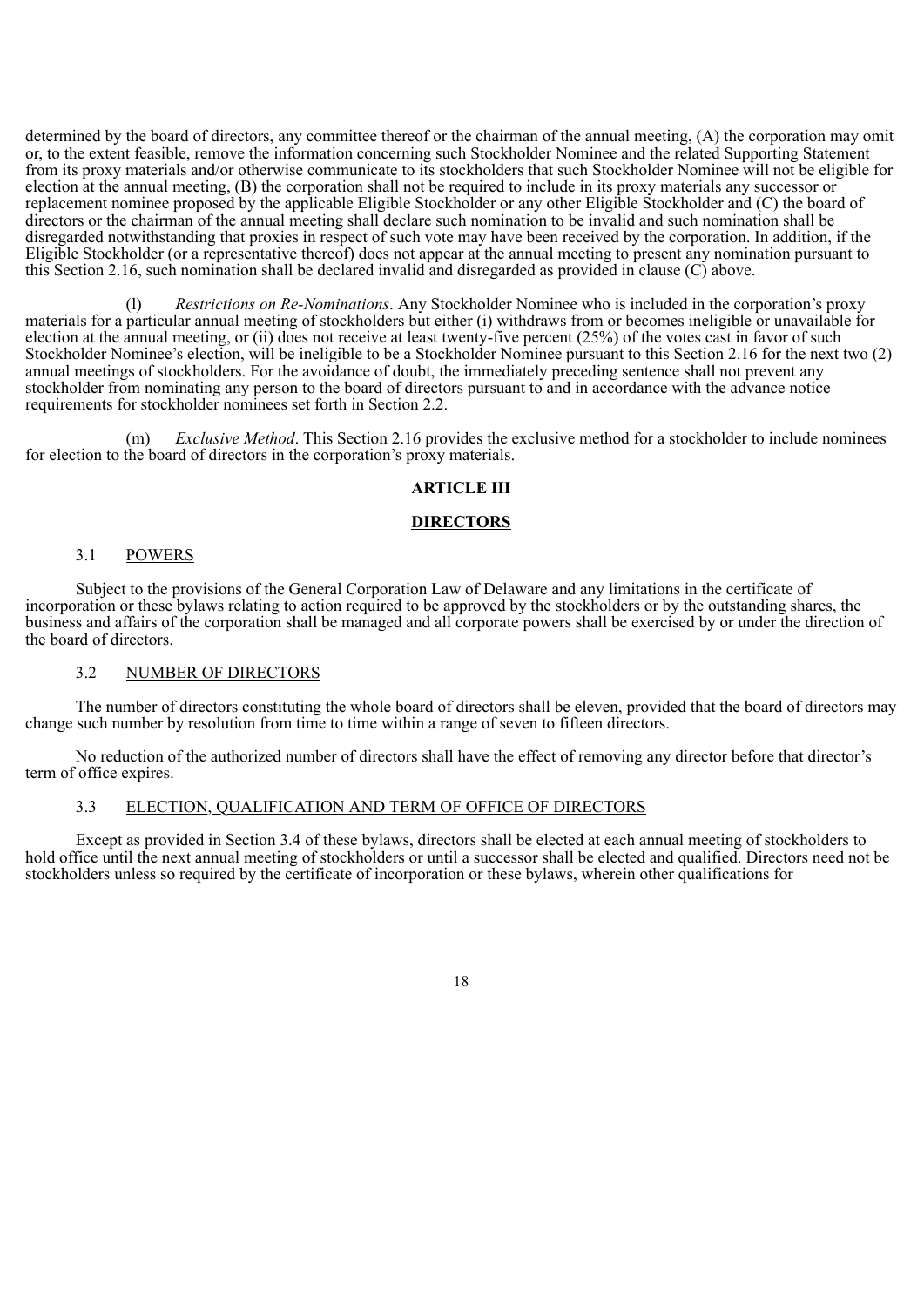directors may be prescribed. Each director, including a director elected to fill a vacancy, shall hold office until his successor is elected and qualified or until his earlier resignation or removal.

Elections of directors need not be by written ballot unless a stockholder demands election by written ballot at the meeting and before voting begins.

## 3.4 RESIGNATION AND VACANCIES

Any director may resign at any time upon written notice or by electronic transmission to the corporation. A resignation is effective when it is delivered unless the resignation specifies a later effective date or an effective date determined upon the happening of an event or events. When one or more directors so resigns, a majority of the directors then in office (although less than a quorum), or a sole remaining director, shall have power to fill such vacancy or vacancies, and each director so chosen shall hold office as provided in this section in the filling of other vacancies. When one or more directors resigns and the resignation is effective at a future date or upon the happening of a future event, a majority of the directors then in office (although less than a quorum), or a sole remaining director, including those who have so resigned, shall have power to fill such vacancy or vacancies, the vote thereon to take effect when such resignation or resignations shall become effective, and each director so chosen shall hold office as provided in this section in the filling of other vacancies.

A vacancy created by the removal of a director by the vote or written consent of the stockholders or by a court order may be filled only by the vote of a majority of the outstanding shares entitled to vote thereon represented at a duly held meeting at which a quorum is present. Each director so elected shall hold office until the next annual meeting of the stockholders and until a successor has been elected and qualified.

Unless otherwise provided in the certificate of incorporation or these bylaws:

Vacancies and newly created directorships resulting from any increase in the authorized number of directors elected by all of the stockholders having the right to vote as a single class may be filled by a majority of the directors then in office, although less than a quorum, or by a sole remaining director.

Whenever the holders of any class or classes of stock or series thereof are entitled to elect one or more directors by the provisions of the certificate of incorporation, vacancies and newly created directorships of such class or classes or series may be filled by a majority of the directors elected by such class or classes or series thereof then in office, or by a sole remaining director so elected.

If at any time, by reason of death or resignation or other cause, the corporation should have no directors in office, then any officer or any stockholder or an executor, administrator, trustee or guardian of a stockholder, or other fiduciary entrusted with like responsibility for the person or estate of a stockholder, may call a special meeting of stockholders in accordance with the provisions of the certificate of incorporation or these bylaws, or may apply to the Court of Chancery for a decree summarily ordering an election as provided in Section 211 of the General Corporation Law of Delaware.

If, at the time of filling any vacancy or any newly created directorship, the directors then in office constitute less than a majority of the whole board (as constituted immediately prior to any such increase), then the Court of Chancery may, upon application of any stockholder or stockholders holding at least ten (10) percent of the total number of the shares at the time outstanding having the right to vote for such directors, summarily order an election to be held to fill any such vacancies or newly created directorships, or to replace the directors chosen by the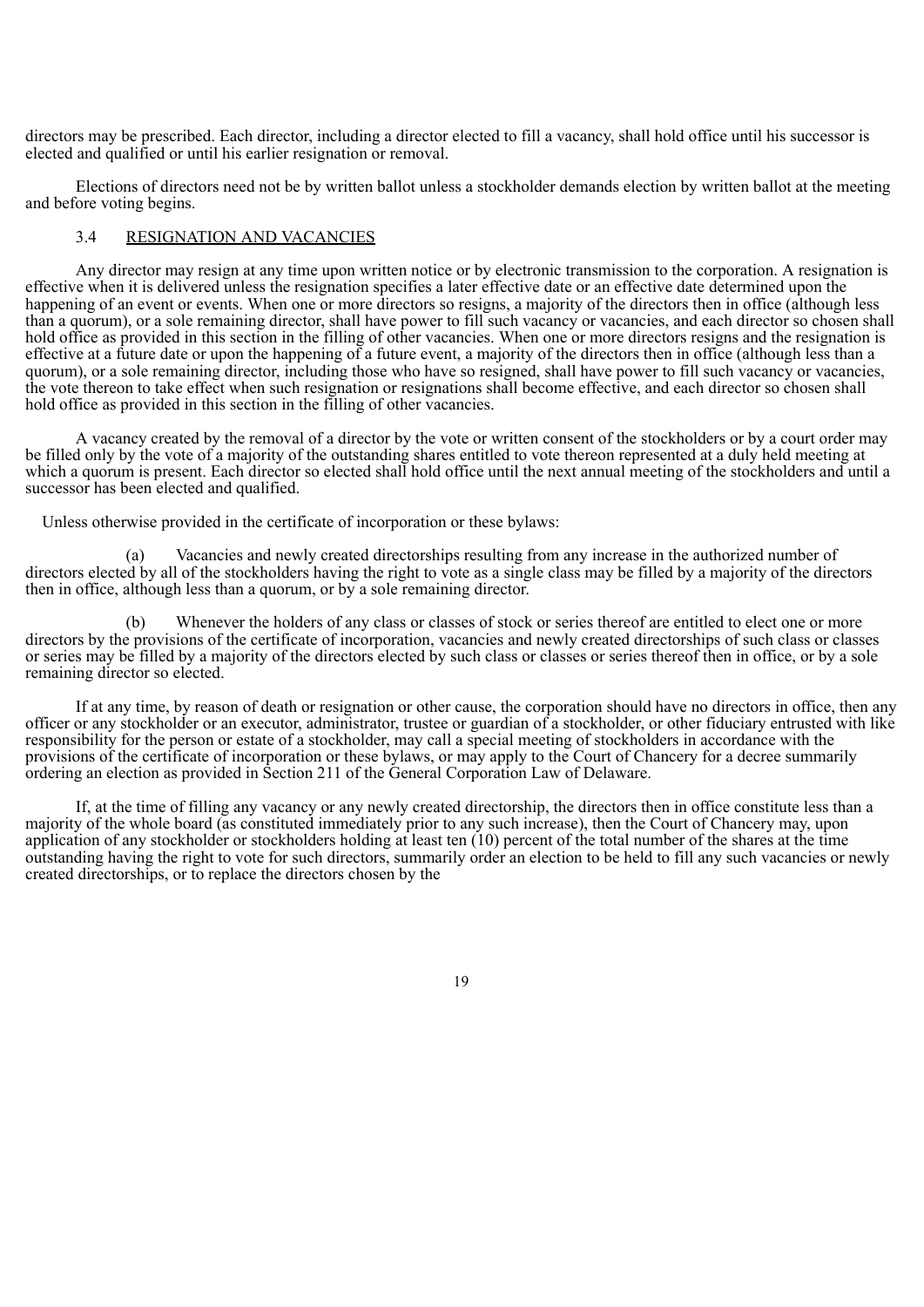directors then in office as aforesaid, which election shall be governed by the provisions of Section 211 of the General Corporation Law of Delaware as far as applicable.

A director elected or appointed to fill a vacancy or newly created directorship shall serve until the next annual meeting of stockholders or until a successor shall be elected and qualified.

## 3.5 PLACE OF MEETINGS; MEETINGS BY TELEPHONE

The board of directors of the corporation may hold meetings, both regular and special, either within or outside the State of Delaware.

Unless otherwise restricted by the certificate of incorporation or these bylaws, members of the board of directors, or any committee designated by the board of directors, may participate in a meeting of the board of directors, or any committee, by means of conference telephone or similar communications equipment by means of which all persons participating in the meeting can hear each other, and such participation in a meeting shall constitute presence in person at the meeting.

## 3.6 [RESERVED]

## 3.7 REGULAR MEETINGS

Regular meetings of the board of directors may be held without notice if the times of such meetings are fixed by the board of directors.

#### 3.8 SPECIAL MEETINGS; NOTICE

Special meetings of the board of directors may be called by the chairman of the board or the lead independent director. Notice of the time and place of special meetings may be given personally or by mail, telegram, telex, facsimile, cable or by means of electronic transmission. Notice of such special meeting stating the place, date and hour of the meeting shall be given to each director either (i) by mail not less than four  $(4)$  days before the date of the meeting at that director's address as it is shown on the records of the corporation, or (ii) personally, by telephone, telecopy, telegram, telex or electronic means on twenty-four (24) hours' notice, or on such shorter notice as the person or persons calling such meeting may deem necessary or appropriate in the circumstances. Notice given by electronic transmission shall be deemed given: (i) if by facsimile telecommunication, when directed to a number at which the director has consented to receive notice; (ii) if by electronic mail, when directed to an electronic mail address at which the director has consented to receive notice; (iii) if by a posting on an electronic network, together with separate notice to the director of such specific posting, upon the later of (A) such posting and (B) the giving of such separate notice; and (iv) if by any other form of electronic transmission, when directed to the director. Any oral notice given personally or by telephone may be communicated either to the director or to a person at the office of the director whom the person giving the notice has reason to believe will promptly communicate it to the director.

## 3.9 QUORUM

At all meetings of the board of directors, a majority of the authorized number of directors shall constitute a quorum for the transaction of business and the act of a majority of the directors present at any meeting at which there is a quorum shall be the act of the board of directors, except as may be otherwise specifically provided by statute or by the certificate of incorporation. If a quorum is not present at any meeting of the board of directors, then the directors present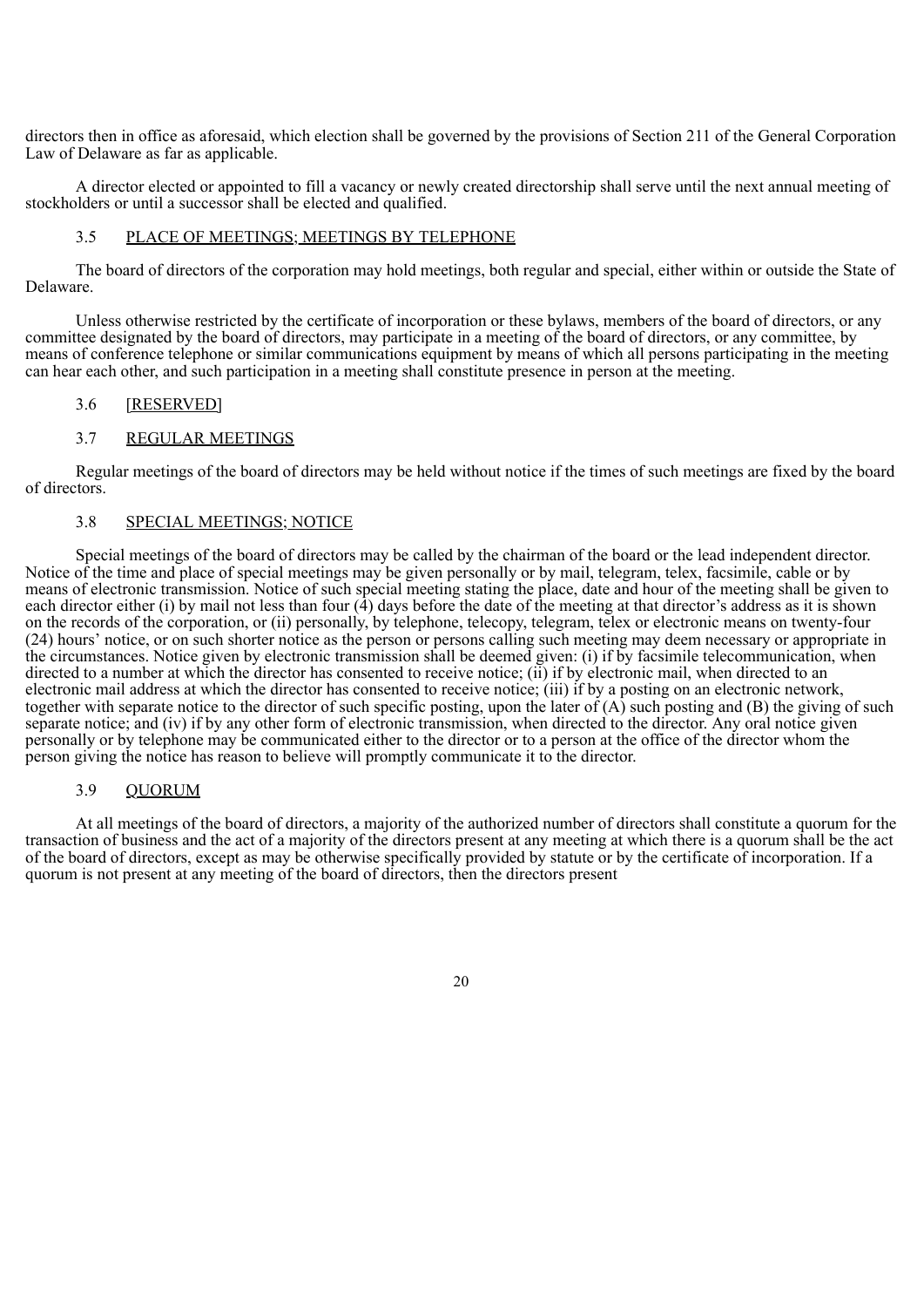thereat may adjourn the meeting from time to time, without notice other than announcement at the meeting, until a quorum is present.

## 3.10 WAIVER OF NOTICE

Whenever notice is required to be given under any provision of the General Corporation Law of Delaware or of the certificate of incorporation or these bylaws, a written waiver thereof, signed by the person entitled to notice, or a waiver by electronic transmission by such person, whether before or after the time stated therein, shall be deemed equivalent to notice. Attendance of a person at a meeting shall constitute a waiver of notice of such meeting, except when the person attends a meeting for the express purpose of objecting, at the beginning of the meeting, to the transaction of any business because the meeting is not lawfully called or convened. Neither the business to be transacted at, nor the purpose of, any regular or special meeting of the directors, or members of a committee of directors, need be specified in any written waiver of notice unless so required by the certificate of incorporation or these bylaws.

## 3.11 ADJOURNED MEETING; NOTICE

If a quorum is not present at any meeting of the board of directors, then the directors present thereat may adjourn the meeting from time to time, without notice other than announcement at the meeting, until a quorum is present.

## 3.12 BOARD ACTION BY WRITTEN CONSENT WITHOUT A MEETING

Unless otherwise restricted by the certificate of incorporation or these bylaws, any action required or permitted to be taken at any meeting of the board of directors, or of any committee thereof, may be taken without a meeting if all members of the board or committee, as the case may be, consent thereto in writing or by electronic transmission. After an action is taken, the writing or writings or electronic transmission or transmissions shall be filed with the minutes of proceedings of the board or committee. Such filing shall be in paper form if the minutes are maintained in paper form and shall be in electronic form if the minutes are maintained in electronic form. Written consents representing actions taken by the board or committee may be executed by telex, telecopy, facsimile or other electronic transmission, and such electronic transmission shall be valid and binding to the same extent as if it were an original.

## 3.13 FEES AND COMPENSATION OF DIRECTORS

Unless otherwise restricted by the certificate of incorporation or these bylaws, the board of directors shall have the authority to fix the compensation of directors. The directors may be paid their expenses, if any, of attending each meeting of the board of directors and may be paid a fixed sum for attending each meeting of the board of directors or a stated salary as director. No such payment shall preclude any director from serving the corporation in any other capacity and receiving compensation therefor. Members of special or standing committees may be allowed like compensation for attending committee meetings.

#### 3.14 APPROVAL OF LOANS TO OFFICERS

The corporation may lend money to, or guarantee any obligation of, or otherwise assist any officer or other employee of the corporation or of its subsidiaries who is not an "executive officer" (as such term is defined in the Securities Exchange Act of 1934, as amended) or a director of the corporation, whenever in the judgment of the directors, such loan, guaranty or assistance may reasonably be expected to benefit the corporation. The loan, guaranty or other assistance may be with or without interest and may be unsecured, or secured in such manner as the board of directors shall approve, including, without limitation, a pledge of shares of stock of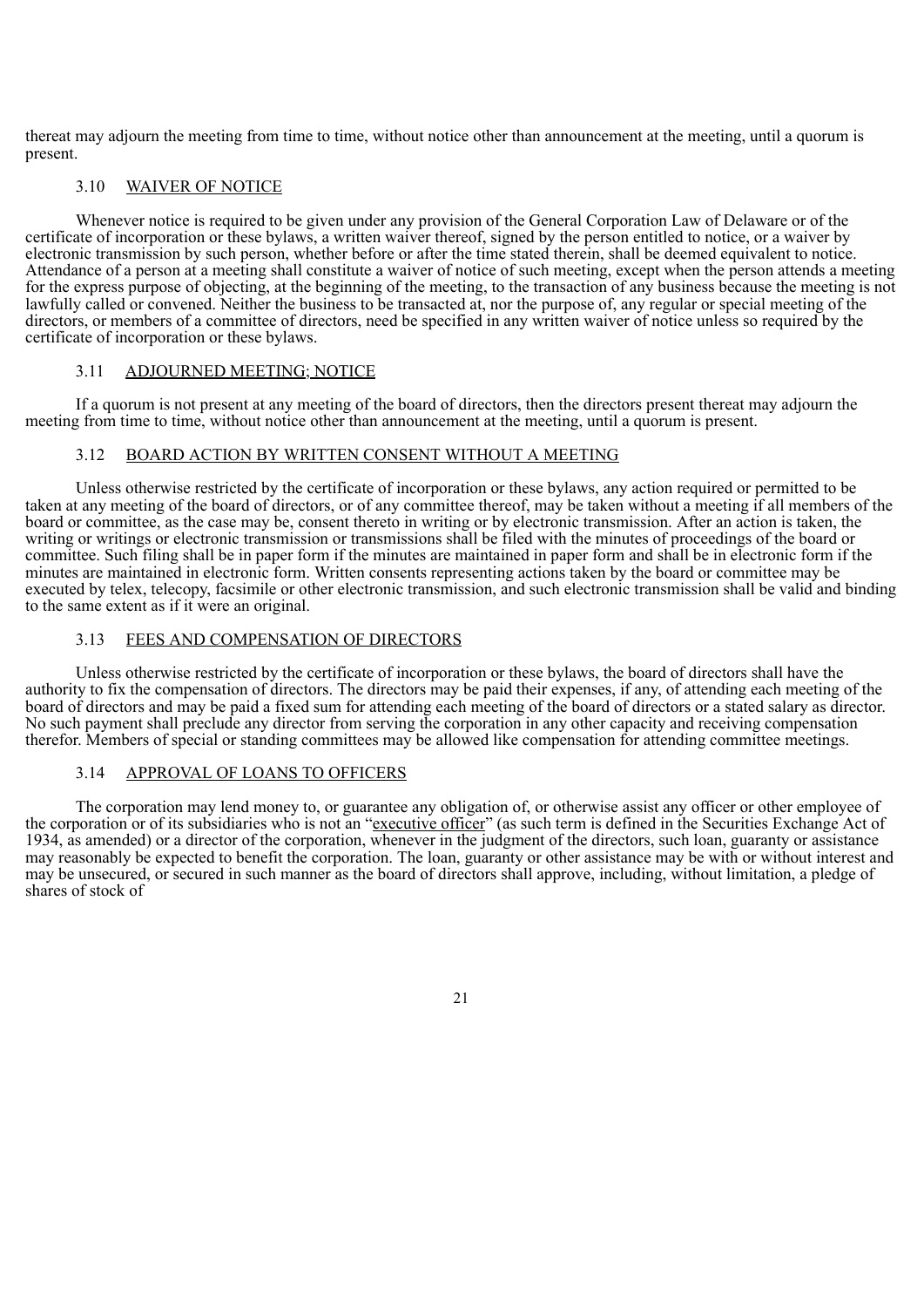the corporation. Nothing in this section contained shall be deemed to deny, limit or restrict the powers of guaranty or warranty of the corporation at common law or under any statute.

## 3.15 REMOVAL OF DIRECTORS

Unless otherwise restricted by statute, by the certificate of incorporation or by these bylaws, any director or the entire board of directors may be removed, with or without cause, by the holders of a majority of the shares then entitled to vote at an election of directors.

No reduction of the authorized number of directors shall have the effect of removing any director prior to the expiration of such director's term of office.

## 3.16 CHAIRMAN OF THE BOARD OF DIRECTORS

The corporation may also have, at the discretion of the board of directors, a chairman of the board of directors as well as a vice chairman, neither of whom shall be considered an officer of the corporation solely by reason of being appointed to either position.

## **ARTICLE IV**

## **COMMITTEES**

#### 4.1 COMMITTEES OF DIRECTORS

The board of directors, or any committee of the board that has been given such power, may, from time to time, pursuant to the authority granted in subsection (2) of section 141(c) of the General Corporation Law of Delaware, designate one or more committees of the board, with such lawfully delegable powers and duties as it thereby confers, to serve at the pleasure of the board or the committee of the board given the power to designate such a committee and shall, for those committees and any others provided for herein, elect a director or directors to serve as the member or members, designating, if it desires, other directors as alternate members of any committee, who may replace any absent or disqualified member at any meeting of the committee. In the absence or disqualification of a member of a committee, the member or members thereof present at any meeting and not disqualified from voting, whether or not he or they constitute a quorum, may unanimously appoint another member of the board of directors to act at the meeting in the place of any such absent or disqualified member.

## 4.2 COMMITTEE MINUTES

Each committee shall keep regular minutes of its meetings and report the same to the board of directors when required.

#### 4.3 MEETINGS AND ACTION OF COMMITTEES

The board of directors or a committee may adopt rules for the governance of any committee. A majority of the members of a committee shall constitute a quorum. All matters shall be determined by a majority vote of the members present.

## **ARTICLE V**

## **OFFICERS**

5.1 OFFICERS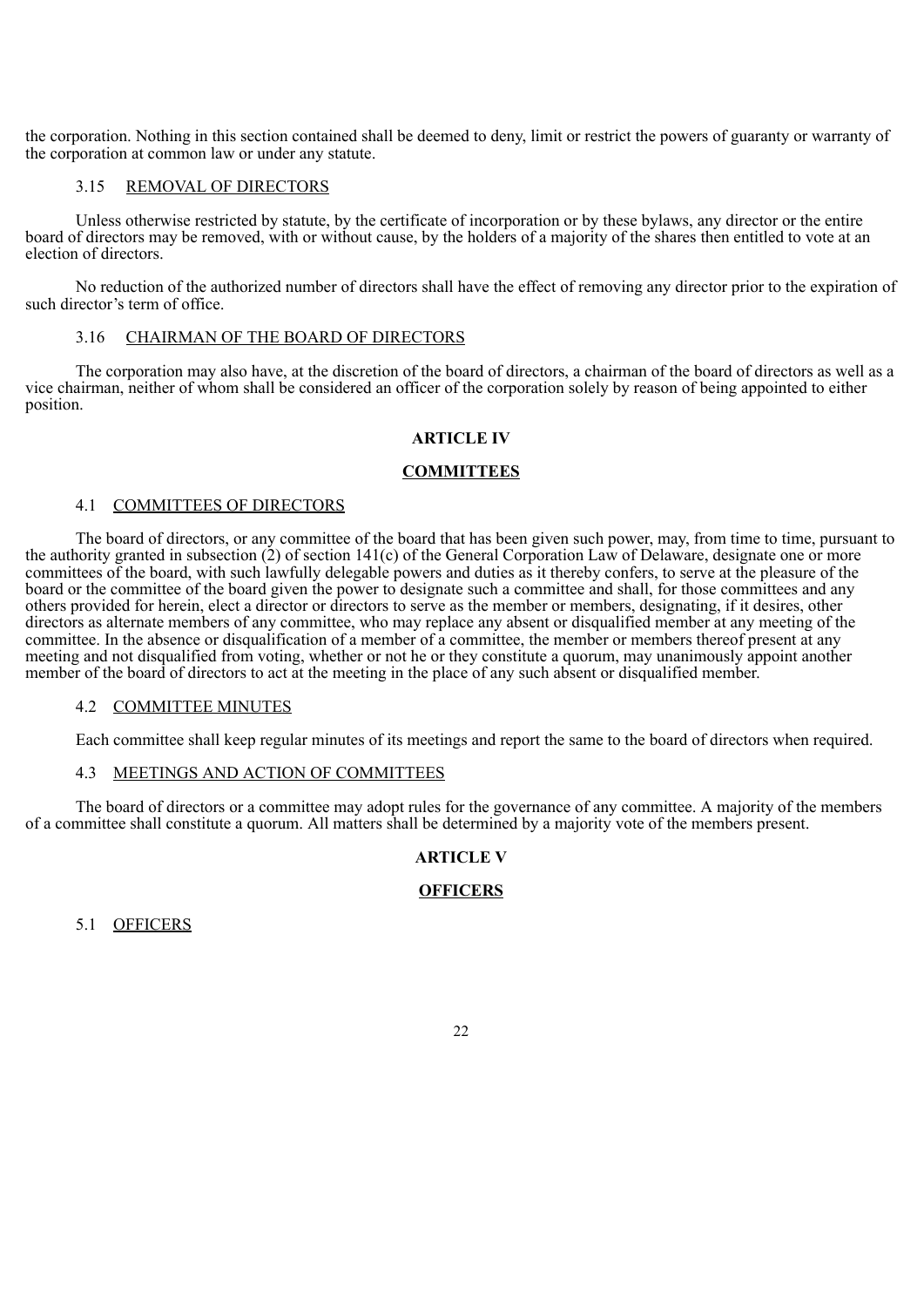The officers of the corporation shall be a chief executive officer, a chief financial officer and a secretary. The corporation may also have an executive chairman of the board, an executive vice-chairman of the board and any such other officers as may be appointed in accordance with the provisions of Section 5.2 or 5.3 of these bylaws. Any number of offices may be held by the same person.

## 5.2 APPOINTMENT OF OFFICERS BY BOARD

The board of directors shall appoint the chief executive officer and the chief financial officer. If the corporation has an executive chairman, executive vice-chairman or president, those officers shall also be appointed by the board of directors. The other officers of the corporation, except such officers as may be appointed in accordance with the provisions of Section 5.3 of these bylaws, shall be appointed by the board of directors and serve at the board's discretion and with such authority as delegated to them by the board.

### 5.3 APPOINTMENT OF OFFICERS BY CHIEF EXECUTIVE OFFICER

The board of directors may empower the chief executive officer to appoint such other officers and agents as the business of the corporation may require, each of whom shall hold office for such period, have such authority, and perform such duties as are provided in these bylaws or as the chief executive officer may from time to time determine.

## 5.4 REMOVAL AND RESIGNATION OF OFFICERS

Any officer may be removed, either with or without cause, (a) by an affirmative vote of the majority of the entire board of directors at any regular or special meeting of the board, (b) by the chief executive officer, if that officer was appointed by the chief executive officer, or (c) by any other officer to whom the board of directors has conferred the power of removal, provided, however, that only the board of directors may remove the chief executive officer, chief financial officer, chairman of the board, executive chairman and president.

Any officer may resign at any time by giving written notice, or by electronic transmission, to the corporation.

#### 5.5 VACANCIES IN OFFICES

Any vacancy occurring in any office shall be filled in the manner specified for appointment to such office in Section 5.2 or 5.3.

## 5.6 CHIEF EXECUTIVE OFFICER

Subject to the discretion of the board of directors, the chief executive officer shall have general supervision, direction and control of the business and the other officers of the corporation and the general powers and duties of management generally vested in the office of chief executive officer of a corporation, and shall have such other powers and duties as may be prescribed by the board of directors or these bylaws. In its discretion, the board of directors may vest certain authority generally vested in the chief executive officer in an executive chairman of the board or another officer of the Company.

#### 5.7 SECRETARY

The secretary shall keep or cause to be kept, at the principal office of the corporation or such other place as the board of directors may direct, a book of minutes of all meetings and actions of directors, committees of directors, and shareholders.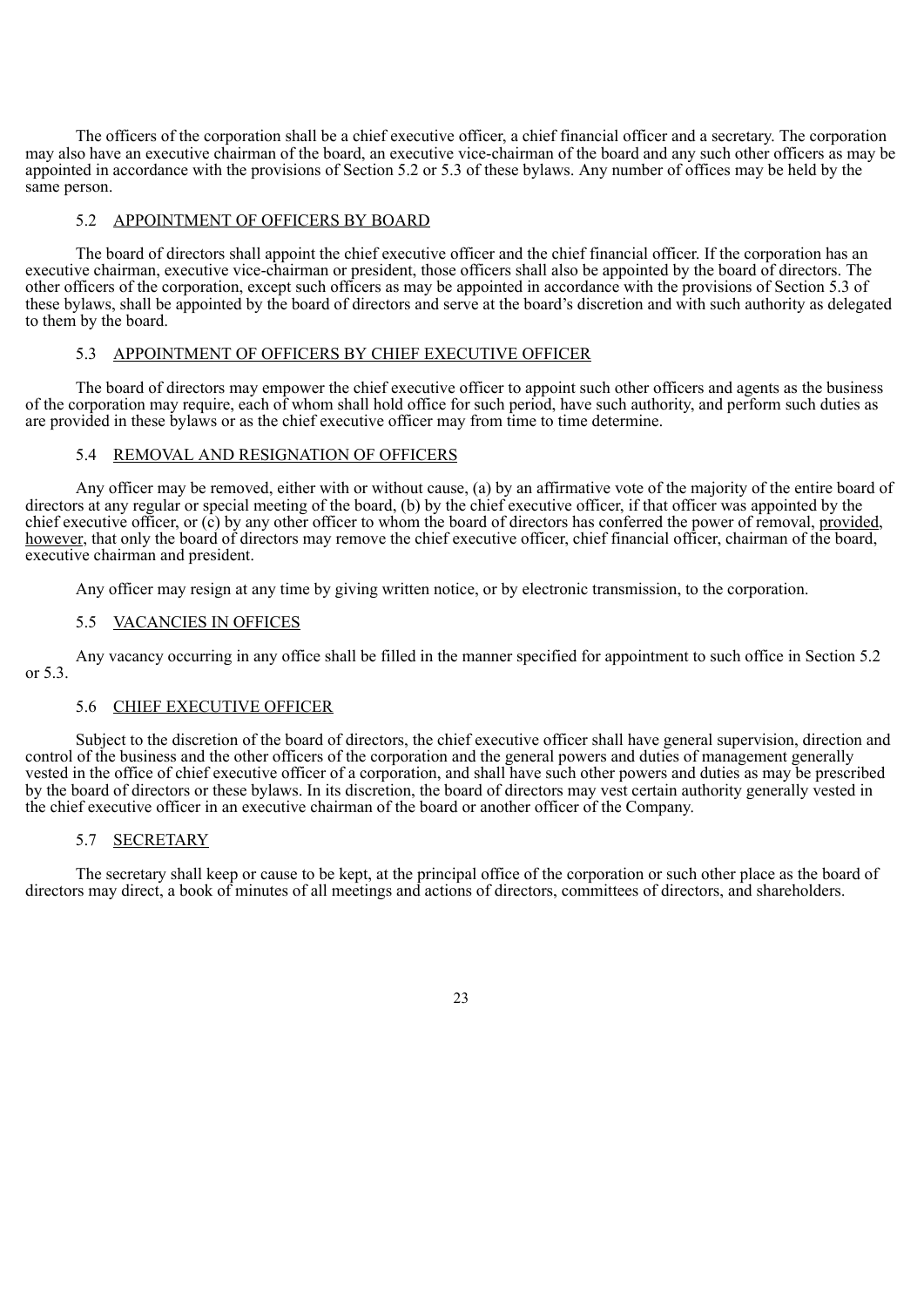The secretary shall keep, or cause to be kept, at the principal executive office of the corporation or at the office of the corporation's transfer agent or registrar, as determined by resolution of the board of directors, a share register, or a duplicate share register, showing the names of all shareholders and their addresses, the number and classes of shares held by each, the number and date of certificates evidencing such shares, and the number and date of cancellation of every certificate surrendered for cancellation.

The secretary shall give, or cause to be given, notice of all meetings of the shareholders and of the board of directors required to be given by law or by these bylaws. He shall keep the seal of the corporation, if one be adopted, in safe custody and shall have such other power and perform such other duties as may be prescribed by the board of directors or by these bylaws.

In the absence of a secretary, or in the event of the secretary's inability or refusal to act, an assistant secretary or assistant secretaries or such other officer selected by the board of directors or by the chief executive officer shall perform the duties and exercise the powers of the secretary.

#### 5.8 CHIEF FINANCIAL OFFICER

The chief financial officer shall keep and maintain, or cause to be kept and maintained, adequate and correct books and records of accounts of the properties and business transactions of the corporation, including accounts of its assets, liabilities, receipts, disbursements, gains, losses, capital, retained earnings, and shares. The books of account shall at all reasonable times be open to inspection by any director.

The chief financial officer shall deposit all money and other valuables in the name and to the credit of the corporation with such depositories as may be designated by the board of directors. He shall disburse the funds of the corporation as may be ordered by the board of directors, shall render to the chief executive officer and directors, whenever they request it, an account of all of his transactions as chief financial officer and of the financial condition of the corporation, and shall have such other powers and perform such other duties as may be prescribed by the board of directors or these bylaws.

## **ARTICLE VI**

#### **INDEMNIFICATION**

## 6.1 INDEMNIFICATION OF DIRECTORS AND OFFICERS

The corporation shall, to the maximum extent and in the manner permitted by the General Corporation Law of Delaware, indemnify each of its directors and officers (each, an "Indemnitee") against expenses (including attorneys' fees), judgments, fines, settlements, and other amounts actually and reasonably incurred in connection with any proceeding, arising by reason of the fact that such person is or was a director or officer of the corporation. For purposes of this Section 6.1, a "director" or "officer" of the corporation includes any person (i) who is or was a director or officer of the corporation, (ii) who is or was serving at the request of the corporation as a director or officer of another corporation, partnership, joint venture, trust or other enterprise, or (iii) who was a director or officer of a corporation which was a predecessor corporation of the corporation or of another enterprise at the request of such predecessor corporation.

Notwithstanding any other provision in these bylaws to the contrary, the corporation shall not be obligated to make any indemnity: (a) for which payment has actually been made to or on behalf of Indemnitee under any insurance policy or other indemnity provision, except with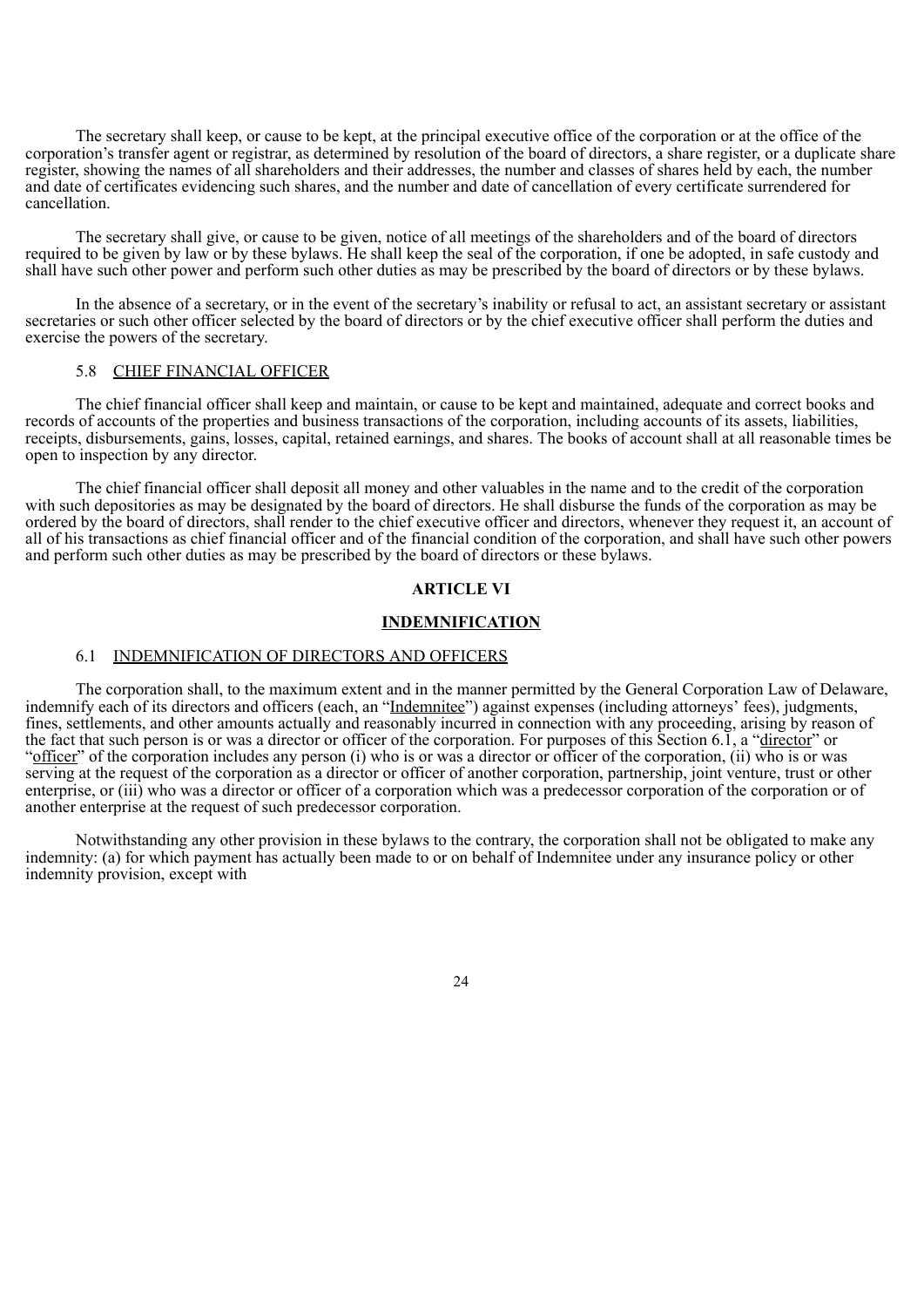respect to any excess beyond the amount paid under any insurance policy or other indemnity provision; (b) for an accounting of profits made from the purchase and sale (or sale and purchase) by Indemnitee of securities of the corporation within the meaning of Section 16(b) of the Securities Exchange Act of 1934, as amended, or similar provisions of state statutory law or common law; (c) for claims initiated or brought by Indemnitee, except (i) with respect to actions or proceedings brought to establish or enforce a right to receive advancement or indemnification under any statute, the certificate of incorporation, these bylaws, agreement, vote of stockholders or directors or otherwise, (ii) if the board has approved the initiation or bringing of such claim, or (iii) as otherwise required under the General Corporation Law of Delaware; or (d) for which payment is prohibited by applicable law.

## 6.2 INDEMNIFICATION OF OTHERS

The corporation shall have the power, to the extent and in the manner permitted by the General Corporation Law of Delaware, to indemnify each of its employees and agents (other than directors and officers) against expenses (including attorneys' fees), judgments, fines, settlements, and other amounts actually and reasonably incurred in connection with any proceeding, arising by reason of the fact that such person is or was an agent of the corporation. For purposes of this Section 6.2, an "employee" or "agent" of the corporation (other than a director or officer) includes any person (i) who is or was an employee or agent of the corporation, (ii) who is or was serving at the request of the corporation as an employee or agent or another corporation, partnership, joint venture, trust or other enterprise, or (iii) who was an employee or agent of a corporation which was a predecessor corporation of the corporation or of another enterprise at the request of such predecessor corporation.

### 6.3 INSURANCE

The corporation may purchase and maintain insurance on behalf of any person who is or was a director, officer, employee or agent of the corporation, or is or was serving at the request of the corporation as a director, officer, employee or agent of another corporation, partnership, joint venture, trust or other enterprise against any liability asserted against him and incurred by him in any such capacity, or arising out of his status as such, whether or not the corporation would have the power to indemnify him against such liability under the provisions of the General Corporation Law of Delaware.

#### 6.4 NON-EXCLUSIVITY OF RIGHTS

The rights to indemnification conferred in this Article VI shall not be exclusive of any other right that any person may have or hereafter acquire under any statute, the certificate of incorporation, these bylaws, agreement, vote of stockholders or directors or otherwise.

## **ARTICLE VII**

#### **RECORDS AND REPORTS**

#### 7.1 MAINTENANCE AND INSPECTION OF RECORDS

The corporation shall, either at its principal executive office or at such place or places as designated by the board of directors, keep a record of its shareholders listing their names and addresses and the number and class of shares held by each shareholder, a copy of these bylaws as amended to date, accounting books, and other records. Any stockholder of record, in person or by attorney or other agent, shall, upon written demand under oath stating the purpose thereof, have the right during the usual hours for business to inspect for any proper purpose the corporation's stock ledger, a list of its stockholders, and its other books and records and to make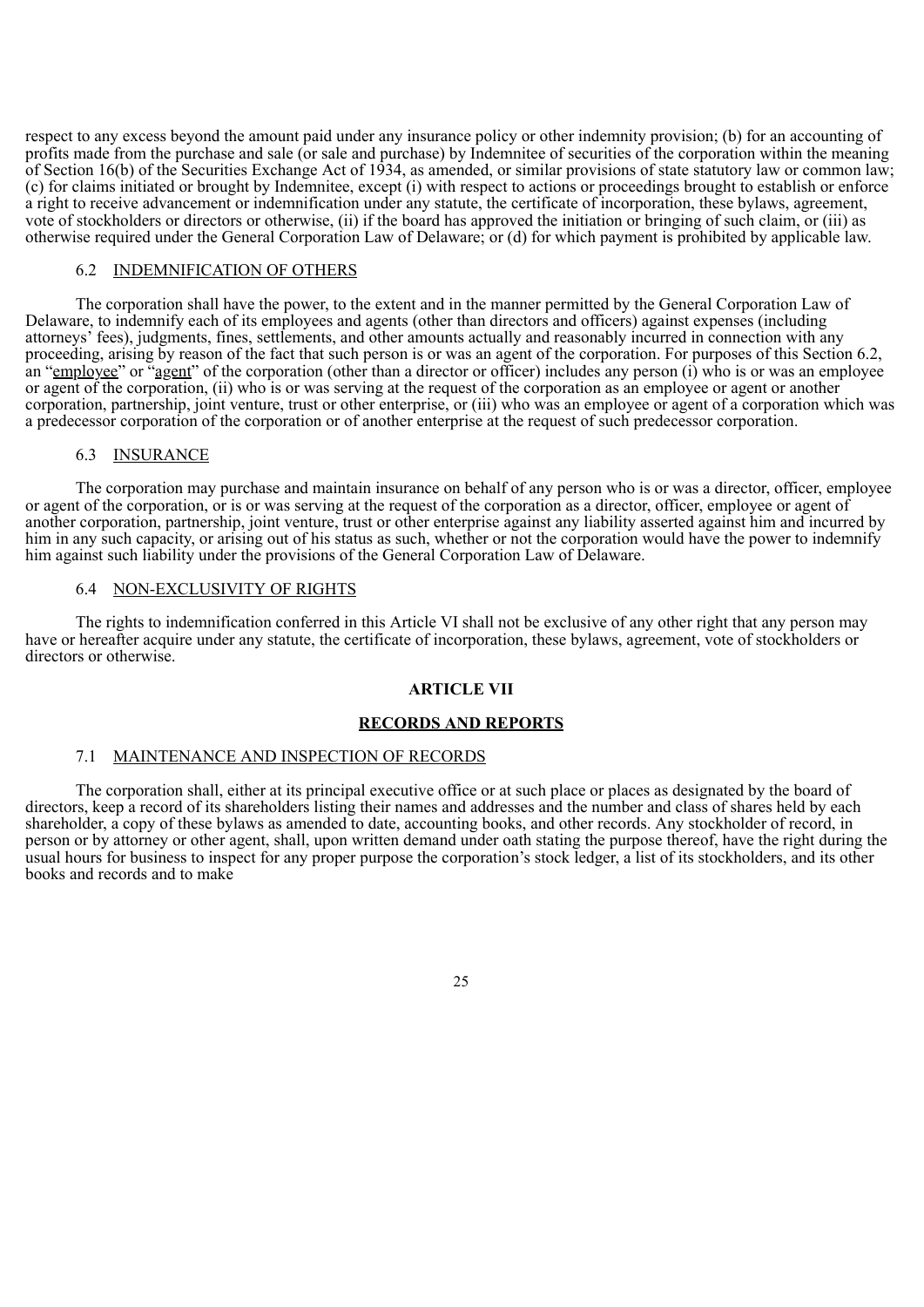copies or extracts therefrom. A proper purpose shall mean a purpose reasonably related to such person's interest as a stockholder. In every instance where an attorney or other agent is the person who seeks the right to inspection, the demand under oath shall be accompanied by a power of attorney or such other writing that authorizes the attorney or other agent to so act on behalf of stockholder. The demand under oath shall be directed to the corporation at its registered office in Delaware or at its principal place of business. The list of stockholders entitled to vote at a stockholder meeting shall be available in accordance with Section  $2.13.$ 

## 7.2 INSPECTION BY DIRECTORS

Any director shall have the right to examine the corporation's stock ledger, a list of its stockholders, and its other books and records for a purpose reasonably related to his position as a director. The Court of Chancery is hereby vested with the exclusive jurisdiction to determine whether a director is entitled to the inspection sought. The Court may summarily order the corporation to permit the director to inspect any and all books and records, the stock ledger, and the stock list and to make copies or extracts therefrom. The Court may, in its discretion, prescribe any limitations or conditions with reference to the inspection, or award such other and further relief as the Court may deem just and proper.

## 7.3 [RESERVED]

## 7.4 REPRESENTATION OF SHARES OF OTHER ENTITIES

The chairman of the board, the president, any vice president, the chief financial officer, the secretary or assistant secretary of this corporation, or any other person authorized by the board of directors or the president or a vice president, is authorized to vote, represent, and exercise on behalf of this corporation all rights incident to any and all shares or other securities of any other corporation or corporations or entity or entities standing in the name of this corporation. The authority granted herein may be exercised either by such person directly or by any other person authorized to do so by proxy or power of attorney duly executed by such person having the authority.

## **ARTICLE VIII**

#### **OTHER MATTERS**

## 8.1 CHECKS

From time to time, the board of directors shall determine by resolution which person or persons may sign or endorse all checks, drafts, other orders for payment of money, notes or other evidences of indebtedness that are issued in the name of or payable to the corporation, and only the persons so authorized shall sign or endorse those instruments.

## 8.2 EXECUTION OF CORPORATE CONTRACTS AND INSTRUMENTS

The board of directors, except as otherwise provided in these bylaws, may authorize any officer or officers, or agent or agents, to enter into any contract or execute any instrument in the name of and on behalf of the corporation; such authority may be general or confined to specific instances. Unless so authorized or ratified by the board of directors or within the agency power of any officer, no officer, agent or employee shall have any power or authority to bind the corporation by any contract or engagement or to pledge its credit or to render it liable for any purpose or for any amount.

## 8.3 STOCK CERTIFICATES; PARTLY PAID SHARES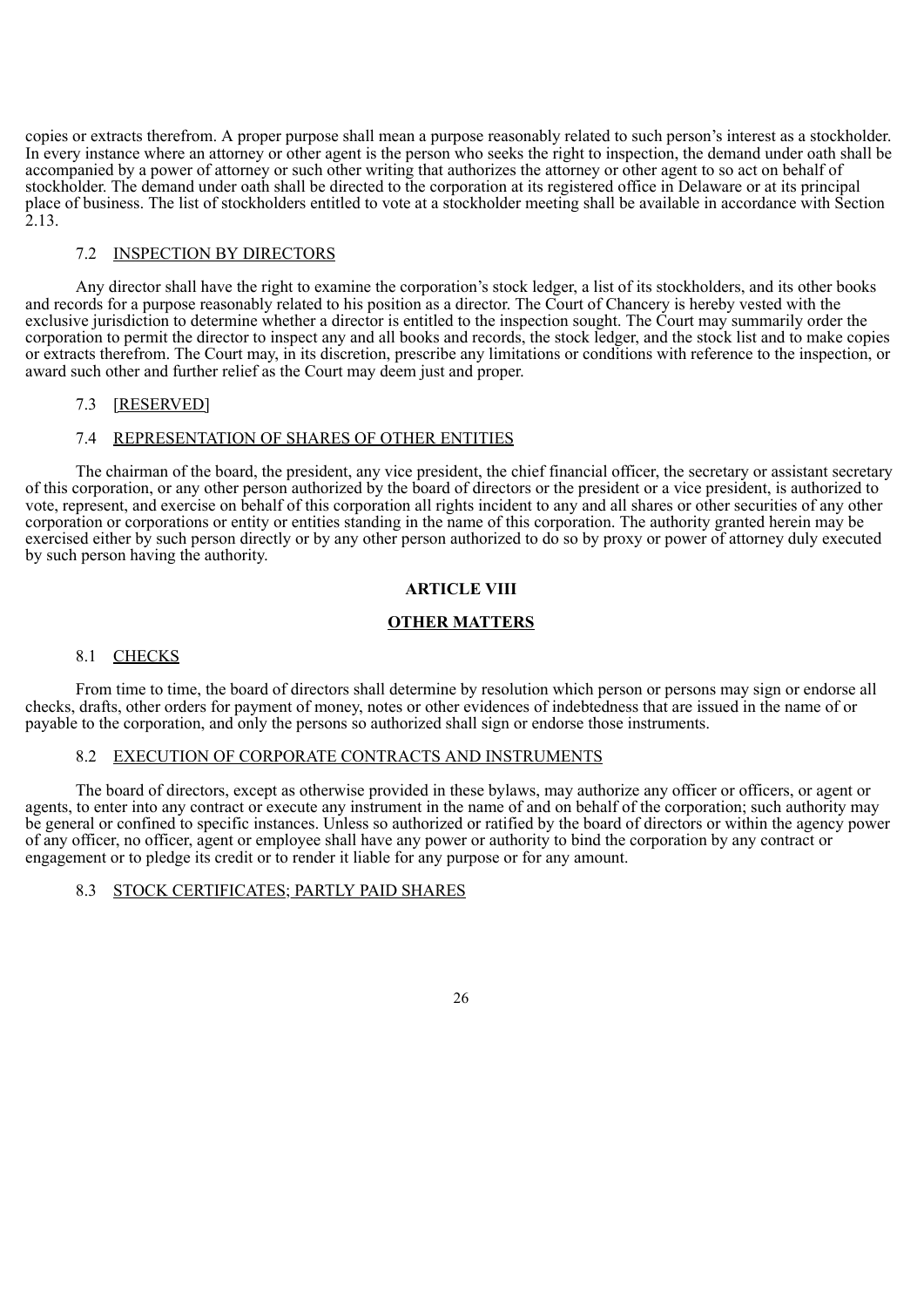The shares of the corporation shall be represented by certificates, provided that the board of directors may establish by resolution or resolutions that some or all of any or all classes or series of the corporation's stock shall be issued or issuable as uncertificated shares. Any such resolution shall not apply to shares represented by a certificate until such certificate is surrendered to the corporation. Every holder of certificated shares shall be entitled to have a certificate signed by, or in the name of the corporation by any two authorized officers, which shall include the chairman, any vice chairman of the board of directors, the president, any vice president, the treasurer, any assistant treasurer, the secretary, or any assistant secretary of the corporation, representing the number of shares registered in certificate form. Any or all of the signatures on the certificate may be a facsimile. In case any officer, transfer agent or registrar who has signed or whose facsimile signatures has been placed upon a certificate has ceased to be such officer, transfer agent or registrar before such certificate is issued, it may be issued by the corporation with the same effect as if he or she were such officer, transfer agent or registrar at the date of issue.

The corporation may issue the whole or any part of its shares as partly paid and subject to call for the remainder of the consideration to be paid therefor. Upon the face or back of each stock certificate issued to represent any such partly paid shares, or upon the books and records of the corporation in the case of uncertificated partly paid shares, the total amount of the consideration to be paid therefor and the amount paid thereon shall be stated. Upon the declaration of any dividend on fully paid shares, the corporation shall declare a dividend upon partly paid shares of the same class, but only upon the basis of the percentage of the consideration actually paid thereon.

#### 8.4 SPECIAL DESIGNATION CERTIFICATES

If the corporation is authorized to issue more than one class of stock or more than one series of any class, then the powers, the designations, the preferences, and the relative, participating, optional or other special rights of each class of stock or series thereof and the qualifications, limitations or restrictions of such preferences and/or rights shall be set forth in full or summarized on the face or back of the certificate that the corporation shall issue to represent such class or series of stock; provided, however, that, except as otherwise provided in Section 202 of the General Corporation Law of Delaware, in lieu of the foregoing requirements there may be set forth on the face or back of the certificate that the corporation shall issue to represent such class or series of stock a statement that the corporation will furnish without charge to each stockholder who so requests the powers, the designations, the preferences, and the relative, participating, optional or other special rights of each class of stock or series thereof and the qualifications, limitations or restrictions of such preferences and/or rights.

## 8.5 LOST CERTIFICATES

Except as provided in this Section 8.5, no new certificates for shares shall be issued to replace a previously issued certificate unless the latter is surrendered to the corporation and canceled at the same time. The corporation may issue a new certificate of stock or uncertificated shares in the place of any certificate theretofore issued by it, alleged to have been lost, stolen or destroyed, and the corporation may require the owner of the lost, stolen or destroyed certificate, or his legal representative, to give the corporation a bond sufficient to indemnify it against any claim that may be made against it on account of the alleged loss, theft or destruction of any such certificate or uncertificated shares.

#### 8.6 CONSTRUCTION; DEFINITIONS

Unless the context requires otherwise, the general provisions, rules of construction, and definitions in the General Corporation Law of Delaware shall govern the construction of these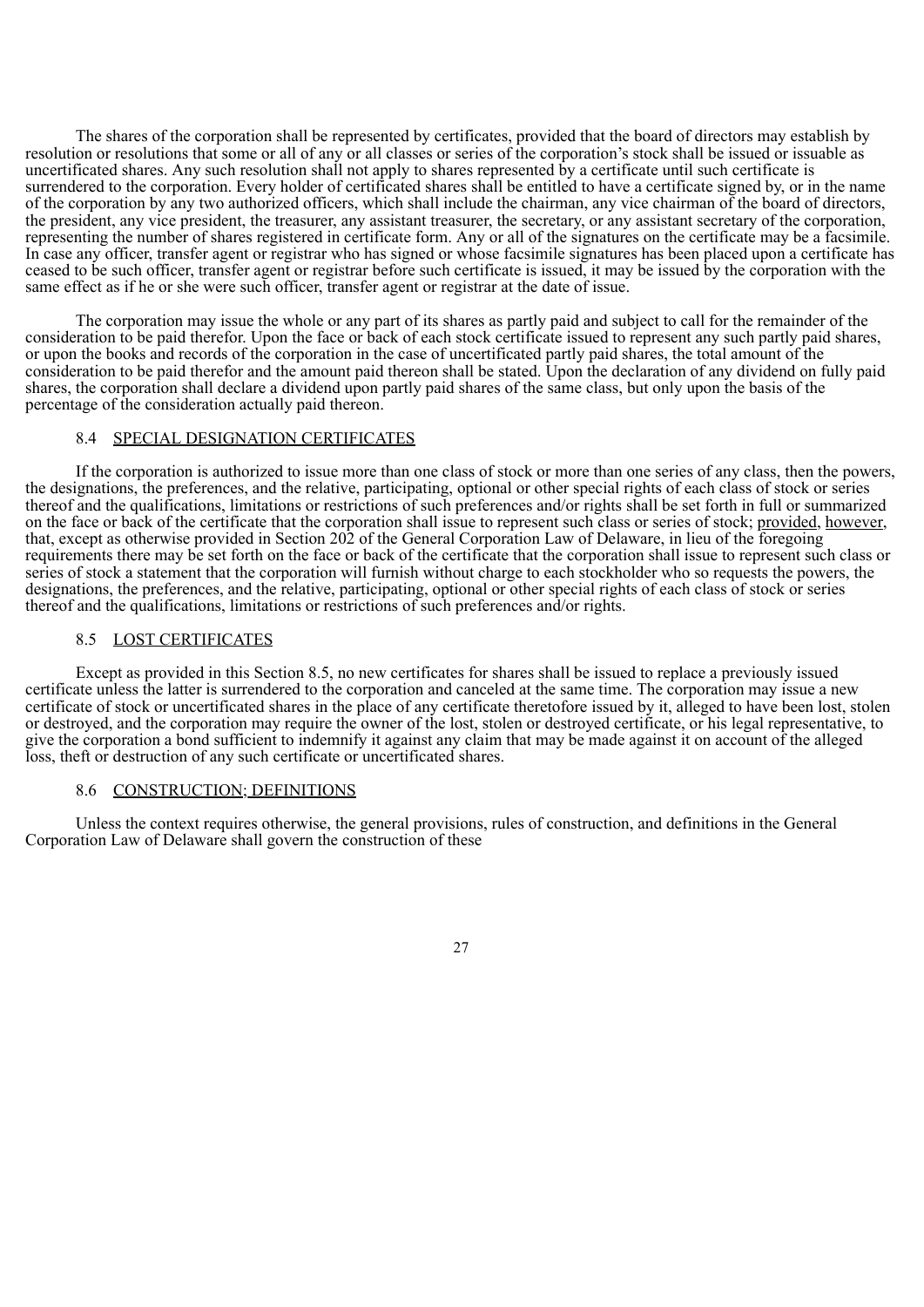bylaws. Without limiting the generality of this provision, the singular number includes the plural, the plural number includes the singular, the masculine gender includes the feminine, the feminine gender includes the masculine, and the term "Person" includes both a corporation and a natural person.

#### 8.7 DIVIDENDS

The directors of the corporation, subject to any restrictions contained in the certificate of incorporation, may declare and pay dividends upon the shares of its capital stock pursuant to the General Corporation Law of Delaware. Dividends may be paid in cash, in property, or in shares of the corporation's capital.

The directors of the corporation may set apart out of any of the funds of the corporation available for dividends a reserve or reserves for any proper purpose and may abolish any such reserves. Such purposes shall include but not be limited to equalizing dividends, repairing or maintaining any property of the corporation, and meeting contingencies.

#### 8.8 FISCAL YEAR

The fiscal year of the corporation shall be fixed by resolution of the board of directors and may be changed by the board of directors. Unless otherwise designated, the fiscal year of the corporation shall end on June 30.

## 8.9 SEAL

The corporation may adopt a corporate seal, which may be altered at pleasure, and may use the same by causing it or a facsimile thereof to be impressed or affixed or in any other manner reproduced.

## 8.10 TRANSFER OF STOCKS

Upon surrender to the corporation or the transfer agent of the corporation of a certificate for shares duly endorsed or accompanied by proper evidence of succession, assignation or authority to transfer, it shall be the duty of the corporation to issue a new certificate to the person entitled thereto, cancel the old certificate, and record the transaction in its books.

#### 8.11 STOCK TRANSFER AGREEMENTS

The corporation shall have power to enter into and perform any agreement with any number of shareholders of any one or more classes of stock of the corporation to restrict the transfer of shares of stock of the corporation of any one or more classes owned by such stockholders in any manner not prohibited by the General Corporation Law of Delaware.

## 8.12 REGISTERED STOCKHOLDERS

The corporation shall be entitled to recognize the exclusive right of a person registered on its books as the owner of shares to receive dividends and to vote as such owner, shall be entitled to hold liable for calls and assessments the person registered on its books as the owner of shares, and shall not be bound to recognize any equitable or other claim to or interest in such share or shares on the part of another person, whether or not it shall have express or other notice thereof, except as otherwise provided by the laws of Delaware.

## 8.13 FORUM FOR CERTAIN ACTIONS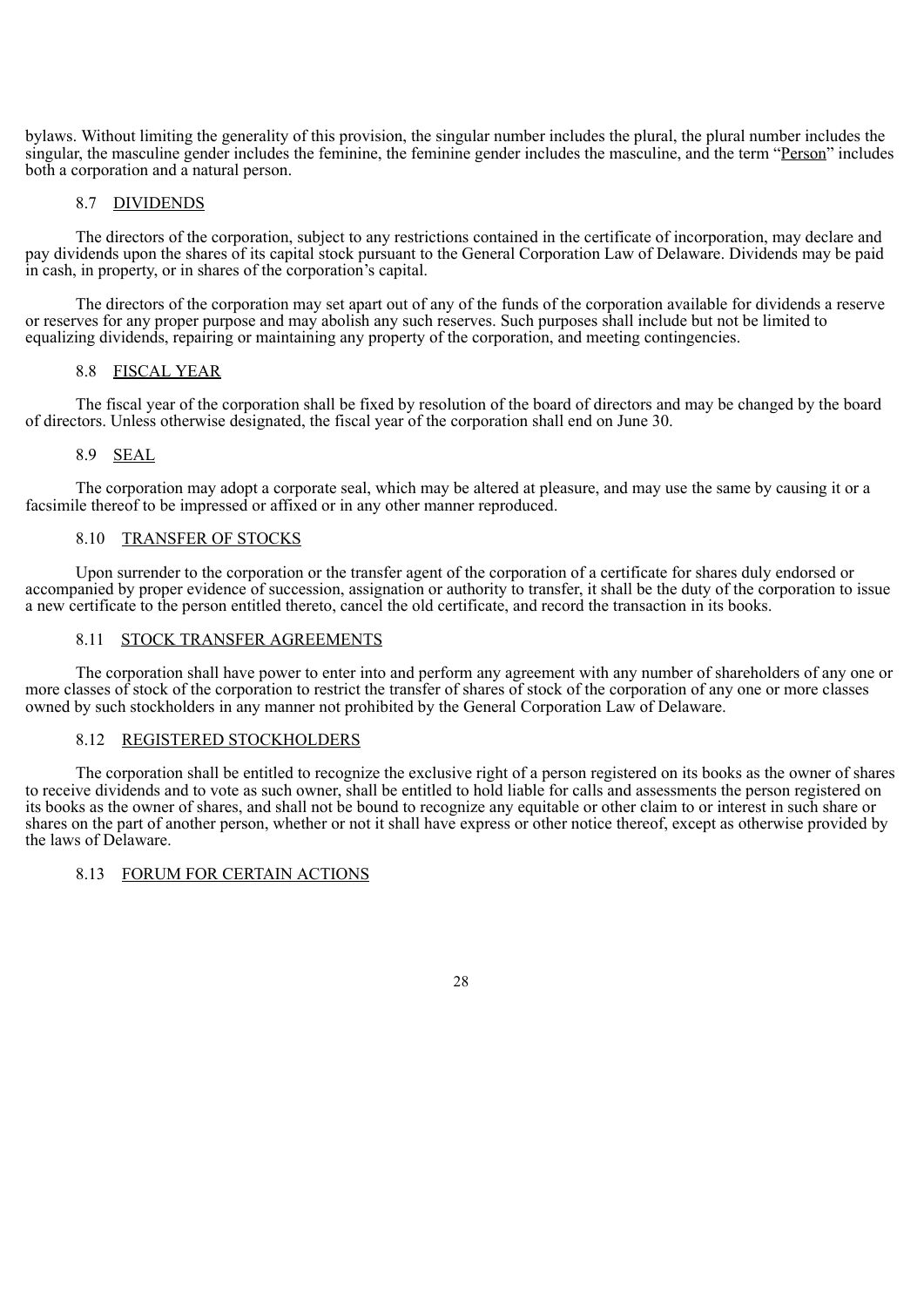Unless the corporation consents in writing to the selection of an alternative forum, the Court of Chancery of the State of Delaware (the "Court of Chancery") shall be the sole and exclusive forum for (i) any derivative action or proceeding brought on behalf of the corporation; (ii) any action asserting a claim of breach of a fiduciary duty owed by any director, officer or other employee of the corporation to the corporation or the corporation's stockholders; (iii) any action asserting a claim arising pursuant to any provision of the General Corporation Law of Delaware ("DGCL") or the Certificate of Incorporation or these Bylaws (including, without limitation, any action to interpret, apply, enforce or determine the validity of any provision of the Certificate of Incorporation or these Bylaws) or as to which the DGCL confers jurisdiction on the Court of Chancery; or (iv) any action asserting a claim governed by the internal affairs doctrine.

#### **ARTICLE IX**

#### **AMENDMENTS**

The original or other bylaws of the corporation may be adopted, amended or repealed by the stockholders entitled to vote, provided, however, that the corporation may, in its certificate of incorporation, confer the power to adopt, amend or repeal bylaws upon the directors. The fact that such power has been so conferred upon the directors shall not divest the stockholders of the power, nor limit their power to adopt, amend or repeal bylaws.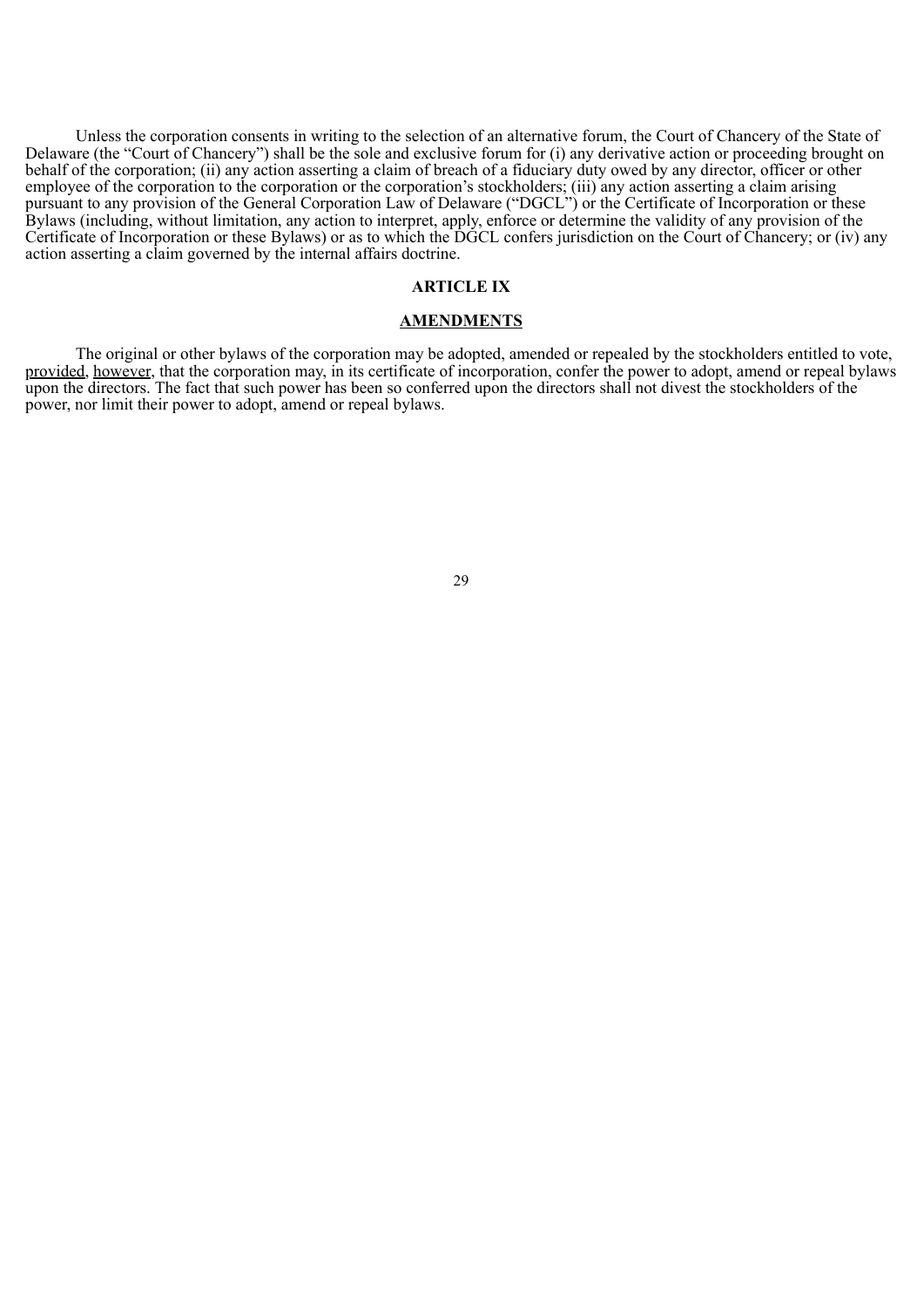## **CERTIFICATE OF ADOPTION OF AMENDED AND RESTATED BYLAWS**

**OF**

## **LAM RESEARCH CORPORATION**

## **Certificate of Adoption**

The undersigned hereby certifies that she is the duly elected, qualified, and acting Secretary of Lam Research Corporation (the "Corporation") and that the foregoing Amended and Restated Bylaws were adopted as the Amended and Restated Bylaws of the Company effective as of May 11, 2022 by the Board of Directors of the Corporation.

/s/ Ava Hahn

Ava Hahn, Secretary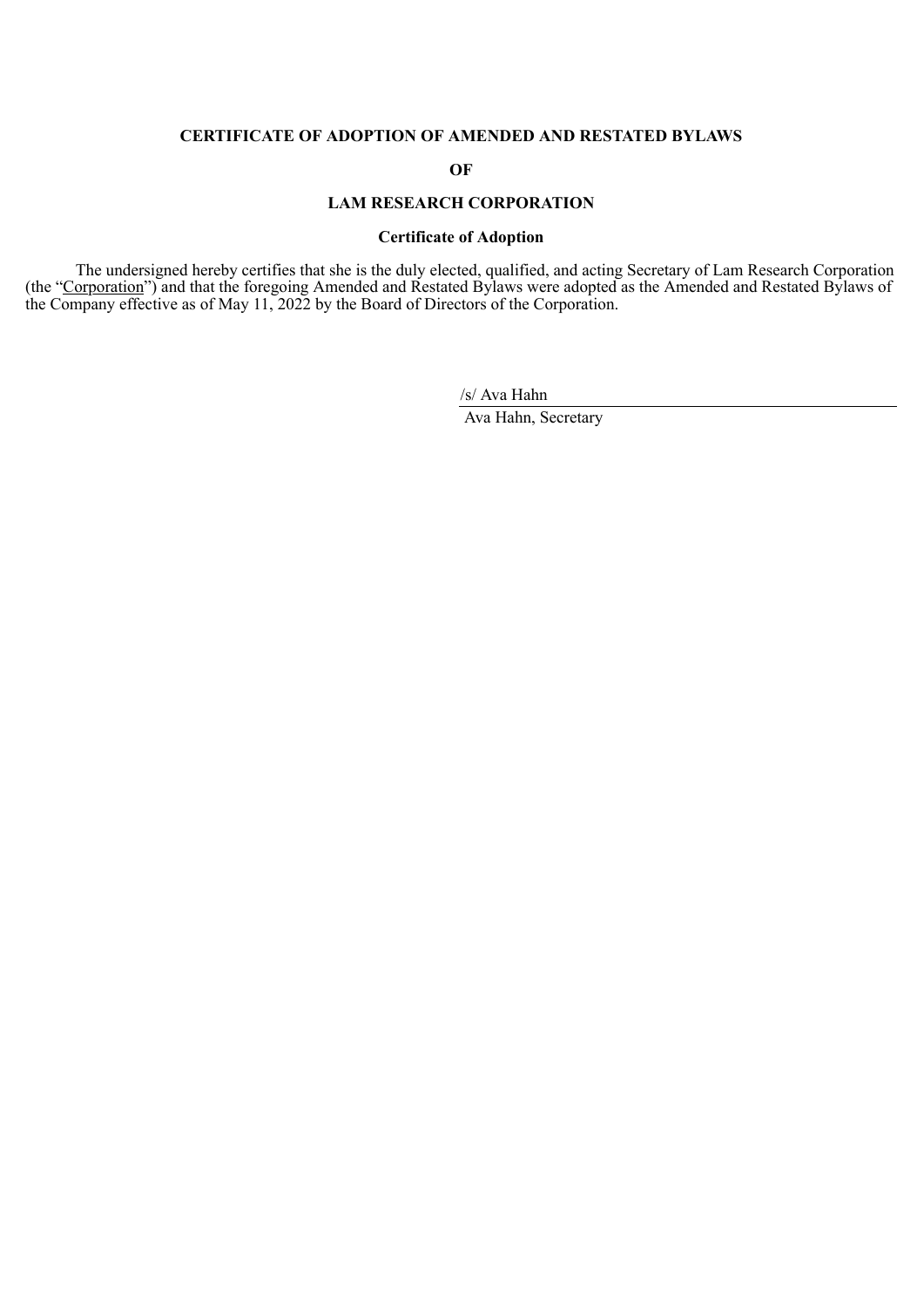## **Lam Research Corporation Senior Executive Transition Policy**

<span id="page-35-0"></span>**Purpose** To memorialize a policy (the "Policy") to provide an opportunity for eligible executives of Lam Research Corporation (the "Company") to work a mutually agreed reduced schedule in anticipation of subsequent retirement with the aim of promoting more orderly transitions of senior executives in such circumstances (a "Transition").

## **Participant** An executive serving as the Chief Executive Officer ("CEO"), President, Executive Vice President or Senior Vice President (each, a "Participant") at such time as the Participant provides the Notice described under "Eligibility".

**Eligibility** To be eligible for a Transition, a Participant:

- 1. Must have attained the minimum age of 55 and completed at least five years of Service (as defined herein), and the sum of the Participant's age (rounded down to the nearest whole year) and years of Service must be equal to or greater than 70;
- 2. Must have provided written notice (the "Notice") of the Participant's desire to discuss a Transition to the CEO (unless the CEO is giving the Notice, in which case Notice is to be given to the chair of the Compensation and Human Resources Committee). A copy of any Notice will be provided to the full Compensation and Human Resources Committee by the recipient of the Notice (or, in the case of a Notice by the CEO, to the independent members of the Company's board of directors (the "Board")), and at least 12 months must have elapsed since such Notice was provided;
- 3. Must have agreed in writing to a definitive agreement of Transition (a "Transition Agreement"), prior to the commencement of the Transition, in a form (the "Form Agreement") provided by the Company at such time (for reference, the Company's current form, which it may modify in its discretion prior to a Transition, is attached hereto Exhibit A), that includes the binding terms and conditions of the specific Transition, including, among other things, that neither (i) the termination of the Participant's employment, voluntarily or involuntarily, for any or no cause, at the end of the mutually-agreed upon period of the Transition, nor (ii) any reduction in the scope of a Participant's duties or responsibilities, change to the person or persons to whom the Participant reports, and/or reduction in salary, benefits or compensation (target or actual) in the course of the Transition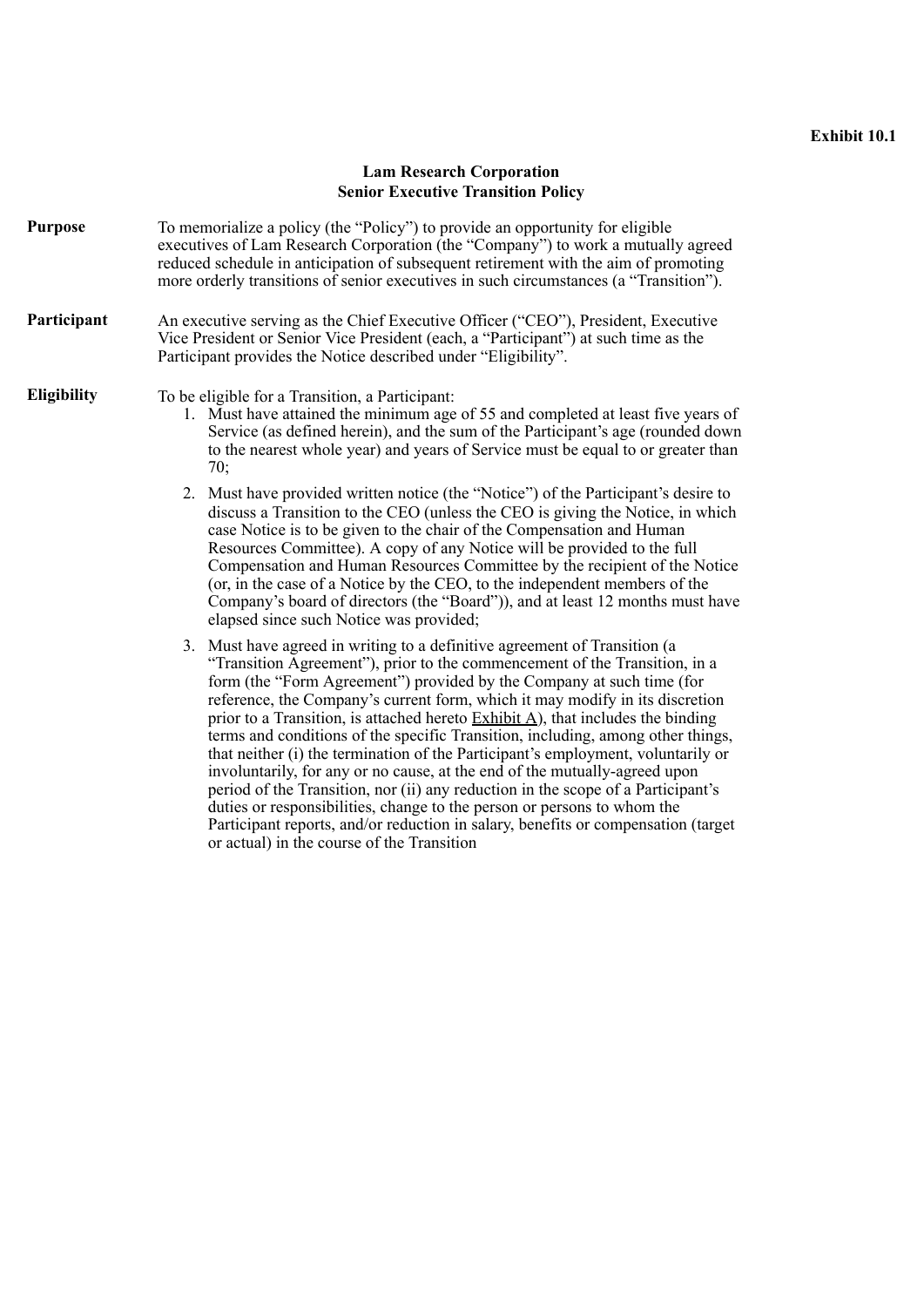that is consistent with the terms of the Policy, does or will, in either case, constitute an Involuntary Termination for any purpose, including, without limitation, under the Company's Executive Severance Policy, Executive Change in Control Policy, any stock incentive plan of the Company, or any equity award agreement. The Company and a Participant may by mutual agreement agree to terms that vary from those of the Form Agreement. For the avoidance of doubt, a Participant's provision of the Notice, standing alone, shall not constitute notice of such Participant's Voluntary Resignation under the Company's Executive Severance Policy or Executive Change in Control Policy. For example, if a Participant provides the Notice, without more, and is thereafter subject to an Involuntary Termination, the Participant shall not be deemed to have tendered their Voluntary Resignation and shall be eligible for the rights and benefits available to them for the Involuntary Termination under the Company's Executive Severance Policy or Executive Change in Control Policy, as applicable. **Service** "Service" as used in this Policy refers to full time service as an employee of the Company or any of its subsidiaries. For the avoidance of doubt, years of service shall include service with any acquired subsidiaries as in existence prior to their acquisition by the Company. **Requirements** During a Transition under the Policy, and as long as a Participant is employed by the Company, the Participant must (i) not either directly or indirectly, whether as a director, officer, consultant, employee or advisor or in any other capacity (1) render any services to any company, business, agency, partnership or entity engaged in a business competitive with the Company ("Restricted Business") other than the Company, (2) directly induce or attempt to influence any employee of the Company to leave its employ and join any Restricted Business, or (3) make or hold any investment in any Restricted Business other than the Company, whether such investment be by way of loan, purchase of stock or other securities or otherwise, provided that there shall be excluded from the foregoing the ownership of not more than 2% of the listed or traded stock of any publicly held corporation; and (ii) fully comply with the terms and conditions of the Participant's employment, including compliance with all of the Company's policies and procedures. **Transition** An eligible Participant shall be eligible, subject to the Participant's compliance with the requirements of the Policy and the terms and conditions of the Transition Agreement, and provided neither the Company nor the Participant terminates the Participant's employment, to continue employment (which could include a full- or part-time work schedule of not less than 10 hours per week) for a period of one year (the "Transition Period"), which period may be shortened or lengthened at the

discretion of the CEO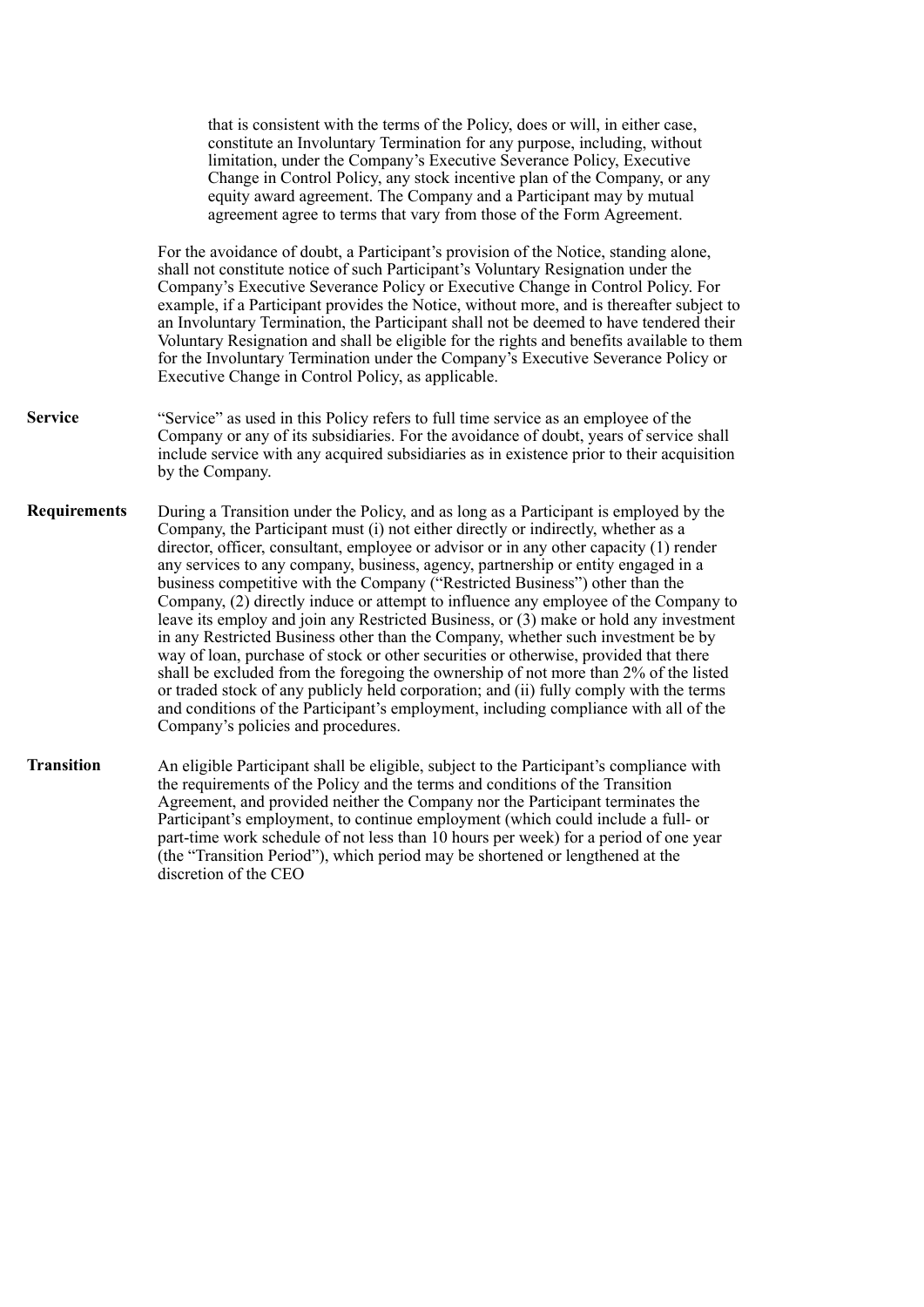(unless the Participant is the CEO, in which case, at the discretion of the independent members of the Board.

Base salary during the Transition Period will be aligned with the Transition role and also subject to proration for part-time work.

If permitted by the terms of the Company's then-current benefit programs, a Participant will continue to be eligible to participate in Company benefits programs. If a Participant is ineligible to participate in Company benefits programs and does not qualify for participation in any retiree health plan of the Company, then, within 60 days following the beginning of the Transition Period, the Company shall pay in a lump sum any COBRA premiums the Participant would be required to pay for the COBRA benefits selected by Executive for 12 months if the Participant has provided less than 20 years of Service and for 18 months if the Participant has provided 20 or more years of Service. All benefits not specifically addressed in this Policy shall be treated in accordance with the terms of such plans and benefits as in effect from time to time. A Participant in a Transition shall be eligible to participate in and receive payments under the Company's Annual Incentive Program and any future short-term variable compensation program upon the relevant payment date with the Participant's target amount to be set in connection with the Transition. A Participant who will enter into a Transition may be eligible for new equity awards at the discretion of the Administrator, with such awards to be aligned with the scope of the Transition role. Any such awards shall generally be service-based restricted stock units with the period of vesting aligned to the remaining duration of the Transition Period, but not less than one year. During the Transition Period, equity awards held by a Participant shall continue to vest according to their terms and such awards will continue to be governed by their terms. At the end of the Transition Period, any remaining outstanding equity awards will be treated according to their terms, including any terms of forfeiture. A Participant in a Transition shall be deemed to be an "Executive" for purposes of the Company's Executive Change in Control Policy and Executive Severance Policy, notwithstanding any change in such Participant's title in connection with such Transition. For purposes of the Executive Severance Policy, a Participant shall be deemed to retain the classification as a Tier 1 Executive or Tier 2 Executive, as the case may be, based on the corporate title such Participant held at the time of providing the Notice.

**At will employment; Policy and Agreement Create no Legal Rights**

Nothing in the Policy or a Participant's Transition Agreement shall give the Participant any right to continued employment with the Company nor interfere with the ability of the Company to terminate the Participant's employment with the Company at any time with or without cause. Furthermore, the Company may modify or end the Policy in its complete and absolute discretion at any time and regardless of whether or not a Notice has been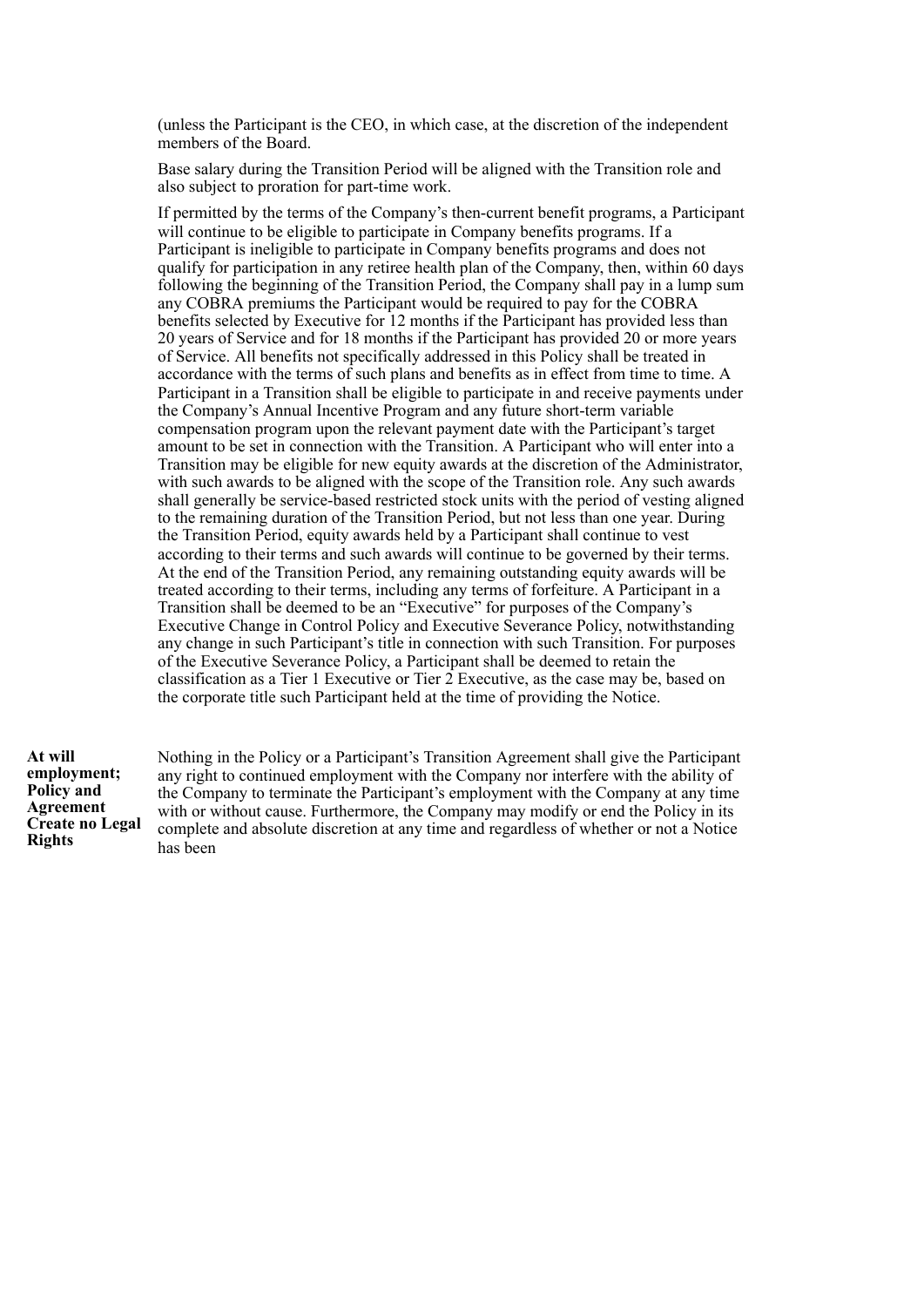given. Nothing in the Policy affords any right to a Participant or potential Participant other than as reflected in any future definitive agreements entered or awards made in connection with any Transition.

**Administrator** The Administrator of the Policy shall be the Compensation and Human Resources Committee of the Board, except as the Policy pertains to the CEO, in which case it shall be administered by the independent members of the Board. The Administrator shall have the power to interpret, amend and/or modify the Policy, to adopt such rules for the administration, interpretation, and application of the Policy as are consistent therewith and to interpret or revoke any such rules, and to waive any of the requirements of the Policy. All actions taken and all interpretations and determinations made by the Administrator shall be final and binding upon the Participant, the Company, and all other interested persons.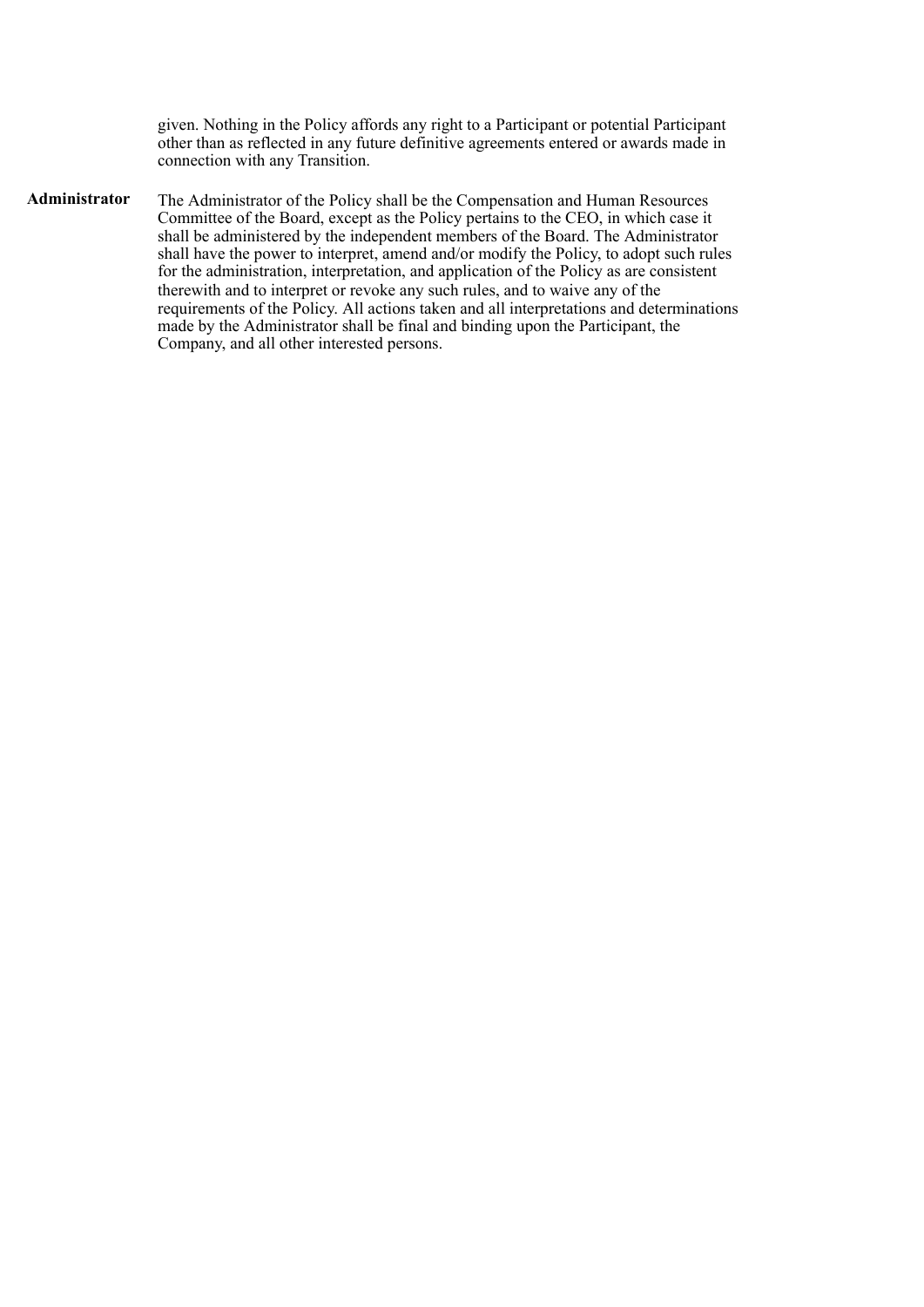## **Exhibit A**

# **Form of Transition Agreement**

(See attached.)

NAI-1529652779v4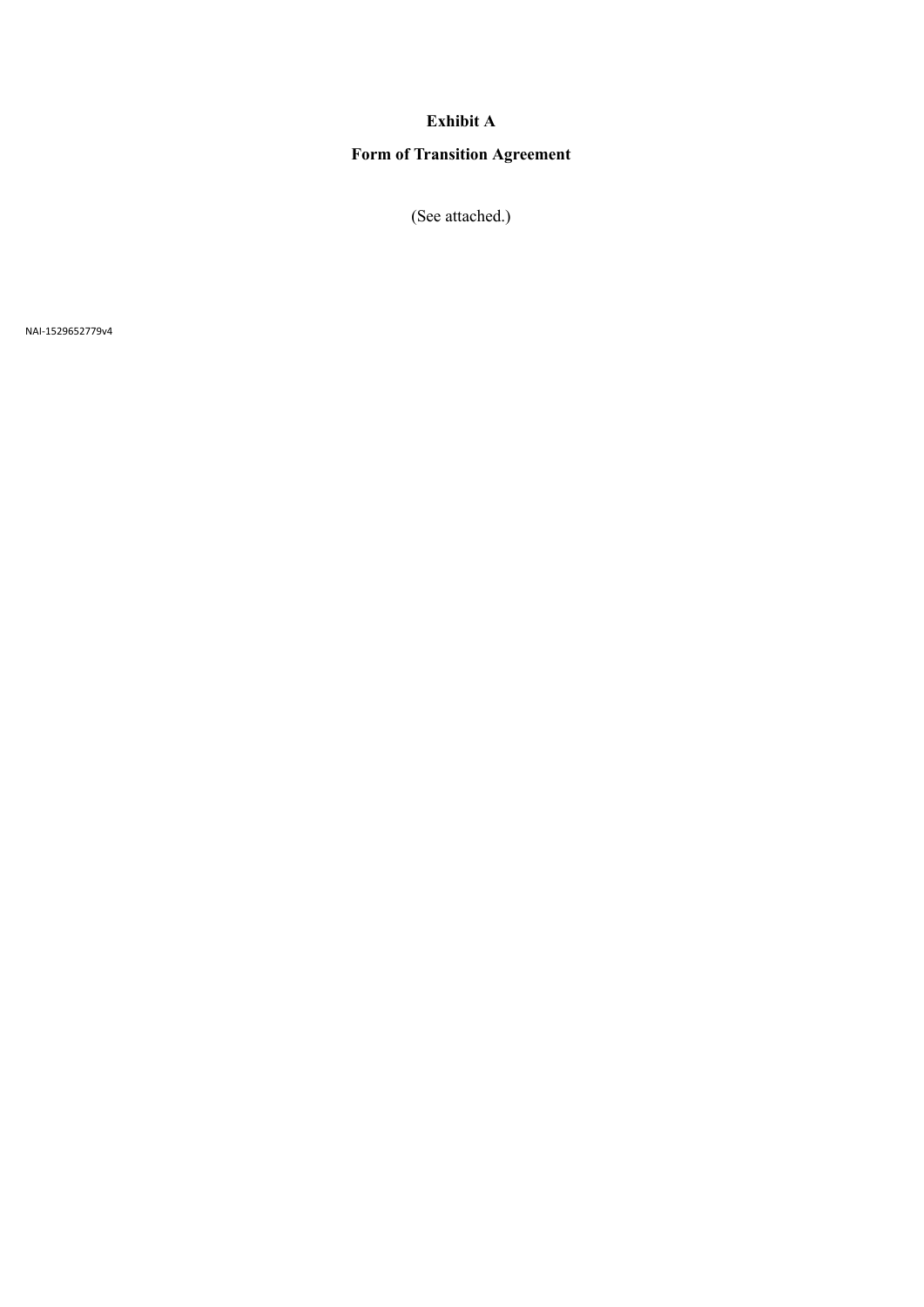## **FORM OF TRANSITION AGREEMENT**

This Transition Agreement (this "*Agreement*"), dated as of [\_\_\_\_\_\_] (the "*Effective Date*"), is entered into by and between Lam Research Corporation, a Delaware corporation (the "*Company*"), and [\_\_\_\_\_\_] ("*Executive*").

## **RECITALS**

WHEREAS, Executive is employed by the Company as its [\_\_\_\_\_\_\_\_];

WHEREAS, in accordance with the terms of the Company's Senior Executive Transition Policy (the "*Transition Policy*"), Executive has provided the Company with written notice ("*Notice*") of Executive's desire to discuss a transition in which Executive would work a reduced schedule in anticipation of subsequent retirement;

WHEREAS, Executive has attained the minimum age and service requirements set forth in the Transition Policy; and

WHEREAS, the Company wishes to retain Executive to provide certain services to the Company until and during the Transition Period (as defined below) under the terms and conditions of this Agreement.

NOW, THEREFORE, in consideration of (a) the mutual covenants and agreements set forth in this Agreement, and (b) other good and valuable consideration, the receipt and adequacy of which are hereby acknowledged, the parties hereto agree as follows:

#### 1. Employment Period.

(a) Term and Operation. This Agreement will commence on the Effective Date and will govern the terms of Executive's transition, which will begin on [\_\_\_\_\_\_\_] (the "*Transition Date*") and shall continue until the date that is **[one year]** following the Transition Date (such period, the "*Transition Period*"). Notwithstanding the foregoing, (i) this Agreement may be terminated for any reason or no reason by either party in writing upon **[15]** days' written notice to the other party and (ii) the Transition Period may also be extended or shortened upon the mutual agreement of the parties. Notwithstanding anything in this Agreement to the contrary, Executive will be an at-will employee of the Company during the Transition Period.

(b) Position and Duties. The Company and Executive hereby agree that Executive will continue to serve the Company as [\_\_\_\_\_\_\_] to provide transition services on a full-time or part-time basis during the Transition Period, as mutually determined by the Executive and the [Chief Executive Officer/chair of the Board of Directors].

#### 2. Compensation.

(a) Base Salary. During the Transition Period, Executive's full-time equivalent annual base salary shall be  $\frac{1}{2}$ , subject to proration for part-time work, which amount will be paid in regular installments in accordance with the Company's payroll practices.

(b) Annual Incentives. During the Transition Period, Executive will be eligible to participate in and receive payments under the Company's Annual Incentive Program or any other short-term incentive compensation program of the Company with a target award equal to [\_\_\_]% of Executive's annual base salary, subject to proration for part-time work.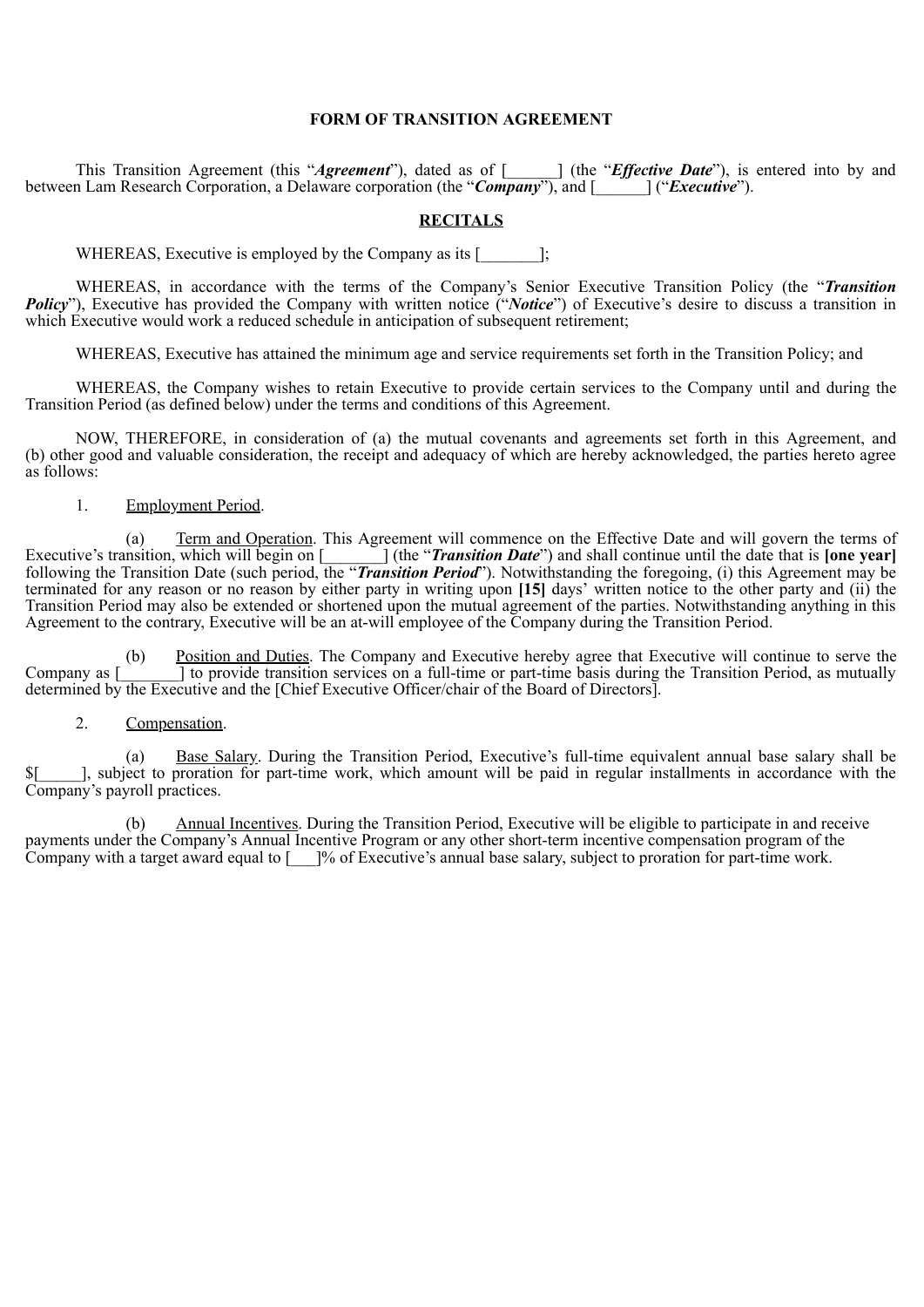(c) Employee Benefits. If Executive remains eligible to participate in the Company's employee benefit plans under the terms of such plans based on the number of hours Executive is regularly scheduled to work during the Transition Period, Executive may continue to participate in such plans during the Transition Period. If Executive is not eligible to participate in the Company's benefit plans during the Transition Period and does not qualify for participation in the Company's retiree health plan, then, within 60 days following the Transition Date, the Company shall pay to Executive in a lump sum any COBRA premiums Executive would be required to pay for COBRA benefits provided to Executive for a [\_\_]-month period.

## (d) Equity Awards.

(i) Subject to the approval of the **[Compensation and Human Resources Committee of the Board of Directors of the Company / Board of Directors of the Company]** in its sole discretion, during Executive's continued service prior to and during the Transition Period, Executive may be eligible to receive equity awards in accordance with the terms of the Company's equity incentive plan and award agreements.

(ii) During Executive's continued service during the Transition Period, outstanding equity awards held by Executive shall continue to vest in accordance with, and be governed by, the terms of the applicable award agreements. At the end of the Transition Period, any remaining outstanding equity awards will be treated in accordance with their terms, including any terms of forfeiture; provided that, for the avoidance of doubt, if the Company unilaterally terminates the Agreement without cause prior to the original expiration of the Transition Period, Executive's equity awards shall be subject to any accelerated vesting provided for in the Company's Executive Severance Policy or Executive Change in Control Policy, as applicable.

## 3. Acknowledgments.

(a) During the Transition Period, (a) Executive shall be deemed an "Executive" for purposes of the Company's Executive Change in Control Policy and Executive Severance Policy, notwithstanding any change in such Executive's title in connection with this Agreement and (b) for purposes of the Company's Executive Severance Policy, Executive shall be deemed to retain the classification as a Tier [**1/2]** Executive. The Company and Executive acknowledge that Executive's provision of the Notice did not constitute notice of Executive's Voluntary Resignation under the Company's Executive Severance Policy or Executive Change in Control Policy.

Executive acknowledges that neither  $(x)$  the termination of Executive's employment for any reason at the end of the mutually-agreed upon Transition Period, nor (y) any reduction in the scope of Executive's duties or responsibilities, change to the person or persons to whom Executive reports, and/or reduction in salary, benefits or compensation (target or actual) following the Effective Date or during the Transition Period consistent with the terms of this Agreement, does or will, in either case, constitute an "Involuntary Termination" for any purpose, including, without limitation, under the Company's Executive Severance Policy, Executive Change in Control Policy, any stock incentive plan of the Company, or any equity award agreement.

4. Restrictions During Transition Period. During the Transition Period and while Executive remains employed by the Company or an affiliate, Executive agrees that Executive: (i) will not, either directly or indirectly, whether as a director, officer, consultant, employee or advisor or in any other capacity (1) render any services to any company, business, agency,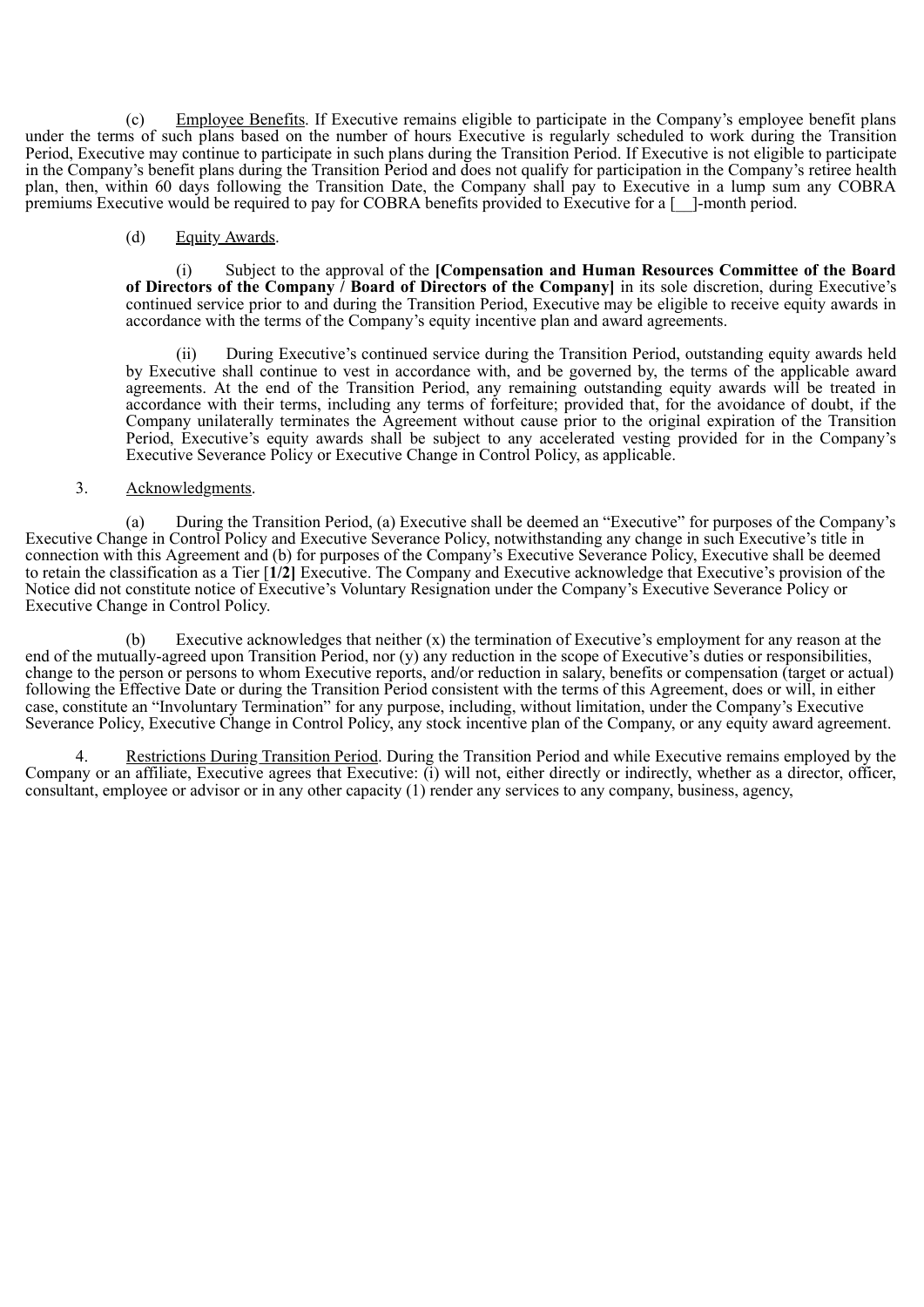partnership or entity engaged in a business competitive with the Company ("*Restricted Business*") other than the Company, (2) directly induce or attempt to influence any employee of the Company to leave its employ and join any Restricted Business, or (3) make or hold any investment in any Restricted Business other than the Company, whether such investment be by way of loan, purchase of stock or other securities or otherwise, provided that there shall be excluded from the foregoing the ownership of not more than 2% of the listed or traded stock of any publicly held corporation and (ii) will fully comply with the terms and conditions of Executive's employment, including compliance with all of the Company's policies and procedures.

5. Tax Matters. The payments and benefits provided under this Agreement will be subject to all applicable tax withholdings. Executive is solely responsible for all taxes imposed on Executive as a result of the receipt of such payments and benefits, and the Company makes no representation or guarantee with respect to any particular tax treatment. To the extent applicable, it is intended that this Agreement and the payments and benefits provided hereunder comply with or be exempt from the provision of Section 409A of the Internal Revenue Code of 1986, as amended ("Section 409A"), and this Agreement shall be interpreted consistent with this intent. To the extent Executive is a party to another agreement, plan or arrangement with the Company ("Other Agreement") and under Section 409A a payment or benefit under this Agreement is deemed to be in substitution of a payment or benefit provided under such Other Agreement, and the time or form of the payment or benefit under this Agreement differs from the time or form under the Other Agreement and would result in tax penalties under Section 409A, then, to the extent necessary to avoid tax penalties under Section 409A, amounts owed pursuant to this Agreement shall instead be paid at the time and in the manner provided for in such Other Agreement.

6. Severability. Whenever possible, each provision of this Agreement shall be interpreted in such manner as to be effective and valid under applicable law, but if any provision of this Agreement is held to be invalid or unenforceable in any respect under any applicable law, such invalidity or unenforceability shall not affect any other provision, but this Agreement shall be reformed, construed and enforced as if such invalid or unenforceable provision had never been contained herein.

7. Complete Agreement. This Agreement, together with the Transition Policy, embodies the complete agreement and understanding between the parties with respect to the subject matter hereof and effective as of its date supersedes and preempts any prior understandings, agreements or representations by or between the parties, written or oral, which may have related to the subject matter hereof in any way.

8. Counterparts. This Agreement may be executed in separate counterparts, each of which shall be deemed to be an original and both of which taken together shall constitute one and the same agreement.

9. Successors and Assigns. This Agreement shall bind and inure to the benefit of and be enforceable by Executive, the Company and their respective heirs, executors, personal representatives, successors and assigns, except that neither party may assign any rights or delegate any obligations hereunder without the prior written consent of the other party. Executive hereby consents to the assignment by the Company of all of its rights and obligations hereunder to any successor to the Company by merger or consolidation or purchase of all or substantially all of the Company's assets, provided such transferee or successor assumes the liabilities of the Company hereunder.

10. Choice of Law. This Agreement shall be governed by and enforced in accordance with the laws of the State of California, United States of America.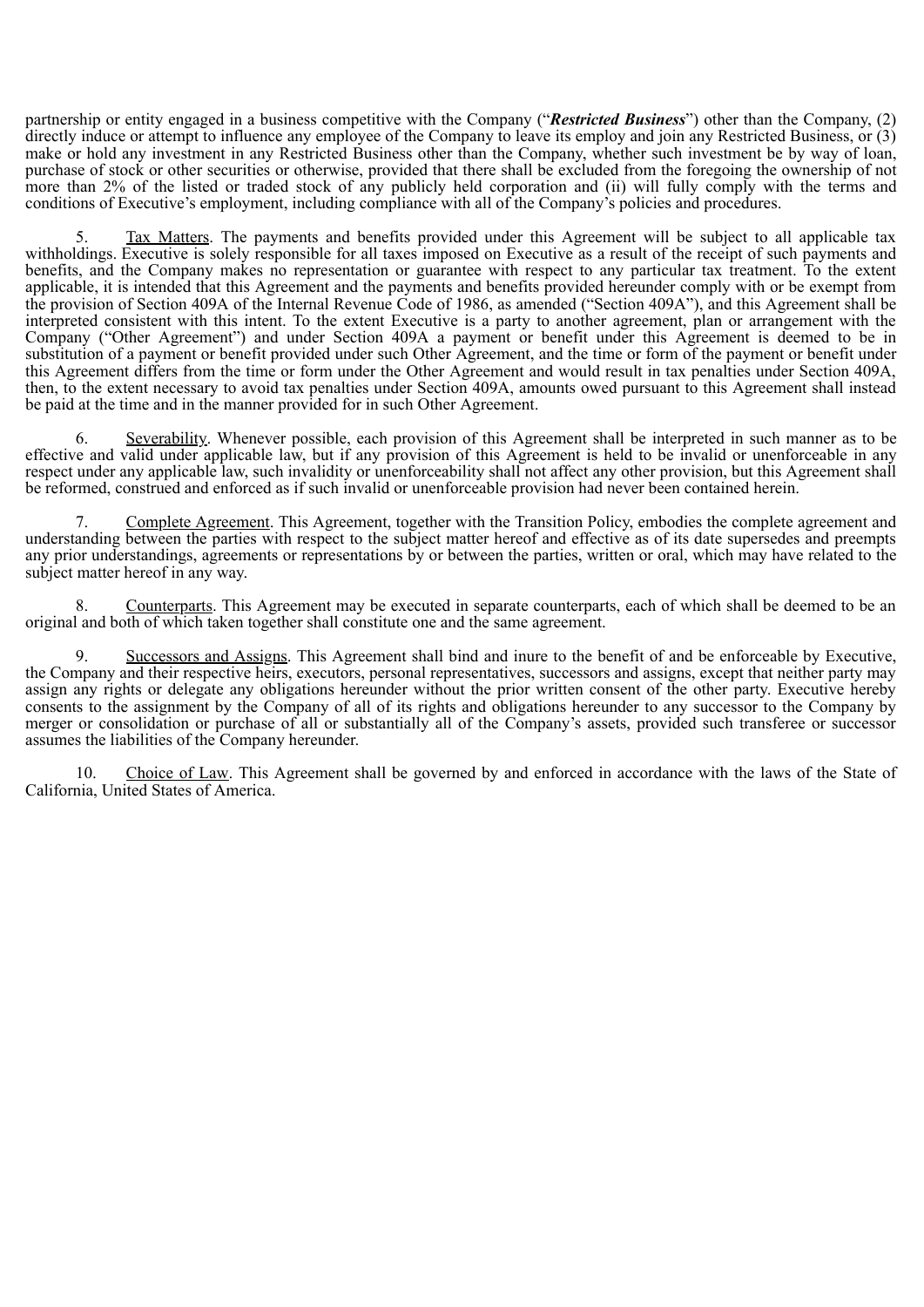11. Amendment and Waiver. The provisions of this Agreement may be amended or waived only with the prior written consent of the Company and Executive, and no course of conduct or failure or delay in enforcing the provisions of this Agreement shall affect the validity, binding effect or enforceability of this Agreement.

## **[SIGNATURES ON FOLLOWING PAGE]**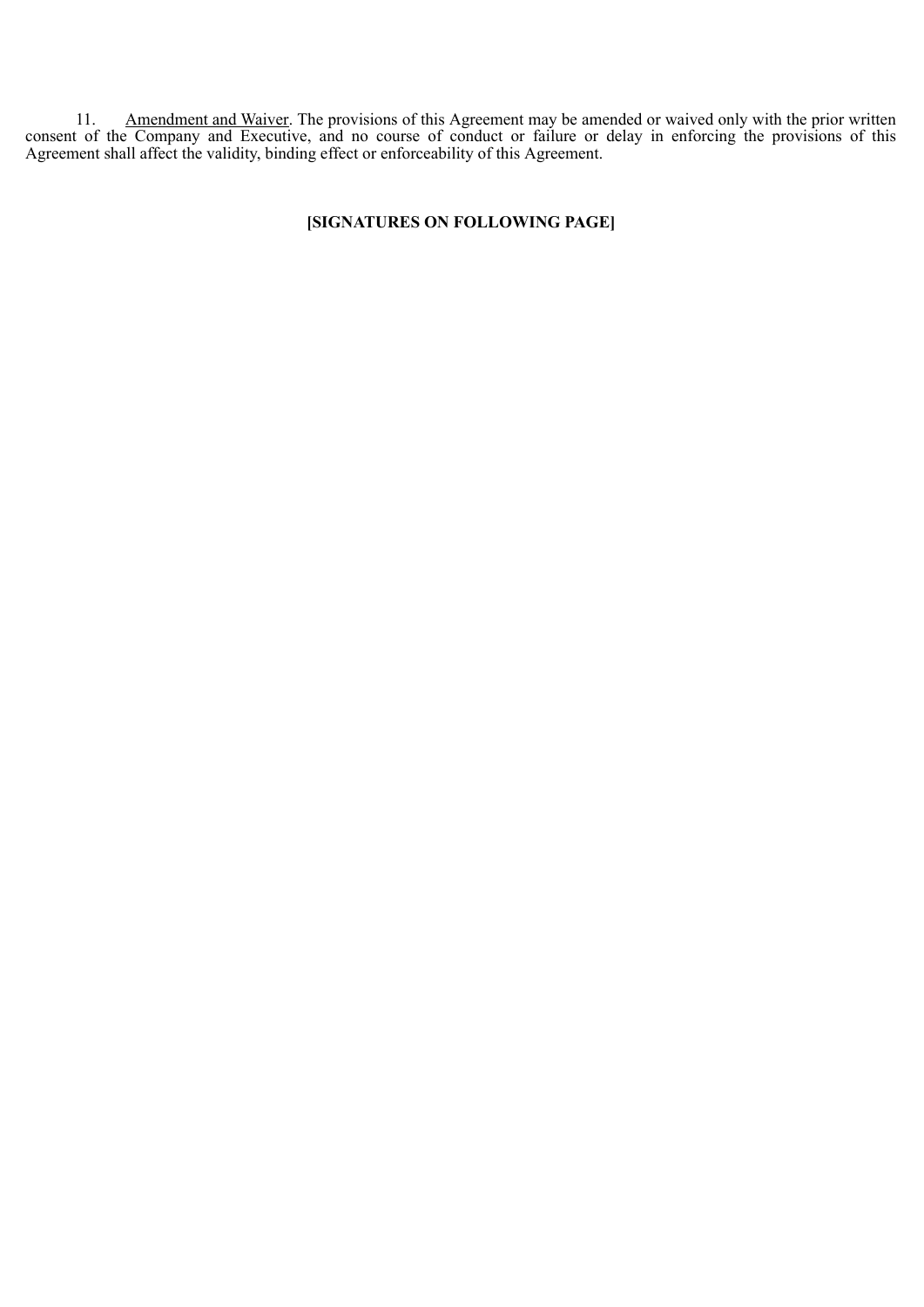IN WITNESS WHEREOF, the parties have executed this Agreement as of the date and year first above written.

# **LAM RESEARCH CORPORATION**

By: Name: Title:

**[NAME]**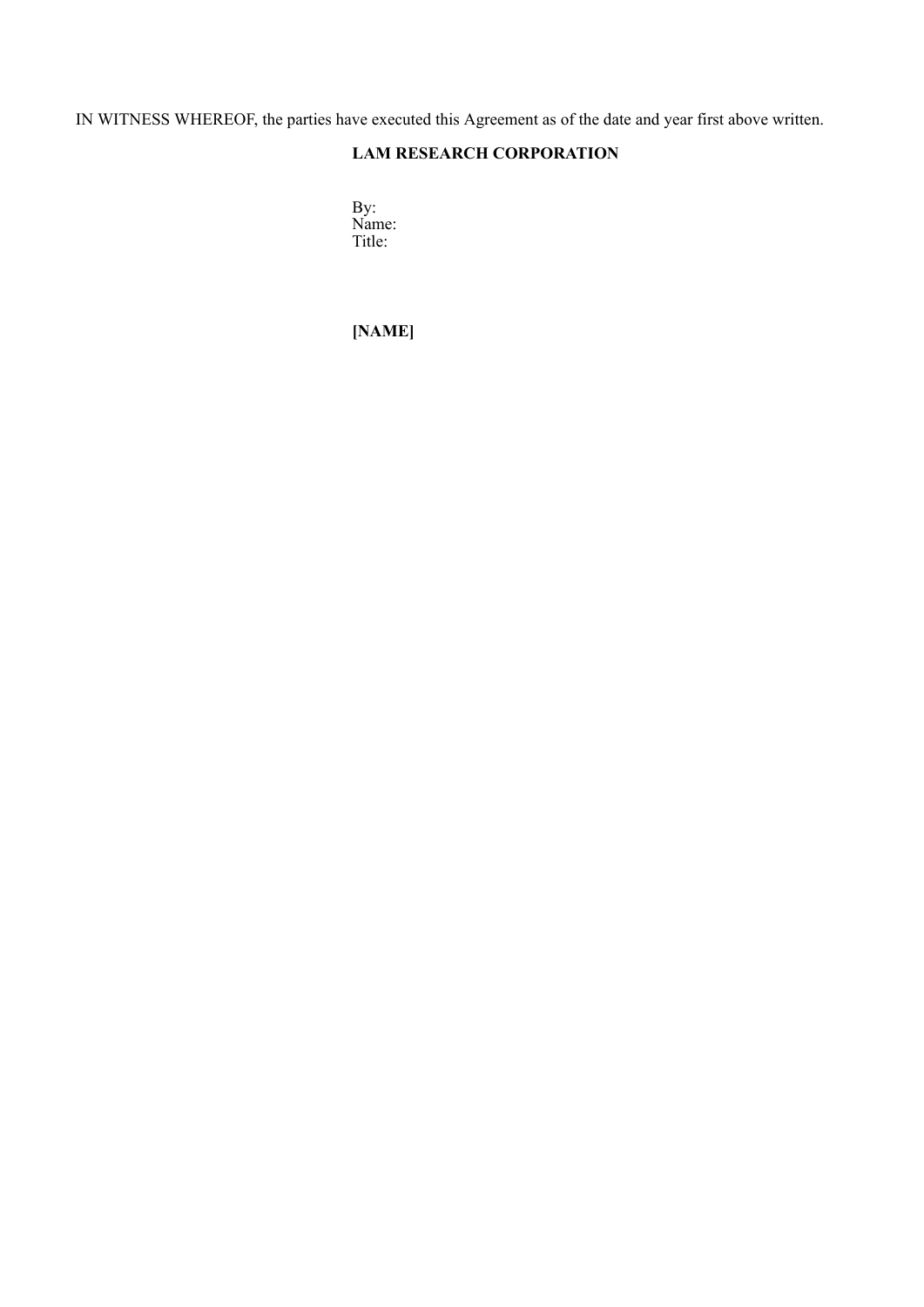## <span id="page-45-0"></span>**FOR IMMEDIATE RELEASE**

## **Lam Research Corporation Announces \$5 Billion Share Repurchase Authorization and Declares Quarterly Dividend**

FREMONT, Calif. -- (GLOBE NEWSWIRE) – May 11, 2022 -- Lam Research Corporation (Nasdaq: LRCX) today announced that its Board of Directors approved a \$5 billion share repurchase authorization and a quarterly dividend of \$1.50 per share of common stock.

The company is authorized to repurchase up to \$5 billion of common stock; this authorization supplements the remaining balances from any prior authorizations. Repurchases may be made through both public market and private transactions and may include the use of derivative contracts and structured share repurchase agreements. This repurchase program has no termination date and may be suspended or discontinued at any time.

The dividend payment will be made July 6, 2022, to holders of record on June 15, 2022. Future dividend payments are subject to review and approval by the Board of Directors.

## *About Lam Research:*

Lam Research Corporation is a global supplier of innovative wafer fabrication equipment and services to the semiconductor industry. Lam's equipment and services allow customers to build smaller and better performing devices. In fact, today, nearly every advanced chip is built with Lam technology. We combine superior systems engineering, technology leadership, and a strong values-based culture, with an unwavering commitment to our customers. Lam Research (Nasdaq: LRCX) is a FORTUNE 500® company headquartered in Fremont, Calif., with operations around the globe. Learn more at www.lamresearch.com. (LRCX-F)

## *Caution Regarding Forward-Looking Statements:*

Statements made in this press release that are not of historical fact are forward-looking statements and are subject to the safe harbor provisions of the Private Securities Litigation Reform Act of 1995. Such forward-looking statements relate to, but are not limited to, our plans to repurchase shares, including the plan or ability to fund share repurchase activities; and our plans to make dividend payments or declare dividends. Some factors that may affect these forward-looking statements include: supply chain disruptions have limited and are expected to limit our ability to meet demand for our products; supply chain cost increases and other inflationary pressures have impacted and are expected to continue to impact our profitability; manufacturing capacity constraints may limit our ability to manufacture and sell our products; trade regulations, export controls, trade disputes, and other geopolitical tensions may inhibit our ability to sell our products; business, political and/or regulatory conditions in the consumer electronics industry, the semiconductor industry and the overall economy may deteriorate or change; the actions of our customers and competitors may be inconsistent with our expectations; the severity, magnitude and duration of the COVID-19 pandemic (and the related governmental, public health, business and community responses to it), and their impacts on our business, results of operations and financial condition, are evolving and are highly uncertain and unpredictable; and widespread outbreaks of illness may impact our operations and revenue in